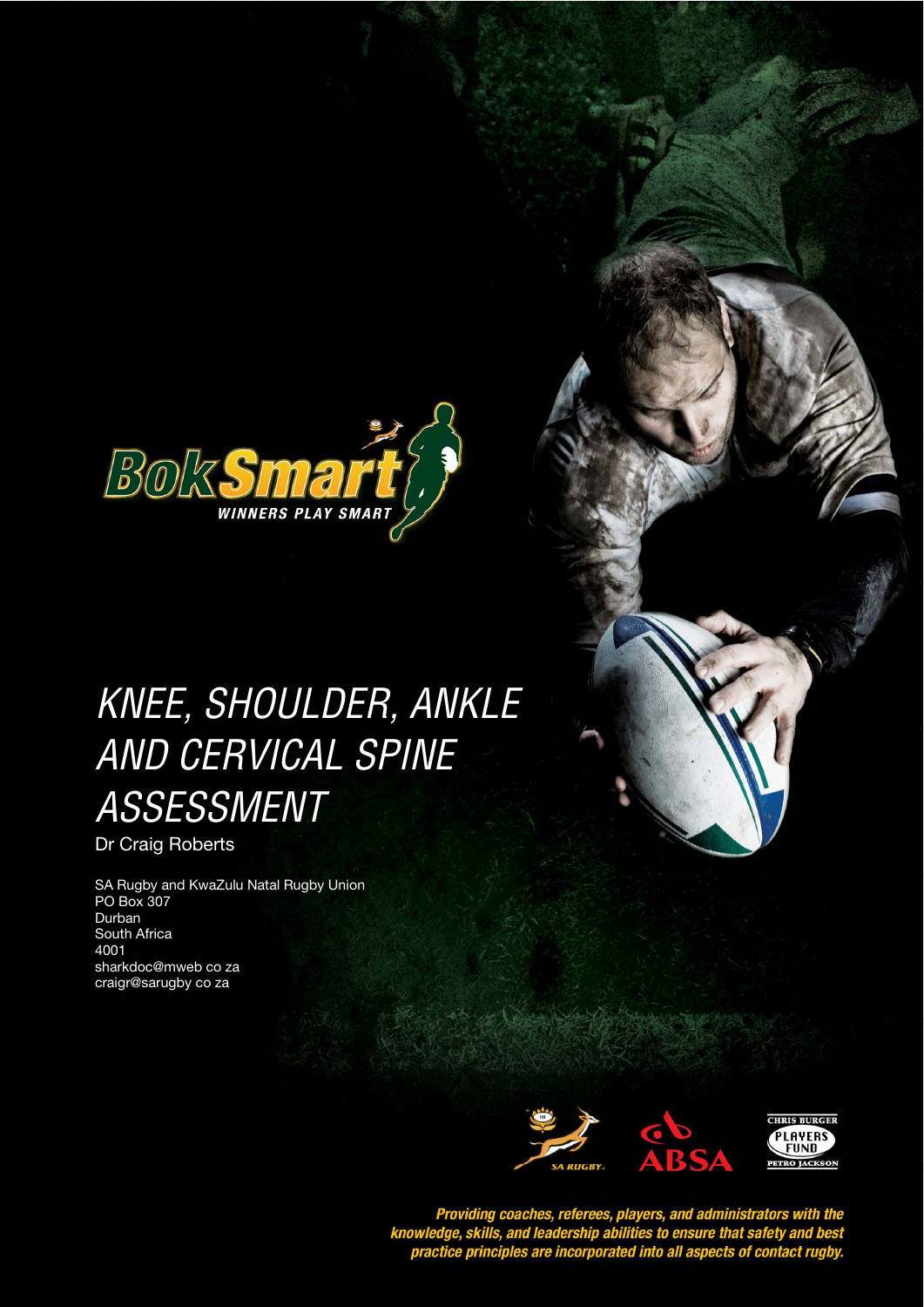# **KNEE ASSESSMENT**

# **KNEE HISTORY**

## **MECHANISM OF INJURY:**

Record the mechanism of injury

Primary mechanisms and structures usually injured are<sup>(1)</sup>:

## Valgus force  $(±$  Rotation)

- MCL
- Posterior medial capsule
- Medial meniscus
- ACL

## Hyperextension Hyperextension

 $ACL \pm$  Meniscal tears

Flexion with posterior translation

PCL

## Varus force

LCL

Posterior capsule

PCL

## Acceleration

Meniscus

#### Deceleration

ACL

PCL

## Rotation

Meniscus

## **Cutting**

PCL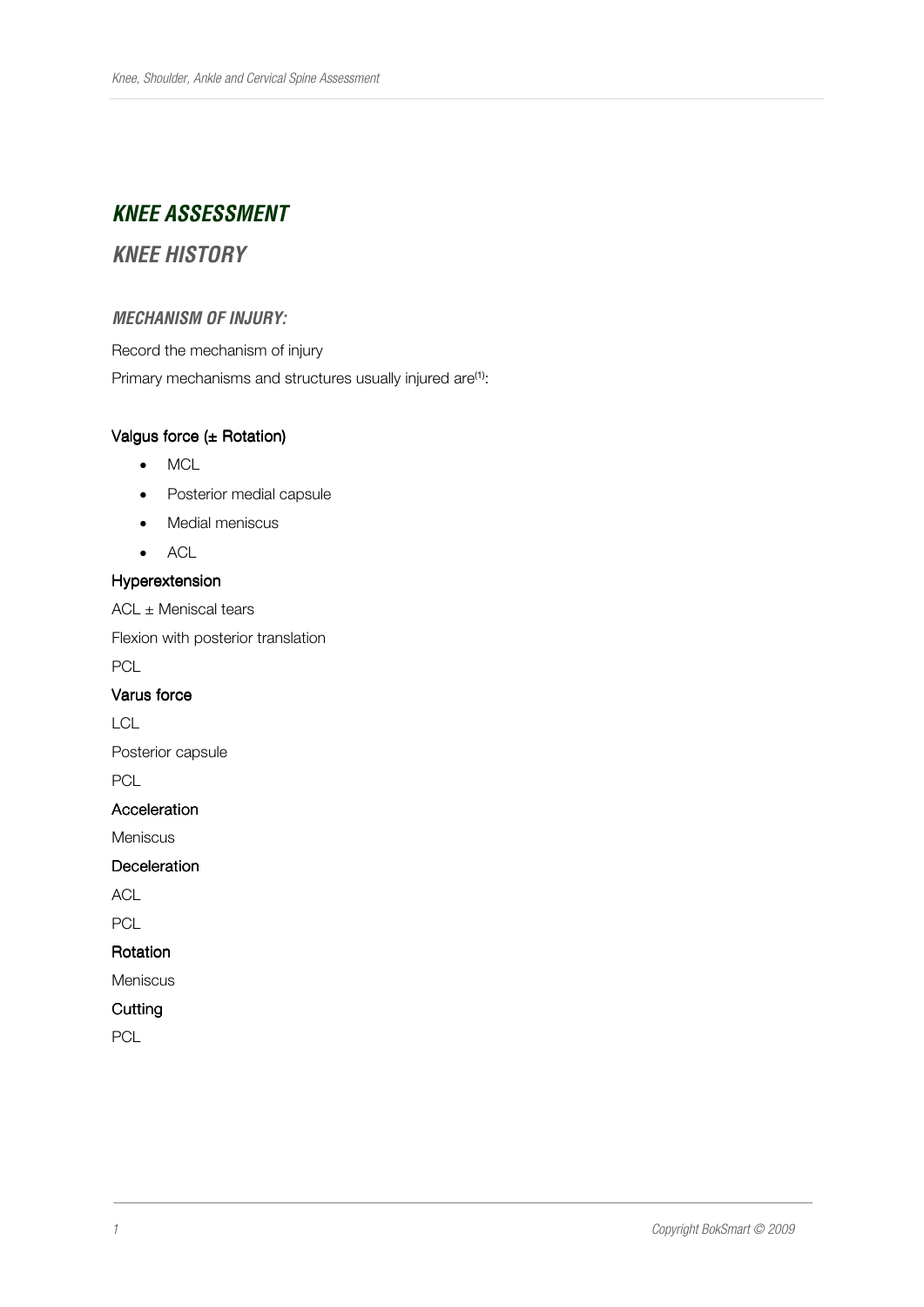## **PAIN**

Record the location and character of the pain<sup>(2)</sup>:

- Pain at rest; not usually mechanical in origin
- Pain during activity is usually seen in structural abnormalities:

#### Subluxation

Patella tracking abnormalities

• Pain after activities: inflammatory disorders

Plica

Tendonosis

Paratendonosis

Sinding-Larson-Johansen syndrome

## **SWELLING**

Record any swelling or fullness in the joint<sup>(2)</sup>:

• Immediate swelling usually indicates bleeding into joint:

ACL pathology

- Delayed swelling  $8-24$  h after injury indicates:
- Instability Meniscal pathology Bursa Inflammation

## **FUNCTIONALLY**

Record any of the following:

## "Giving way" this may indicate:

Instability of the knee

Meniscal pathology

Patella subluxation

Patellofemoral pain syndrome (especially when walking uphill or downhill)

Loose body

• Has the knee ever locked (this usually means the knee cannot fully extend, with flexion being normal) – usually indicates:

Meniscal pathology

Loose body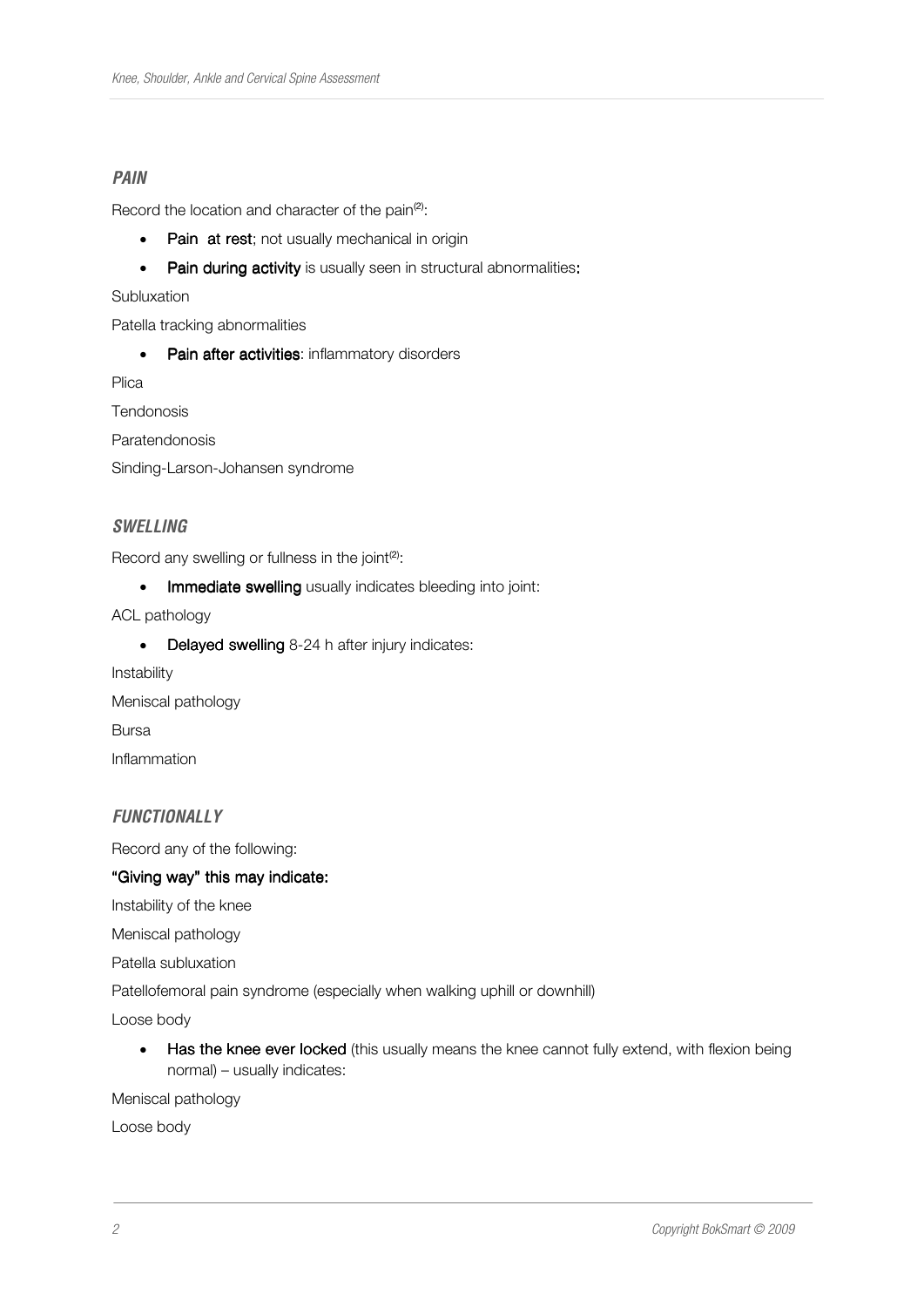#### • Grating or clicking: this may indicate

Degeneration

One structure snapping over another

Functional limitations related to the players position:

Training limitations

Playing limitations

# **OBJECTIVE CLINICAL ASSESSMENT**

**KNEE FLEXION** 

## **DEFINITION**

Knee flexion

## **PURPOSE**

To assess the active range of knee flexion

#### EQUIPMENT

Firm bed/plinth Goniometer

## LANDMARKS

Midpoint of lateral joint line Lateral malleolus Greater trochanter

#### PROCEDURE

Player lying supine

Ask the player to actively flex the knee as far as possible

Overpressure may be applied to assess further passive range, and assess the end-feel and note for any pain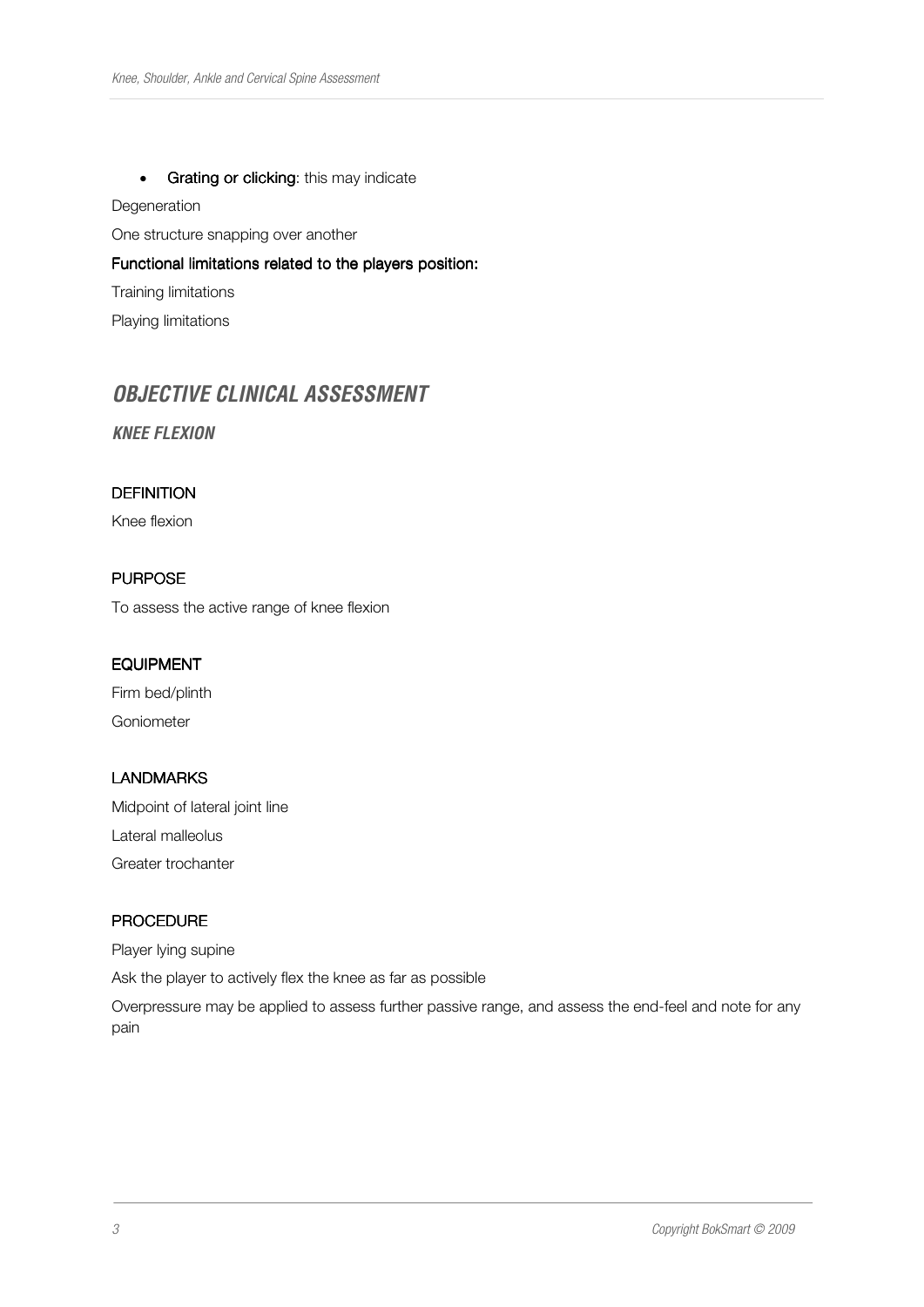#### **SCORING**

Measure the degree of active knee flexion with the goniometer centered over the lateral knee joint line Compare with the opposite side<sup>(3)</sup>

## NORMS

Active knee flexion : 0°-135°(4)

#### COMMENT

Note that the tracking of the patella should be a smooth curve from lateral to medial during flexion

#### **KNEE HYPEREXTENSION**

## **DEFINITION**

Knee hyperextension

## **PURPOSE**

To assess the degree of knee hyperextension and laxity of the knee joint

## **EQUIPMENT**

Firm bed/plinth Goniometer

## LANDMARKS

Midpoint of the lateral joint line Lateral malleolus Greater trochanter

## PROCEDURE

Player lying supine Examiner stabilizes proximal tibia by applying a posteriorly directed force Gripping under the distal leg with the other hand, raising the leg into hyperextension

#### **SCORING**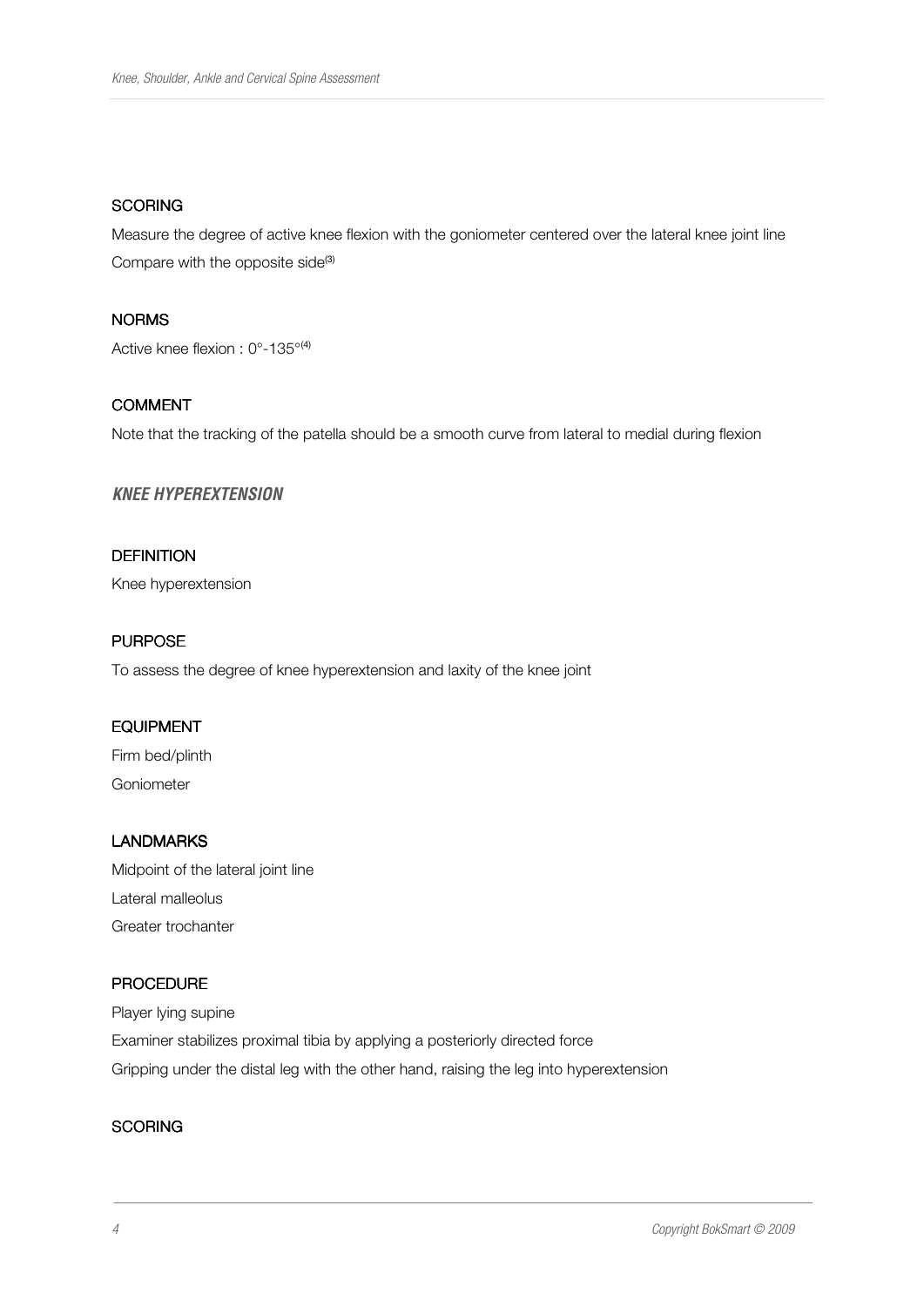Record the degree of hyperextension

#### NORMS

Hyperextension: 0°-15°<sup>(4)</sup>

## COMMENT

Knee extension is typically  $0^{\circ}$  but may be -15 $^{\circ}$  especially in women<sup>(4)</sup>

#### **TIBIAL ROTATION**

#### **DEFINITION**

Tibial Internal/External rotation (at 90°)

## **PURPOSE**

To assess the rotational mobility of the tibiofemoral joint

#### EQUIPMENT

| Chair      |
|------------|
| Goniometer |
| Paper      |
| Pen        |

## LANDMARKS

Midpoint of posterior aspect of the calcaneus Medial aspect of first MTPJ

## PROCEDURE

#### Internal rotation

Player sits on chair with hips, ankle, and knees at 90° flexion Mark neutral position The foot and tibia is rotated internally around the fixed heel The knee is maintained parallel to the midline of the body throughout the test

#### External rotation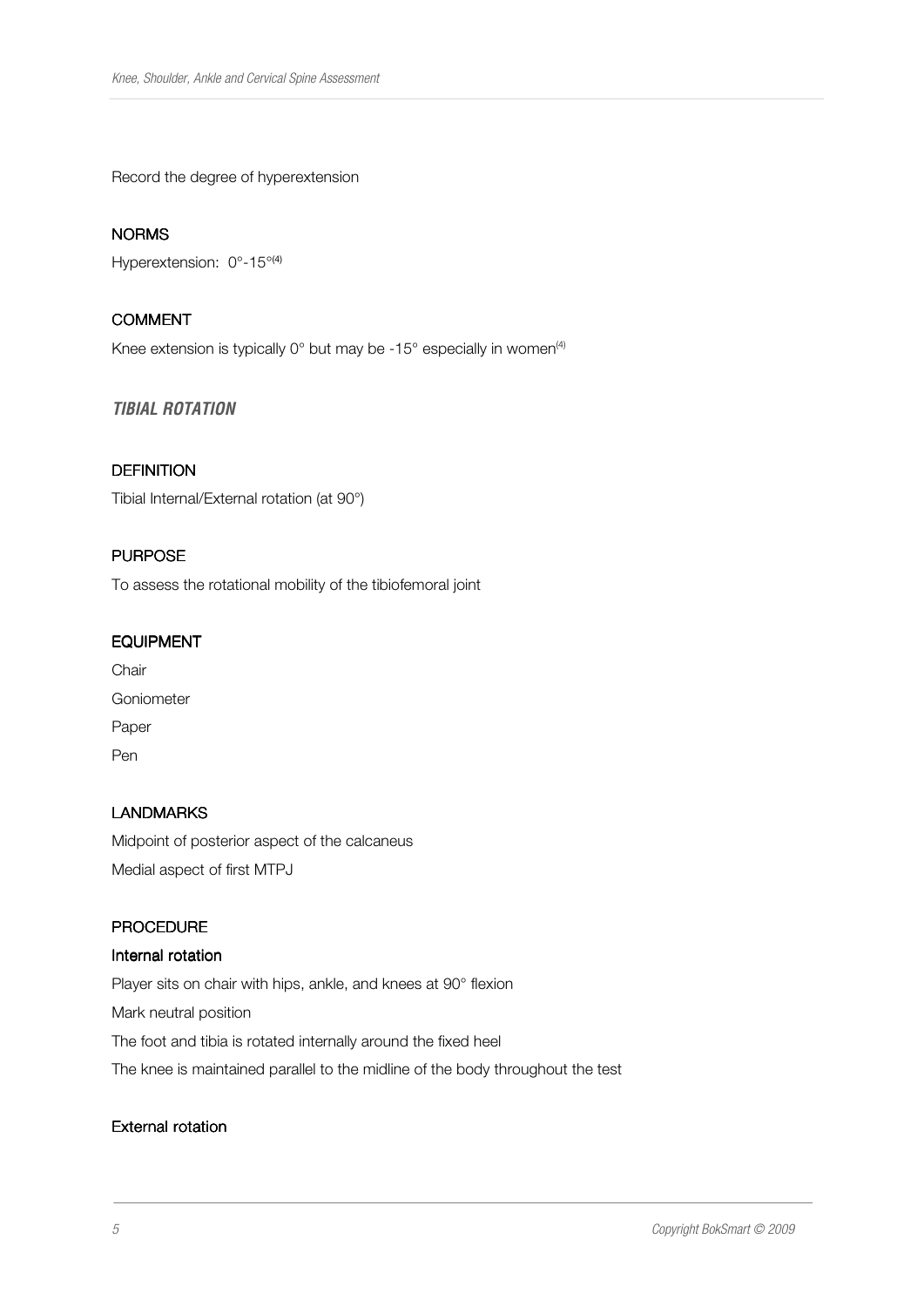Player sitting as above with both fists clenched and separating the knees Foot is externally rotated; knees must stay in contact with the fists during the test

## **SCORING**

Mark the full range of internal and external rotation just medial to the MTPJ Align the goniometer with the stationary arm in the sagittal plane and record degree of rotation

## NORMS

Medial rotation of tibia on femur: 20°-30°<sup>(4)</sup> Lateral rotation of tibia on femur: 30°-40°<sup>(4)</sup>

## **PATELLOFEMORAL GLIDE**

## **DEFINITION**

Patellofemoral glide test

## **PURPOSE**

To assess the mobility of the PFJ in a medial and lateral direction

## EQUIPMENT

Firm bed/plinth

#### LANDMARKS

Patella superior and inferior poles

## **PROCEDURE**

Player lying supine with knee extended and quad muscles relaxed

Examiner places thumbs on the lateral border of patella and performs a medial glide noting resistance and range of movement. The examiners fingers are then placed on the medial border of the patella and a lateral glide is performed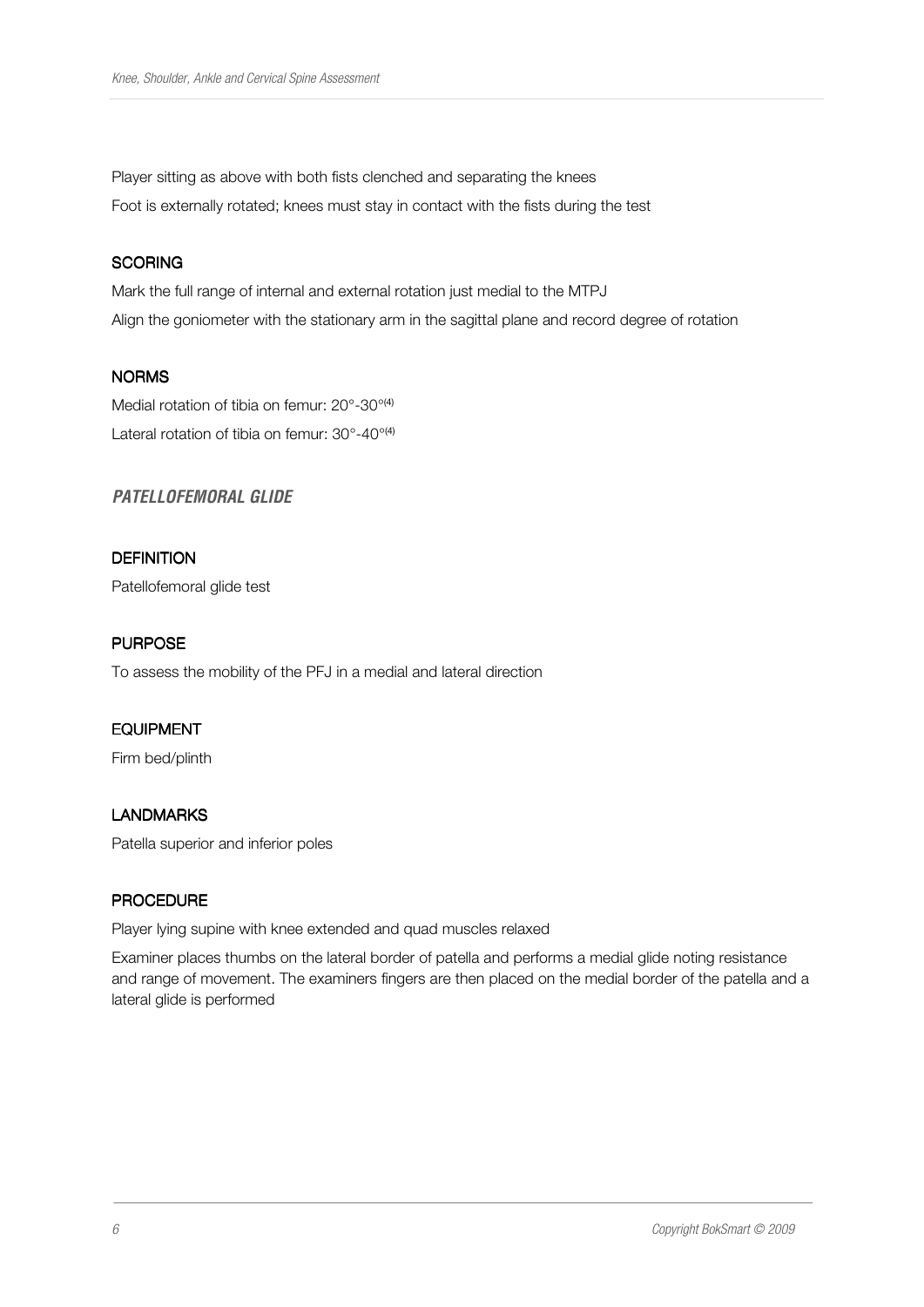#### **SCORING**

Comment on whether the glide is restricted or tight and if there is a painful response

Compare to opposite side

Divide patella into four quadrants

#### **NORMS**

Hypomobile: less than one quadrant movement on medial or lateral glide Normal: two quadrants (half width of patella movement) Hypermobile: More than two quadrants of movement (5)

#### COMMENT

Note any rotation of the patella with medial and lateral glides

Can also test at 30° and 45°, which is a more functional position; note presence of pain or apprehension<sup>(5)</sup>

## **ANTERIOR DRAWER TEST**

#### **DEFINITION**

Anterior drawer test

## **PURPOSE**

To assess the anterior displacement of the tibia on the femur, which may be due to ACL insufficiency

#### EQUIPMENT

Firm plinth/bed

#### LANDMARKS

Nil

#### **PROCEDURE**

Player lying supine, hip flexed to 45°, knee flexed to 90°, tibia in neutral rotation

Foot remains flat on plinth throughout the test; examiner stabilizes this position by sitting on the foot

Examiner places both hands around upper tibia with thumbs on the joint line anteriorly

Fingers wrap around the leg posteriorly so index fingers can palpate hamstring tendons to ensure hamstrings remain relaxed throughout the test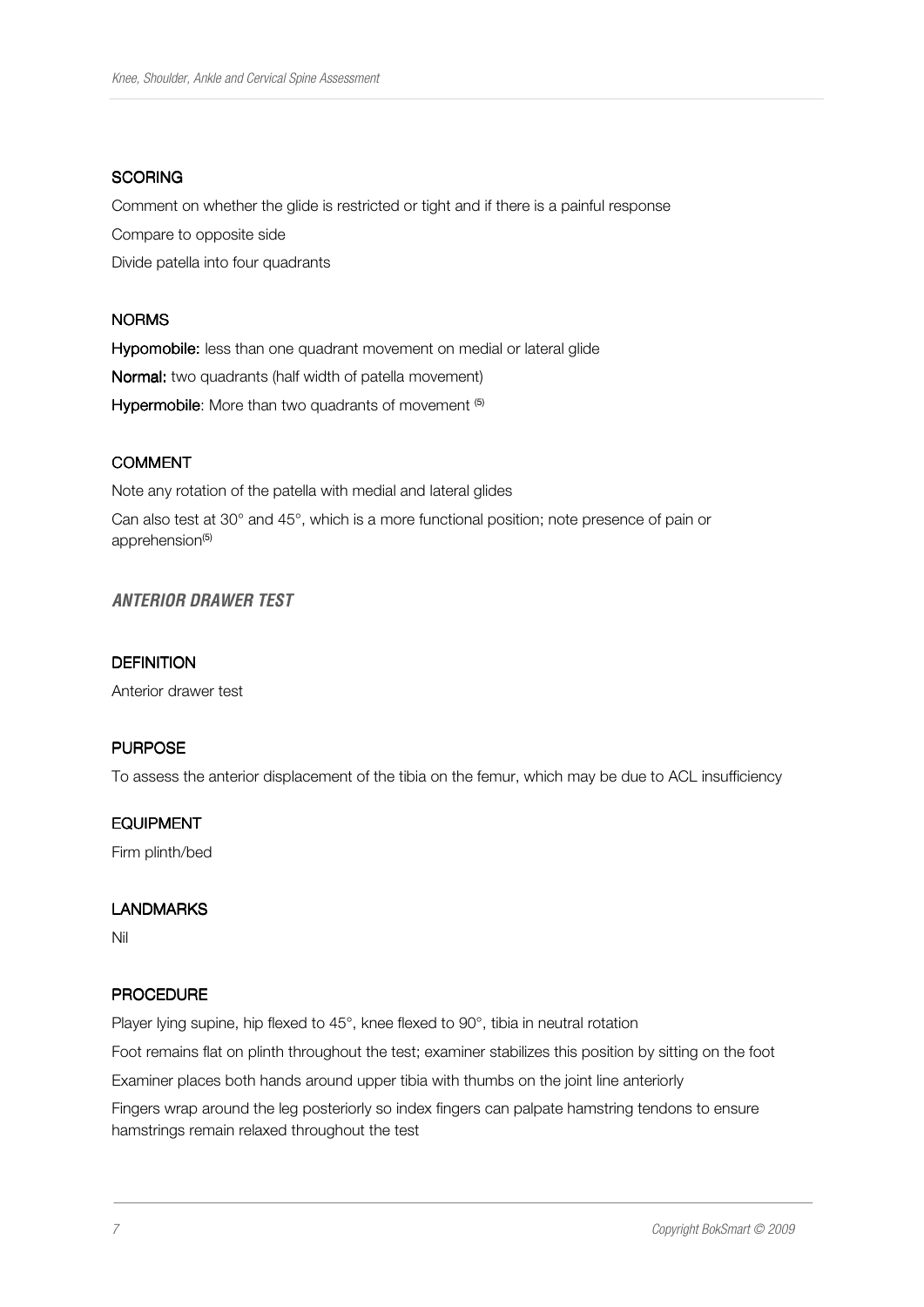Examiner pulls proximal tibia forward and palpates anterior joint line with thumbs to detect anterior displacement of the tibial plateau

#### **SCORING**

Record palpable anterior or posterior displacement of the tibia on the femur

#### **NORMS**

Normal amount of movement is 6mm<sup>(4)</sup>

#### COMMENT

A positive finding indicates that further assessment of the integrity of the ACL must be performed including Lachman and Pivot Shift tests<sup>(4)</sup>

There are many structures other than the ACL that can influence this test (Capsule, MCL, ITB, popliteus)

It is important to recognize the possibility of a false negative test due to PCL damage allowing the tibia to fall posteriorly prior to the commencement of the test (look for posterior sag)<sup>(4)</sup>

#### **LACHMAN TEST**

#### **DEFINITION**

Lachman test of the knee

#### **PURPOSE**

To identify the integrity of the Anterior Cruciate Ligament (ACL)

#### **EQUIPMENT**

Firm bed/plinth

#### LANDMARKS

Anterior joint line

#### **PROCEDURE**

Player lying supine

Knee held in approximately 15°-30° of flexion throughout test

Examiner stabilizes distal thigh in one hand and grasps proximal tibia in the other with the fingers wrapping around posteriorly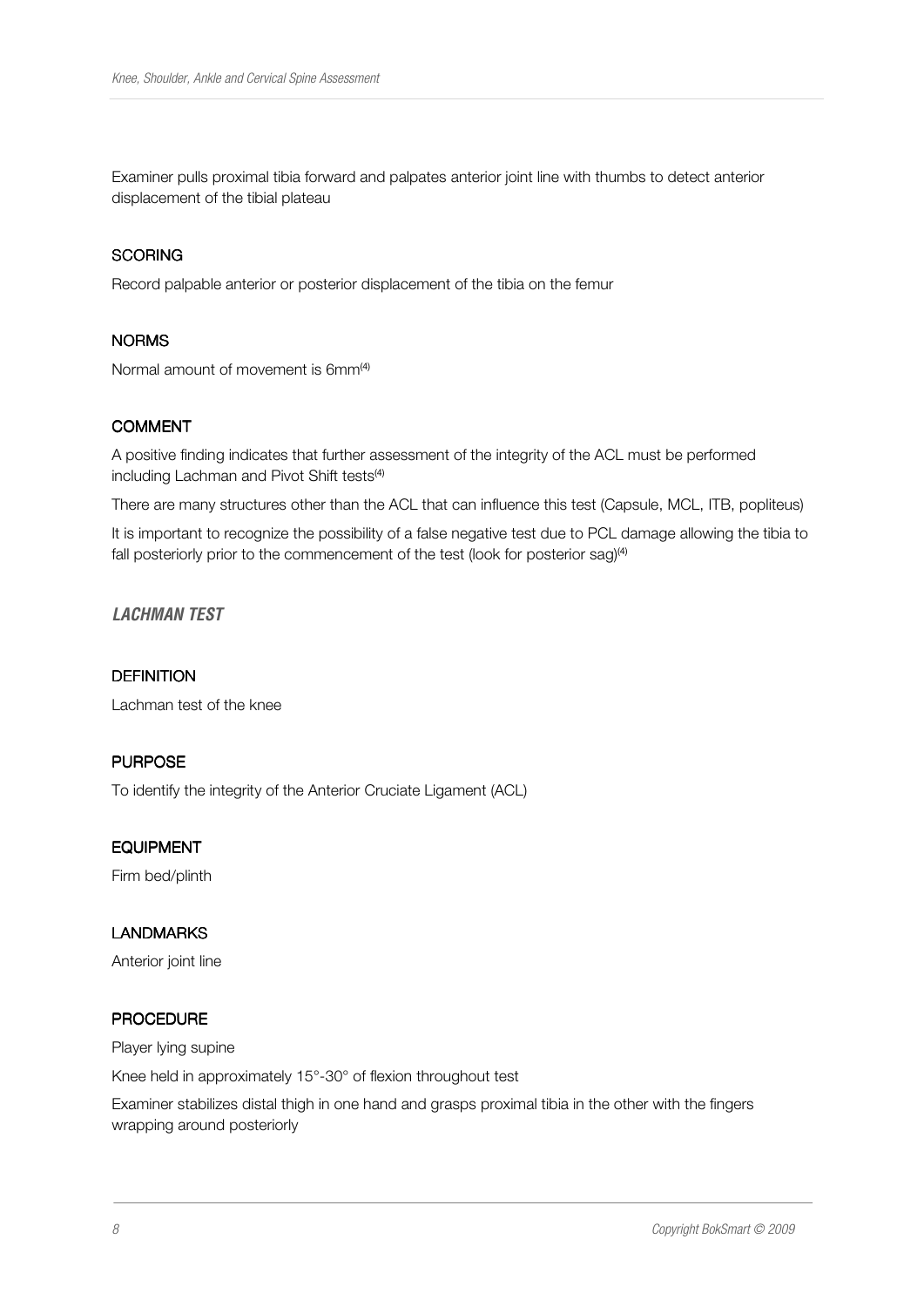Examiner pulls proximal tibia forward

## **SCORING**

Positive test  $=$  excessive anterior displacement of tibia on femur<sup>(3;4)</sup> Lack of normal (sudden, firm) end feel also indicative of ACL damage<sup>(4)</sup>

## NORMS

#### Normal

Firm end feel 5-8mm shift<sup>(3)</sup>

## Abnormal

Mushy end feel 7-9mm shift(3) Disappearance of infrapatella tendon slope (4)

## COMMENT

Displacement must be compared between knees

The Lachman test is claimed to be the most accurate clinical test for the integrity of the ACL but may also indicate injury to:

- 1. Posterior oblique ligament<sup>(4)</sup>
- 2. Arcuate-popliteus complex<sup>(4)</sup>
- 3. False negatives may occur due to bucket handle meniscal tears<sup>(4)</sup>

**PIVOT SHIFT TEST** 

#### **DEFINITION**

Pivot Shift Test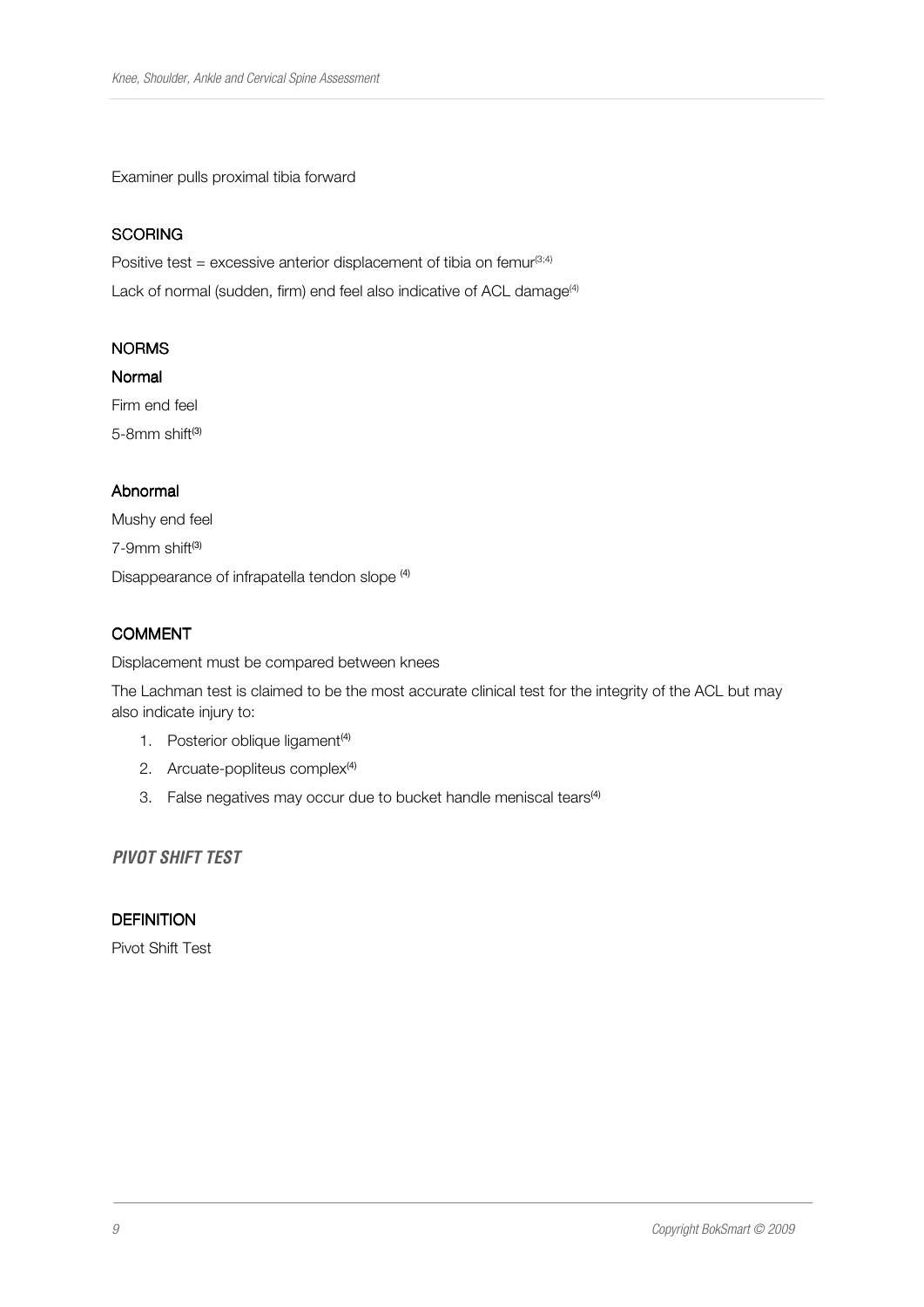## **PURPOSE**

To identify anterolateral rotary instability of the tibiofemoral joint As a test to evaluate ACL integrity

## EQUIPMENT

Nil

## LANDMARKS

Lateral tibial plateau

#### **PROCEDURE**

Player lying supine

Examiner standing at the side of the bed

Examiner places one hand under the athletes heel and passively raises leg 5-10cm off plinth, keeping knee extended

Examiner places other hand on lateral tibial plateau

Examiner internally rotates the lower leg via the foot and applies a gentle valgus stress to the knee

While maintaining internal rotation and valgus stress examiner slowly flexes knee joint

## **SCORING**

Anterior subluxation of the lateral tibial condyle occurs initially

A positive test results when the lateral tibial plateau is felt/observed to reduce posteriorly (lateral tibial rotation) sometimes with a clunk at 30-40° of flexion (3)

#### **NORMS**

In a positive test there is subluxation of the tibial condyle and then reduction<sup>(3;4)</sup>

#### COMMENT

 A positive test indicates probable damage to: **ACL** Posterolateral capsule Arcuate-popliteus complex

**LCL**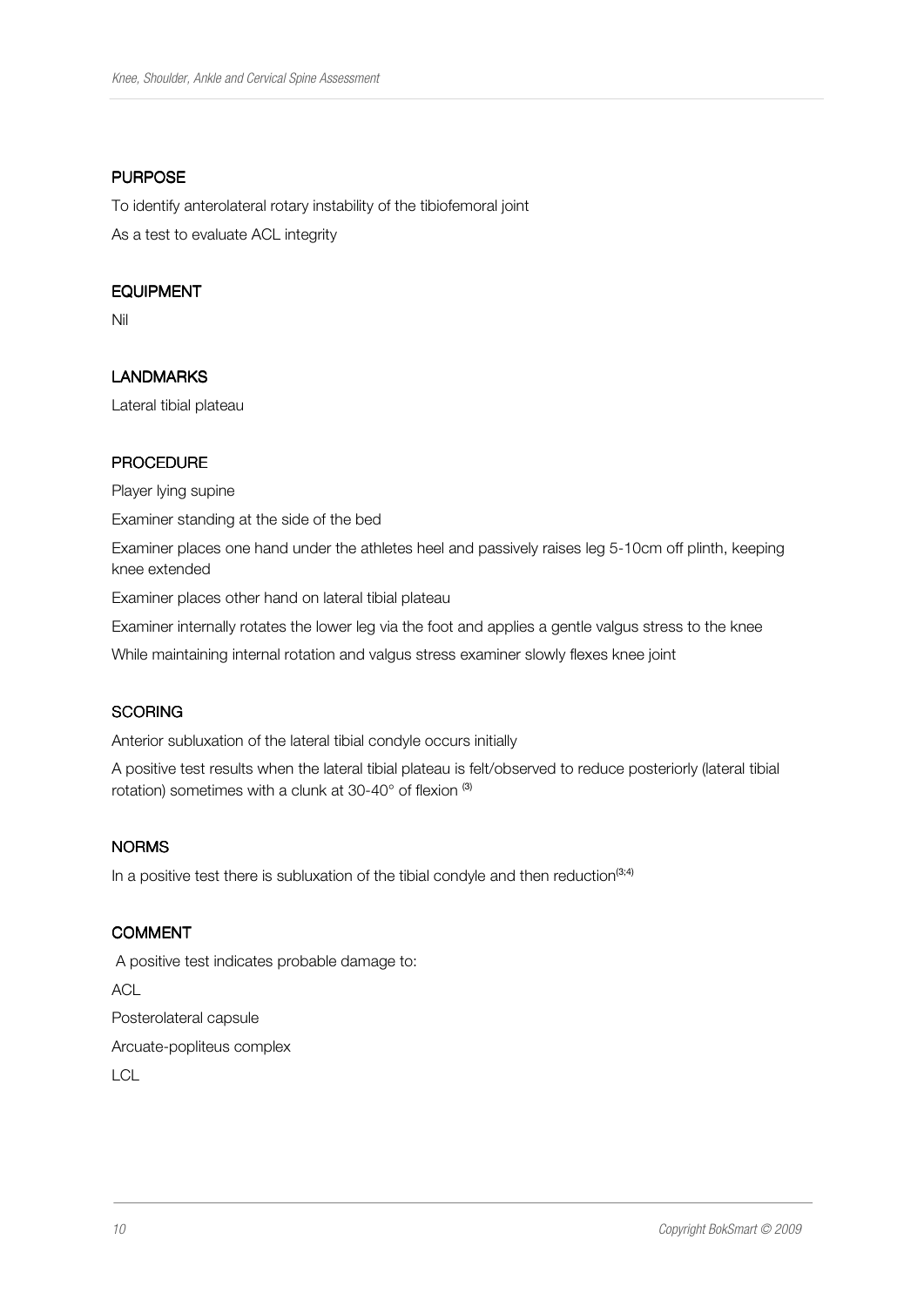The ITB must be intact for a positive test $(4)$ 

## **POSTERIOR DRAWER TEST**

#### **DEFINITION**

Posterior drawer test of the knee

#### **PURPOSE**

To assess the posterior displacement of the tibia on the femur, which may be due to PCL insufficiency

#### EQUIPMENT

Firm plinth/bed

#### LANDMARKS

Nil

#### PROCEDURE

Player lying supine, hip flexed to 45°, knee flexed to 90°, tibia in neutral rotation

Foot remains flat on plinth throughout the test; examiner stabilizes this position by sitting on the foot

Examiner places both hands around upper tibia with thumbs on joint line anteriorly. Fingers wrap around the leg posteriorly so index fingers can palpate hamstring tendons to ensure hamstrings remain relaxed throughout the test

Examiner pushes proximal tibia posteriorly and palpates anterior joint line with thumbs to detect posterior displacement of the tibial plateau

#### **SCORING**

Record palpable posterior displacement of the tibia on the femur

#### NORMS

Normally the medial tibial plateau extends 10mm anteriorly beyond the femoral condyle at 90° flexion; if this step is lost or there is posterior displacement it constitutes a positive test <sup>(4)</sup>

#### COMMENT

A positive finding indicates that the following structures may have been injured to some degree:(4) PCL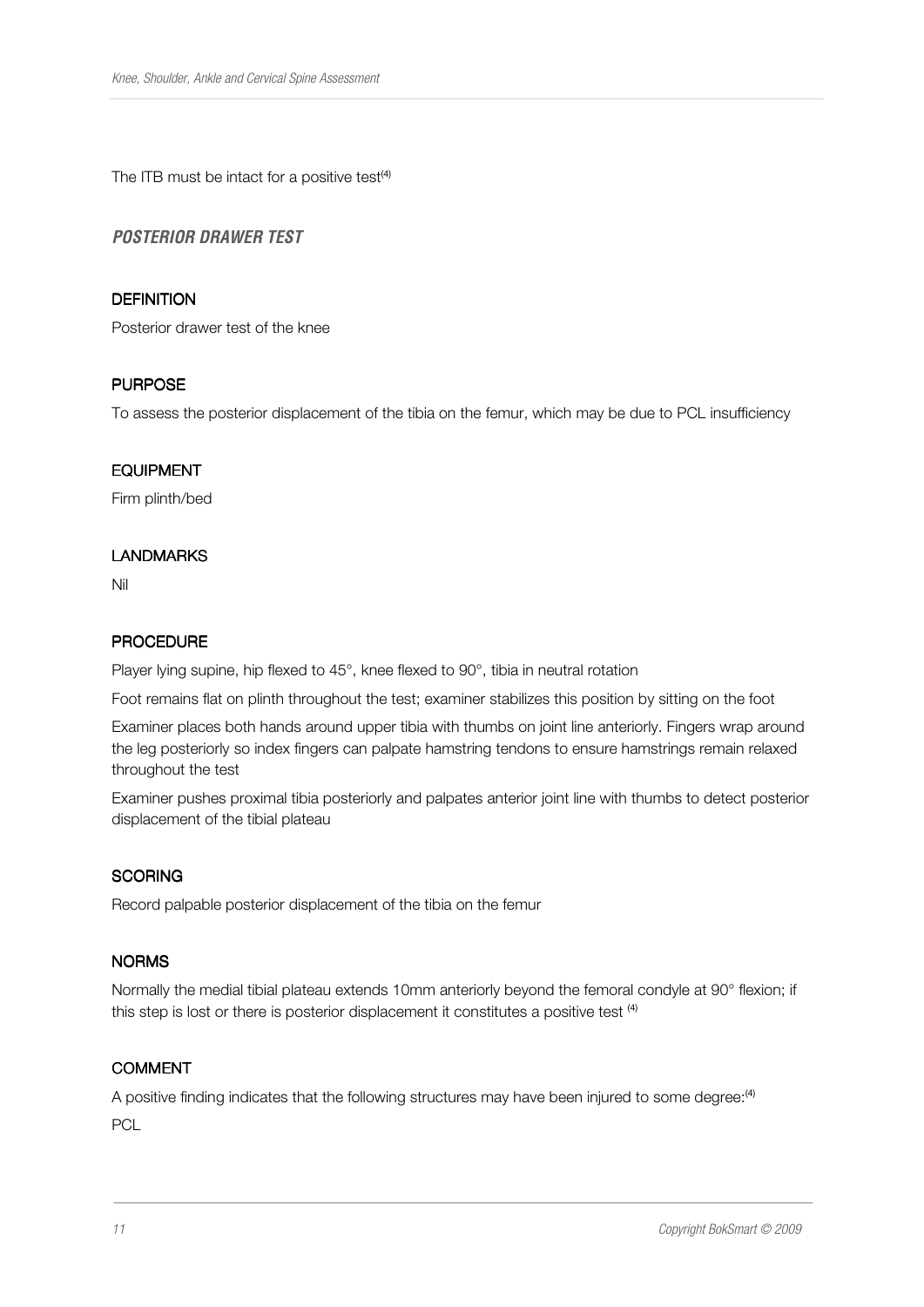Arcuate-popliteus complex Posterior oblique ligament **ACL** 

**MEDIAL COLLATERAL (MCL) STRESS TEST** 

## **DEFINITION**

MCL Valgus stress test of the knee

#### **PURPOSE**

To assess the integrity of the medial collateral ligament and medial joint capsule of the knee

#### EQUIPMENT

Firm bed/plinth

## LANDMARKS

Medial joint line

#### **PROCEDURE**

Player lying supine

Examiner passively flexes knee to 30° over side of plinth, thigh remains flat on plinth throughout the test

Examiner grasps distal tibia in one hand and places palm of the other hand on the lateral aspect of the knee with the fingers over the medial joint line

Examiner applies valgus stress to the knee by pushing the tibia into abduction, while applying a counterforce to the lateral knee

Test protocol is repeated with knee in full extension

#### **SCORING**

Record palpable and observable opening along the medial joint line when valgus stress is applied Compare to opposite side

#### NORMS

Grade I: 5mm opening Grade II: 5-10mm opening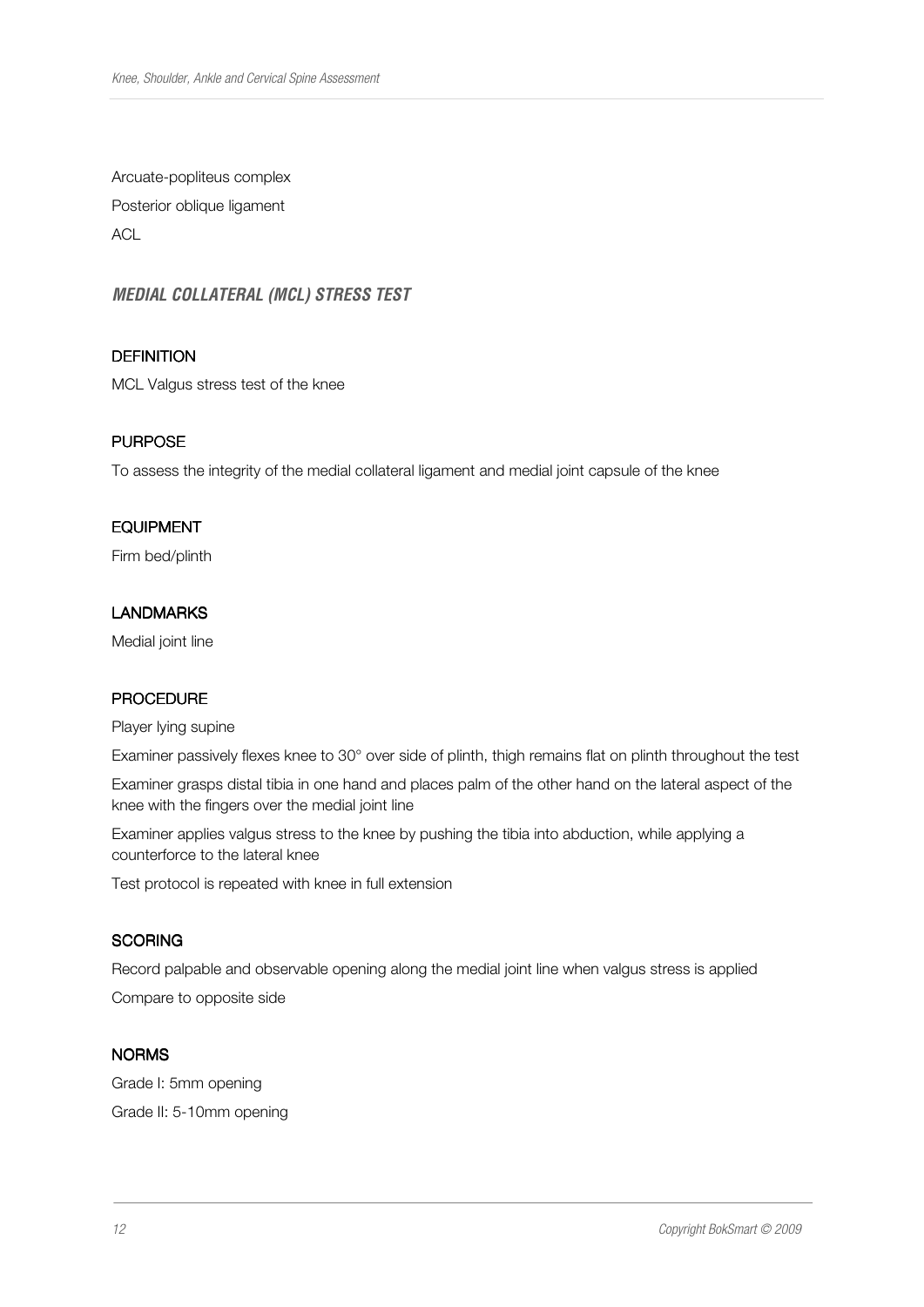Grade III: >10mm opening<sup>(6;7)</sup>

## COMMENT

Opening in extension indicates possible damage to the following structures<sup>(4)</sup>: MCL (superficial and deep fibers) Posteromedial capsule ACL **PCL** Medial quadriceps expansion Semimembranosus Opening at 30° indicates possible damage to the following structures<sup>(4)</sup>:

**MCL** Posterior oblique ligament PCL Posterior medial capsule

**LATERAL COLLATERAL (LCL) STRESS TEST** 

#### **DEFINITION**

Lateral Collateral Ligament (LCL) varus stress test

## **PURPOSE**

To assess the integrity of the lateral ligament complex of the knee

#### EQUIPMENT

Firm bed/plinth

## LANDMARKS

Lateral joint line

#### PROCEDURE

Player lying supine

Examiner passively flexes knee to 30° over side of plinth, thigh remains flat on plinth throughout the test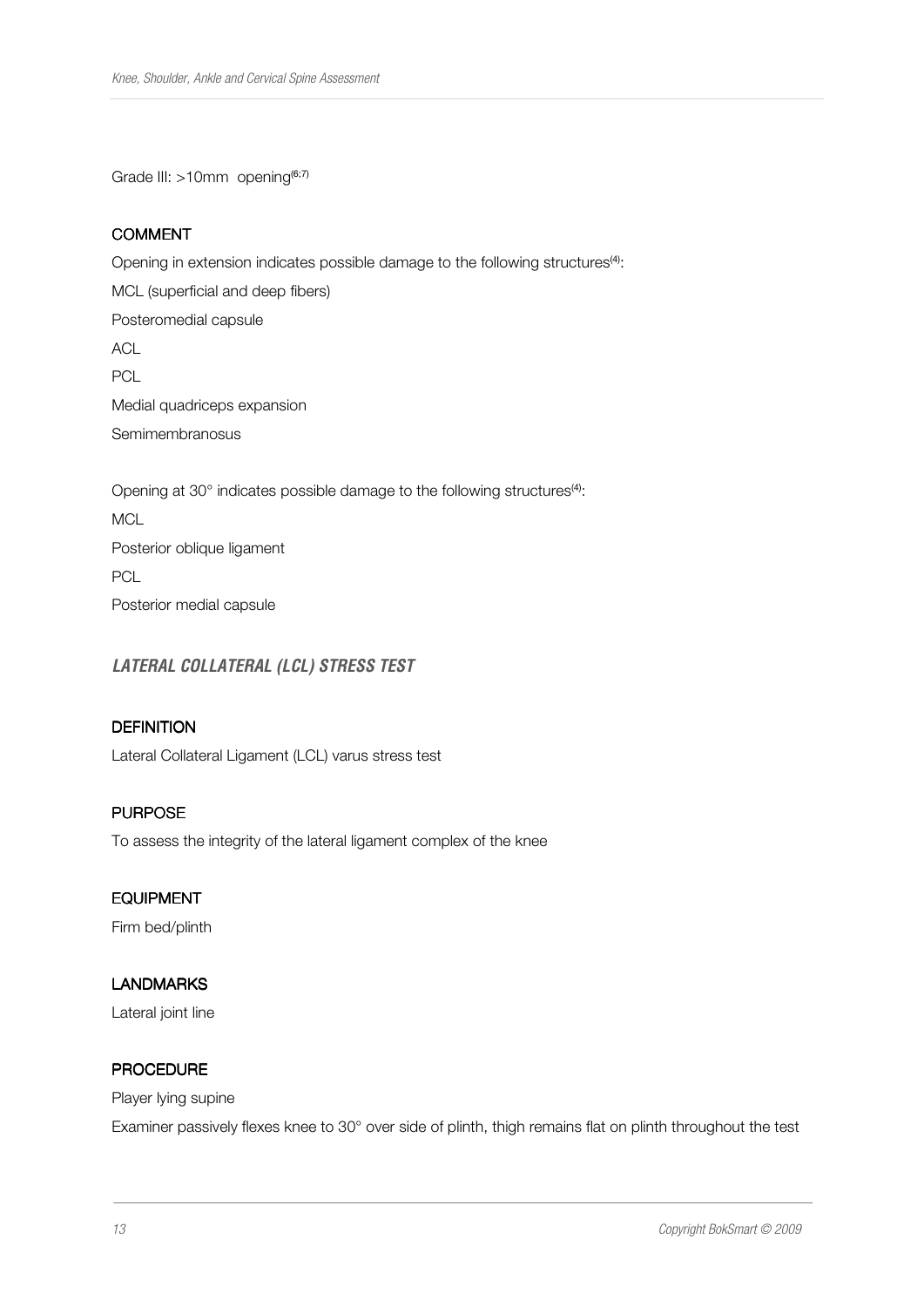Examiner grasps distal tibia in one hand and places palm of the other hand on the medial aspect of the knee with the fingers over the lateral joint line

Examiner applies varus stress to the knee by pushing the tibia into adduction, while applying a counterforce to the medial knee

Test protocol is repeated with knee in full extension

## **SCORING**

Palpable and observable opening along the lateral joint line when varus stress is applied

Compare with opposite side

Note athletes pain response

#### **NORMS**

Grade I: 5mm opening Grade II: 5-8mm opening Grade III: >8mm opening (usually painless)<sup>(6;7)</sup>

#### **COMMENT**

A positive test in extension indicates possible damage to the following structures<sup>(4)</sup>  $\overline{C}$ Posterior lateral capsule Arcuate-popliteus complex Bicep femoris tendon PCL ACL Lateral gastrocnemius muscle ITB A positive test in  $30^{\circ}$  flexion indicates possible damage to<sup>(4)</sup>: LCL

Posterolateral capsule Arcuate-popliteus complex

Bicep femoris tendon

ITB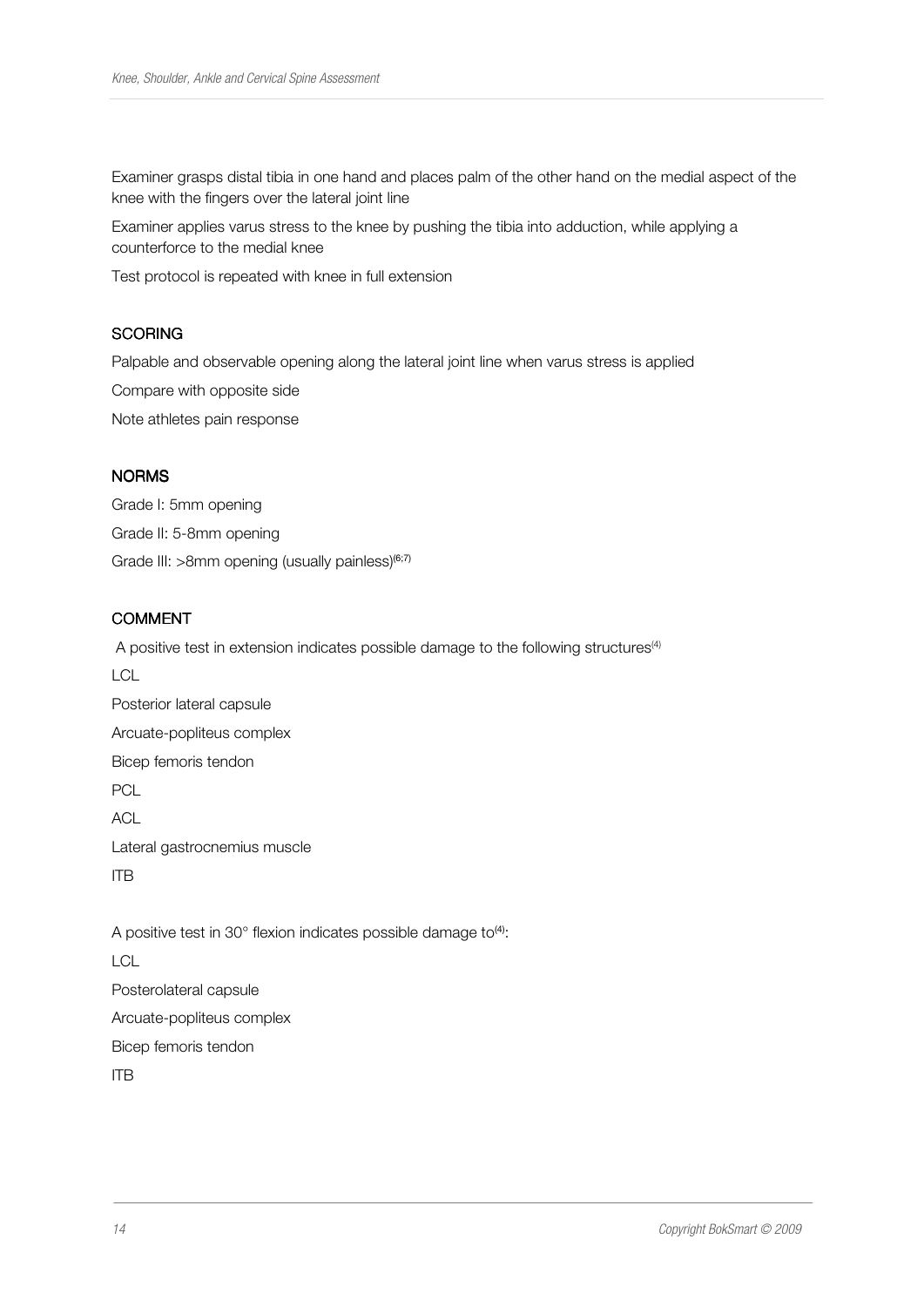## **McMURRAY'S TEST**

#### **DEFINITION**

McMurray's test of meniscus

#### **PURPOSE**

To assess the posterior horn of the medial and lateral meniscus

#### EQUIPMENT

Firm bed/plinth

#### LANDMARKS

Joint line

#### PROCEDURE

Player lying supine

Examiner passively flexes hip and knee to full knee flexion

Examiner cups one hand around heel and grasps rear foot, palm of other hand is placed on the lateral aspect of the knee joint, with the fingers over the medial joint line

Examiner laterally rotates lower leg through the rear foot and applies a valgus stress to the knee

While maintaining external rotation and valgus force the examiner slowly extends the knee from a fully flexed position to a position of 90° flexion

This test is repeated with a combination of internal rotation and varus force

#### **SCORING**

Record pain and/or a palpable/audible click in the knee during passive extension<sup>(8)</sup>

#### NORMS

Positive test: pain and/or a palpable/audible click in the knee during passive extension

#### **COMMENT**

A positive test generally indicates pathology of the meniscus usually the posterior horn  $^{\circledcirc}$ 

It has been reported that meniscal lesions may be found on the medial side with lateral rotation and on the lateral side with medial rotation $(10)$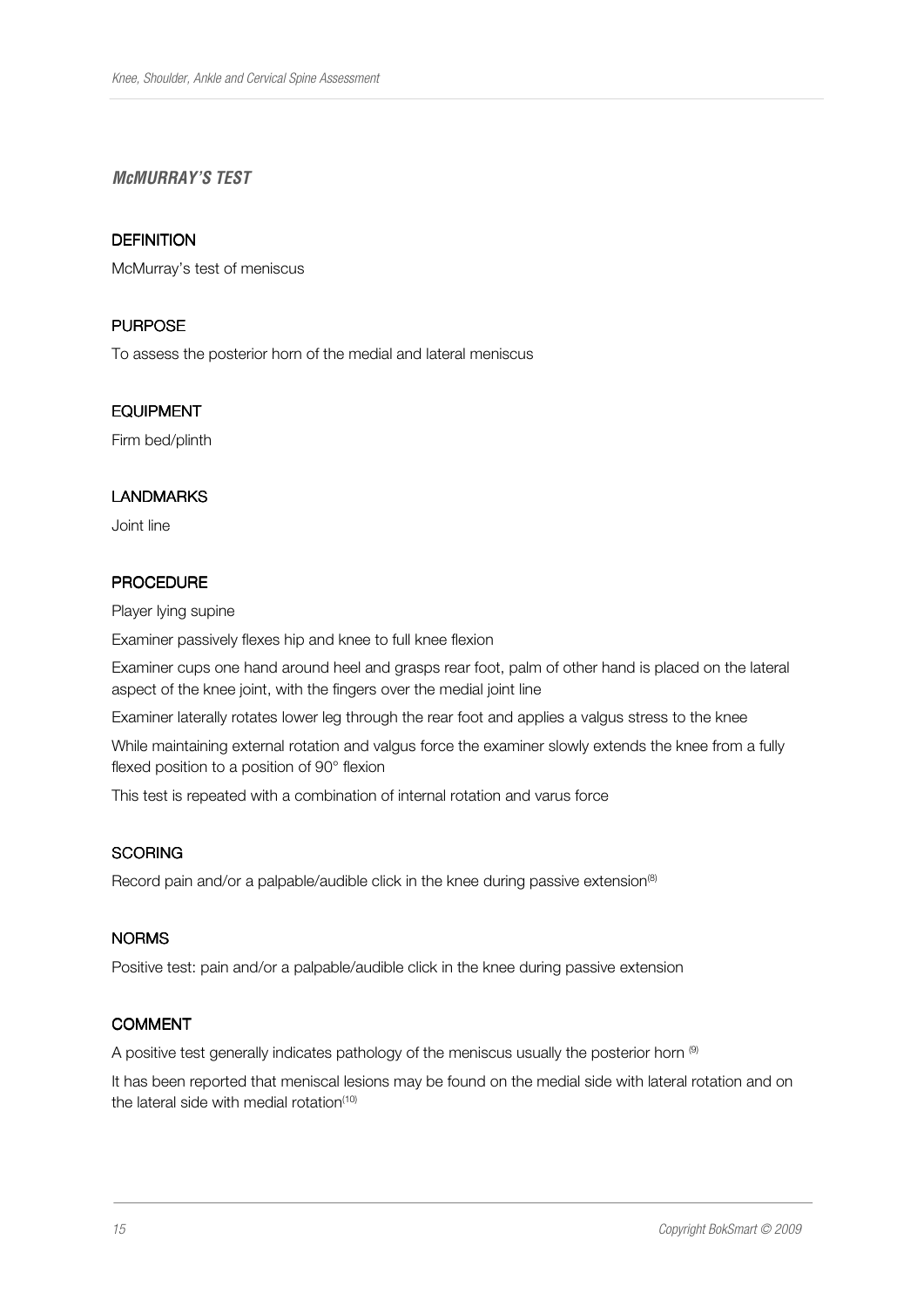This test has been found to have a sensitivity of 26% and a specificity of 85%, thus false positives are common(11)

Tenderness on palpation of the joint line is positive with meniscal lesions in 85% of cases and is perhaps considered a more accurate test (12)

**SQUAT TEST (DUCK WALK)** 

#### **DEFINITION**

Squat test or Duck Walk Test

## **PURPOSE**

To assess the ability to achieve a full squatting position; to evaluate for meniscal pathology in a weightbearing position

#### EQUIPMENT

Nil

#### LANDMARKS

Nil

#### **PROCEDURE**

Player stands initially, then squats down on toes slowly as far as possible, keeping the heels elevated

Examiner views the quality of movement, and if the squat position is achieved and maintained without problems; over pressure is applied downwards through the shoulders of the player

As a more provocative test of the menisci, a "duck walk" can be performed by the player in the full squat position

#### **SCORING**

Record any pain response (and location) elicited with squat and overpressure (3;13) and or duck walk

Limitation of movement if appropriate

#### **NORMS**

Painless, ability to duck walk with no difficulty $(3,13)$ 

## COMMENT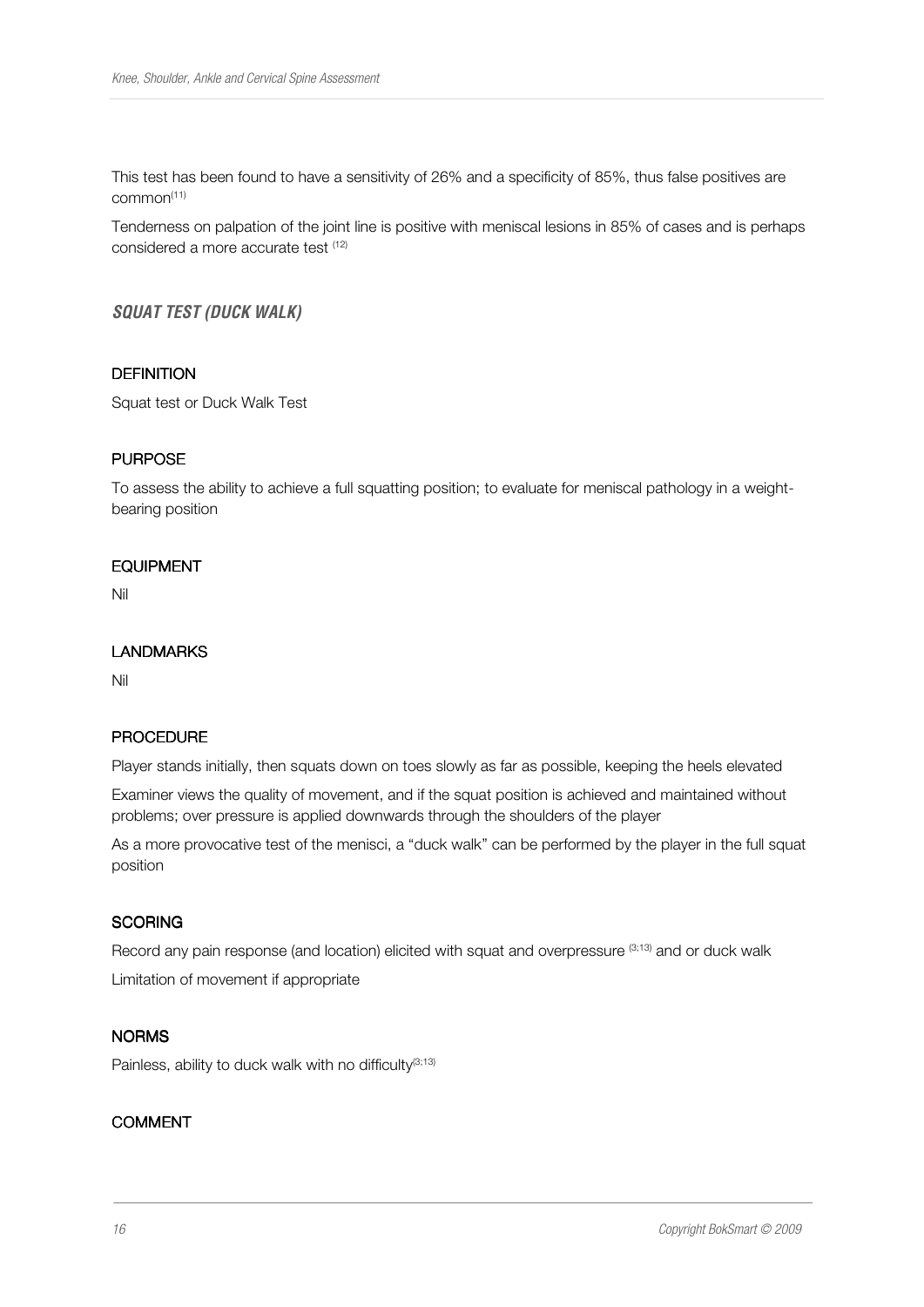Pain, snapping or a click is considered positive for a posterior horn lesion of the meniscus <sup>(13)</sup>

## **McCONNELL TEST**

## **DEFINITION**

McConnell test for patellofemoral pain syndrome (14)

## **PURPOSE**

To determine if knee pain is patellofemoral in origin

#### EQUIPMENT

Nil

## LANDMARKS

Patella

## PROCEDURE

Player sitting with femur laterally rotated

Player performs isometric quadriceps contractions at 120°, 90°, 60°, 30° and 0°, with each contraction held for 10 seconds

If pain is produced during any of the contractions the player's knee is fully returned to extension by the examiner; the patient leg is then fully supported on the examiners knee and the examiner pushes the patella medially

The medial glide is maintained while the knee is returned to the painful angle, and the player performs an isometric contraction again, with the patella held medially

The test is repeated at each angle

#### **SCORING**

If pain is decreased, with medial glide the pain is patellofemoral in origin (4;14)

#### NORMS

Painless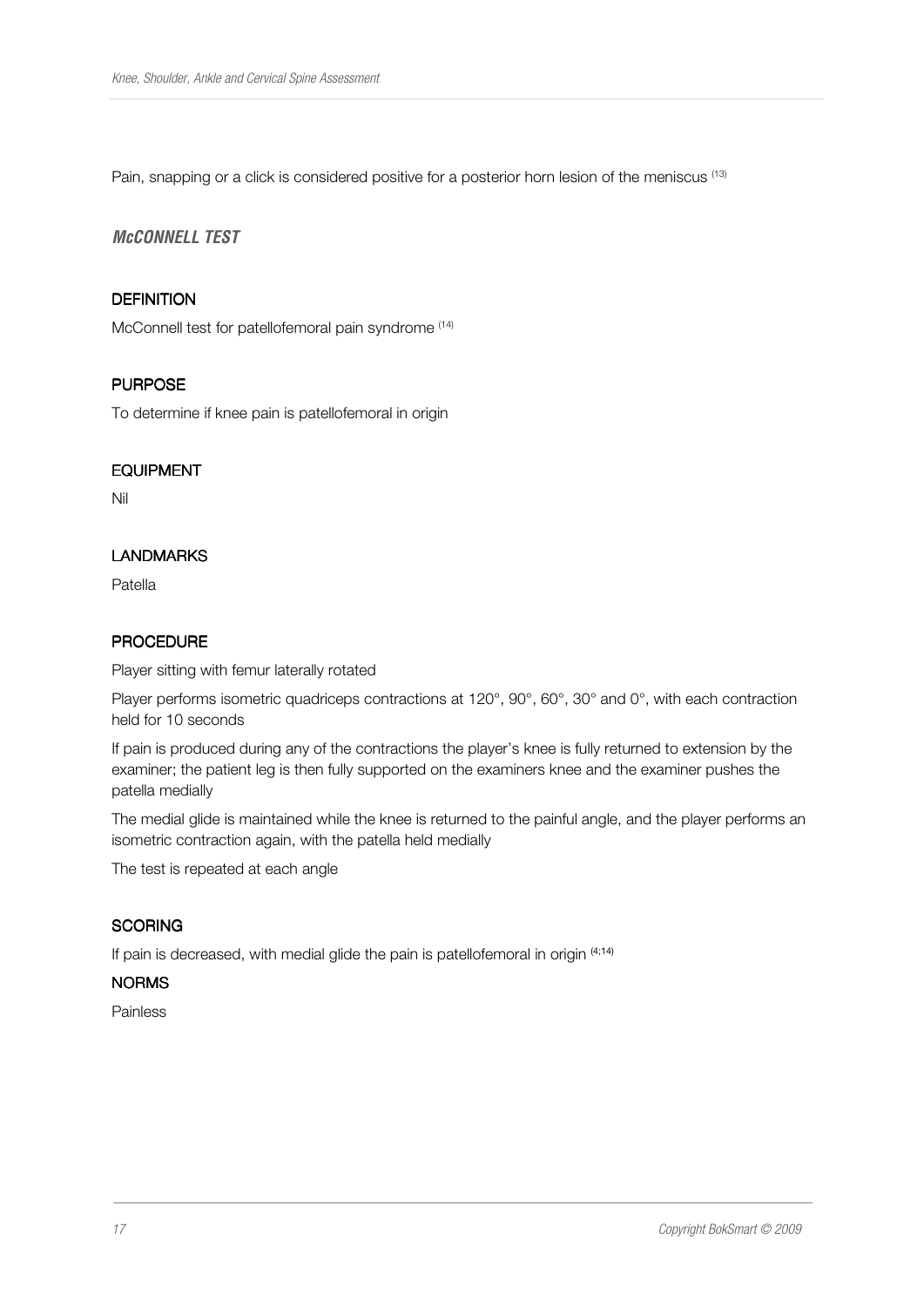# **ANKLE ASSESSMENTS**

# **ANKLE HISTORY**

## **MECHANISM OF INJURY**

Record the position of the foot at the time of injury there may be a combination of positions

Inversion

Eversion

Plantar flexion

Dorsiflexion

## Also record the intrinsic mechanism of injury

Acceleration Deceleration **Cutting** Twist

## **FUNCTIONALITY**

#### Was the player able to continue with activity? If so it is probably not too severe

Inability to bear weight, severe pain, and rapid swelling indicate a severe injury<sup>(15)</sup>

Walking is compatible with a second-degree sprain; pain with running usually indicates a first-degree sprain <sup>(16)</sup>

#### **SWELLING**

Record any swelling or fullness in the joint:<sup>(17)</sup>

Immediate swelling usually indicates bleeding into joint:

Delayed swelling (8-24h) after injury indicates Instability Capsulitis/synovitis Inflammation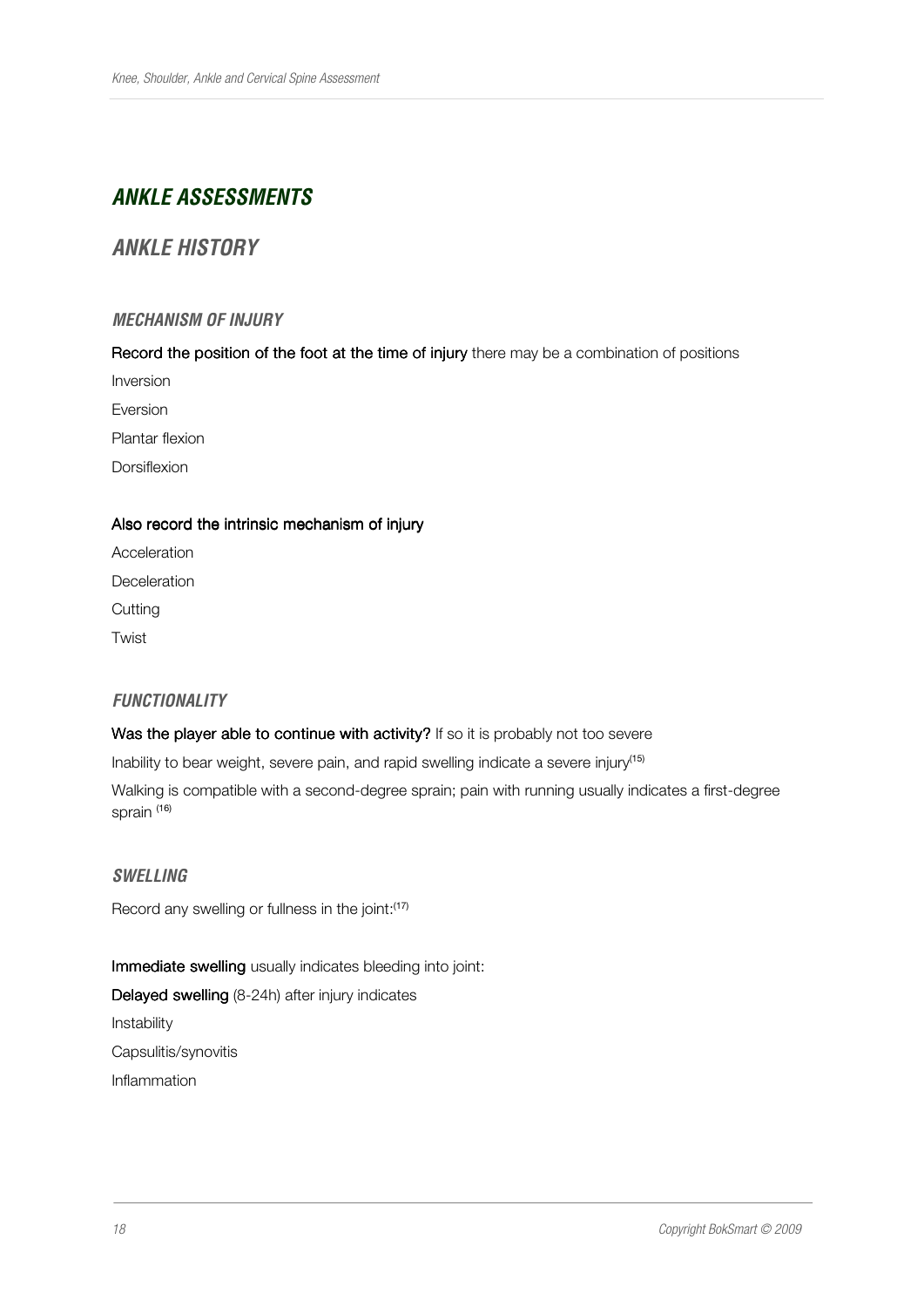#### **PAIN**

#### Record the location and character of the pain<sup>(17)</sup>

- Pain at rest; not usually mechanical in origin
- Pain during activity is usually seen in structural abnormalities:
- Pain after activities: inflammatory disorders

# **OBJECTIVE CLINICAL ASSESSMENT**

## **NON WEIGHT-BEARING PLANTAR FLEXION**

## **DEFINITION**

Non-weight-bearing ankle plantar flexion range of movement

#### **PURPOSE**

To assess range of movement of the foot complex into plantar flexion

#### EQUIPMENT

Goniometer Firm bed/plinth

#### LANDMARKS

Tip of medial malleolus Medial joint line of first MTP joint

#### **PROCEDURE**

Player long sitting or supine, feet off end of the bed/plinth Maintain leg flat and knee extended throughout test Player actively plantar flexes as far as possible

#### **SCORING**

Record angle formed by line joining landmarks relative to the horizontal<sup>(3)</sup> Note the limiting factor: muscular or joint tightness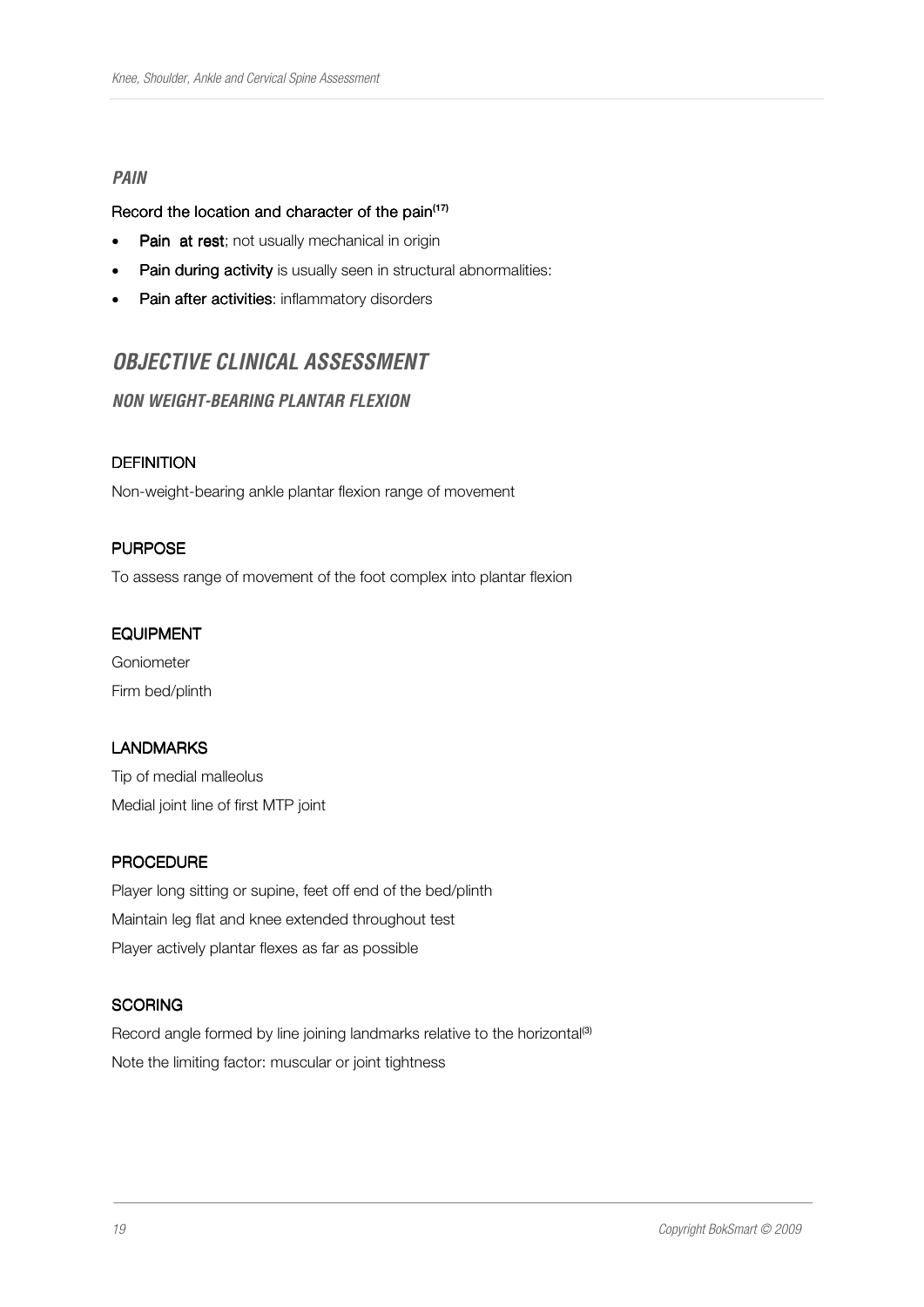#### NORMS

Normal range is 50°<sup>(18)</sup>

## COMMENT

The patient's heel normally inverts with non-weight-bearing plantar flexion. If inversion does not occur, the foot is unstable or there is tibialis dysfunction or tightness (19)

The range of plantar flexion may be limited following injury and impair performance<sup>(3)</sup> ROM can be tested in weight-bearing to differentiate joint restriction from weak plantar flexion<sup>(3)</sup>

#### **NON WEIGHT-BEARING DORSIFLEXION**

## **DEFINITION**

Non weight-bearing dorsiflexion

#### **PURPOSE**

To measure active ankle dorsiflexion range of movement To assess the length of gastrocnemius and soleus in a non weight-bearing position

#### EQUIPMENT

Goniometer Firm bed/plinth

#### LANDMARKS

Tip of medial malleolus Medial joint line of first MTP joint

#### **PROCEDURE**

Player long sitting or supine, feet off end of the bed/plinth Maintain leg flat and knee extended throughout test Subtalar joint maintained in neutral position throughout test Player actively dorsiflexes as far as possible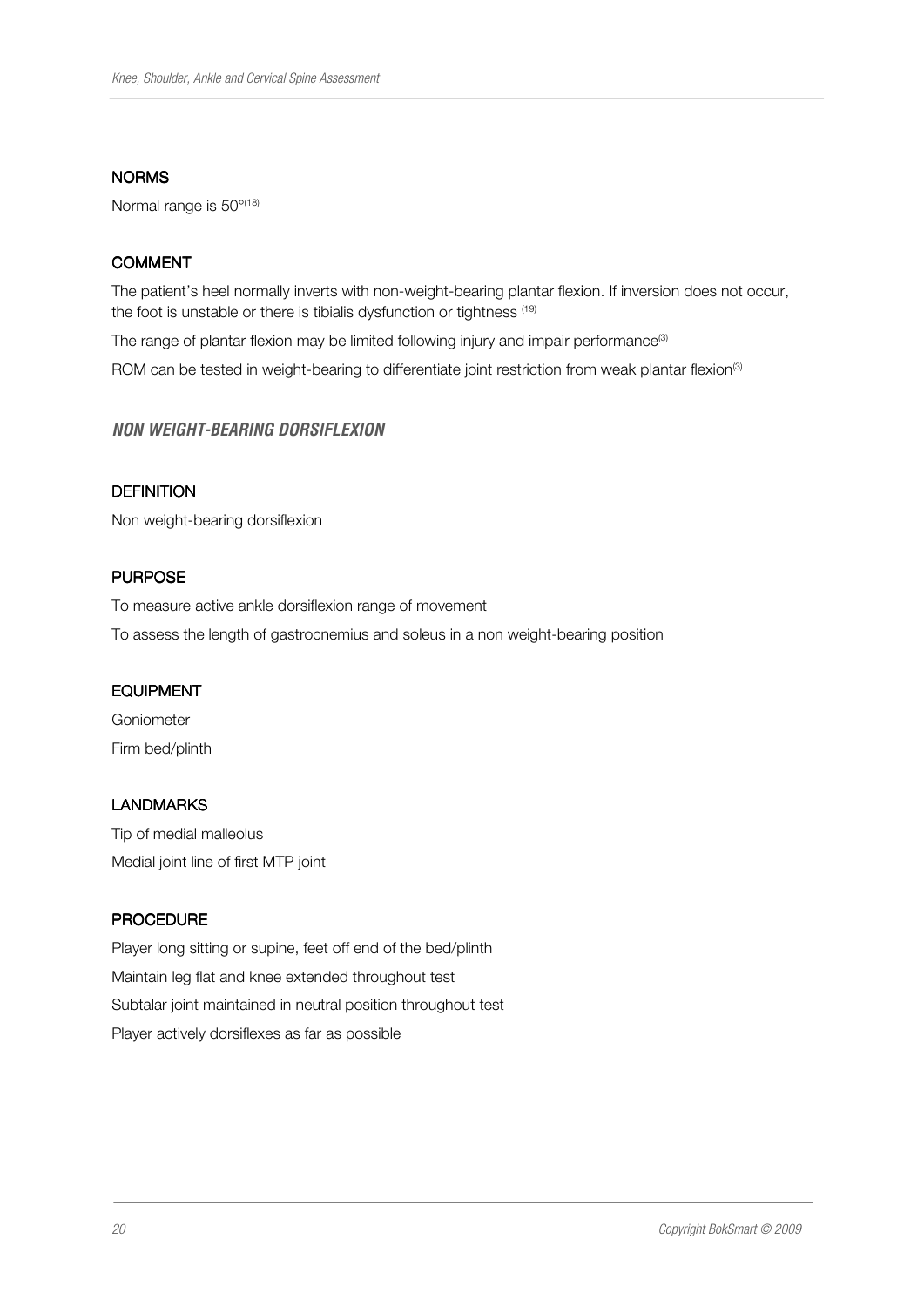#### **SCORING**

Record angle of foot relative to the vertical, axis of goniometer placed over inferior tip of the medial malleolus

Note the limiting factor: muscular or joint tightness

#### NORMS

Normal range 20°(17;18)

## COMMENT

If restricted perform at 30° of knee flexion to eliminate posterior muscle tightness<sup>(4)</sup>

## **WEIGHT-BEARING DORSIFLEXION**

## **DEFINITION**

Weight bearing dorsiflexion (extension)

## **PURPOSE**

To assess the range of talocrural dorsiflexion in a functional position for weight-bearing sports Indirectly measures the length of the gastrocnemius and soleus muscles

#### EQUIPMENT

Goniometer with spirit level

#### LANDMARKS

Inferior tip of lateral malleolus Midline of lateral aspect of the head of the fibula

#### **PROCEDURE**

## Part I (Soleus)

Player in stride-stand position, no shoes Maintain heel contact with floor throughout test Maintain subtalar joint in stable position throughout the test to prevent pronation Bend knee forward in line with the second toe until heel contact decreases or pain is experienced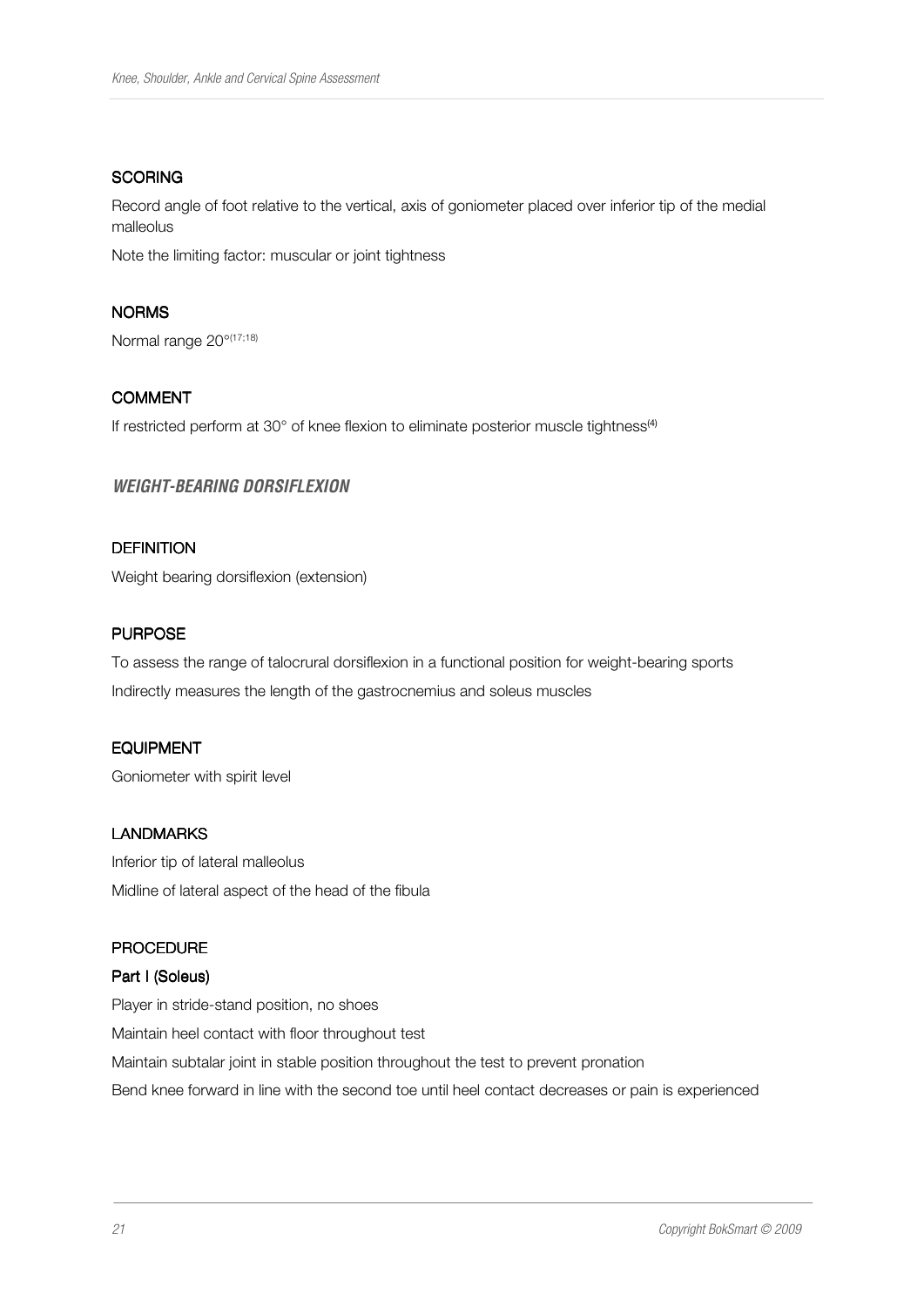#### Part II (Gastrocnemius):

Repeat test and maintaining knee extension throughout the test this will indicate the relative length of the gastrocnemius muscle

## **SCORING**

Record the angle formed by the shaft of the fibula relative to the vertical

## NORMS

Soleus: 30°-40° Gastrocnemius: 20°-30° The difference between the two measures should be close to  $10^{\circ}$   $^{(17)}$ 

## COMMENT

Restriction of dorsiflexion at the talocrural joint may be due to gastrocnemius-soleus complex tightness<sup>(18)</sup>

Players with restriction of dorsiflexion often compensate by pronating the foot in weight bearing. This can cause biomechanical changes and predispose to injury<sup>(18)</sup>

## **SUPINATION / PRONATION**

#### **DEFINITION**

Supination and pronation range of motion of the ankle joint

## **PURPOSE**

To identify hypo- and hypermobility of the ankle, which may be sequelae to ankle joint injuries

#### EQUIPMENT

Firm bed/plinth Goniometer

## LANDMARKS

Nil

## **PROCEDURE**

Player long sitting or supine, feet off end of bed/plinth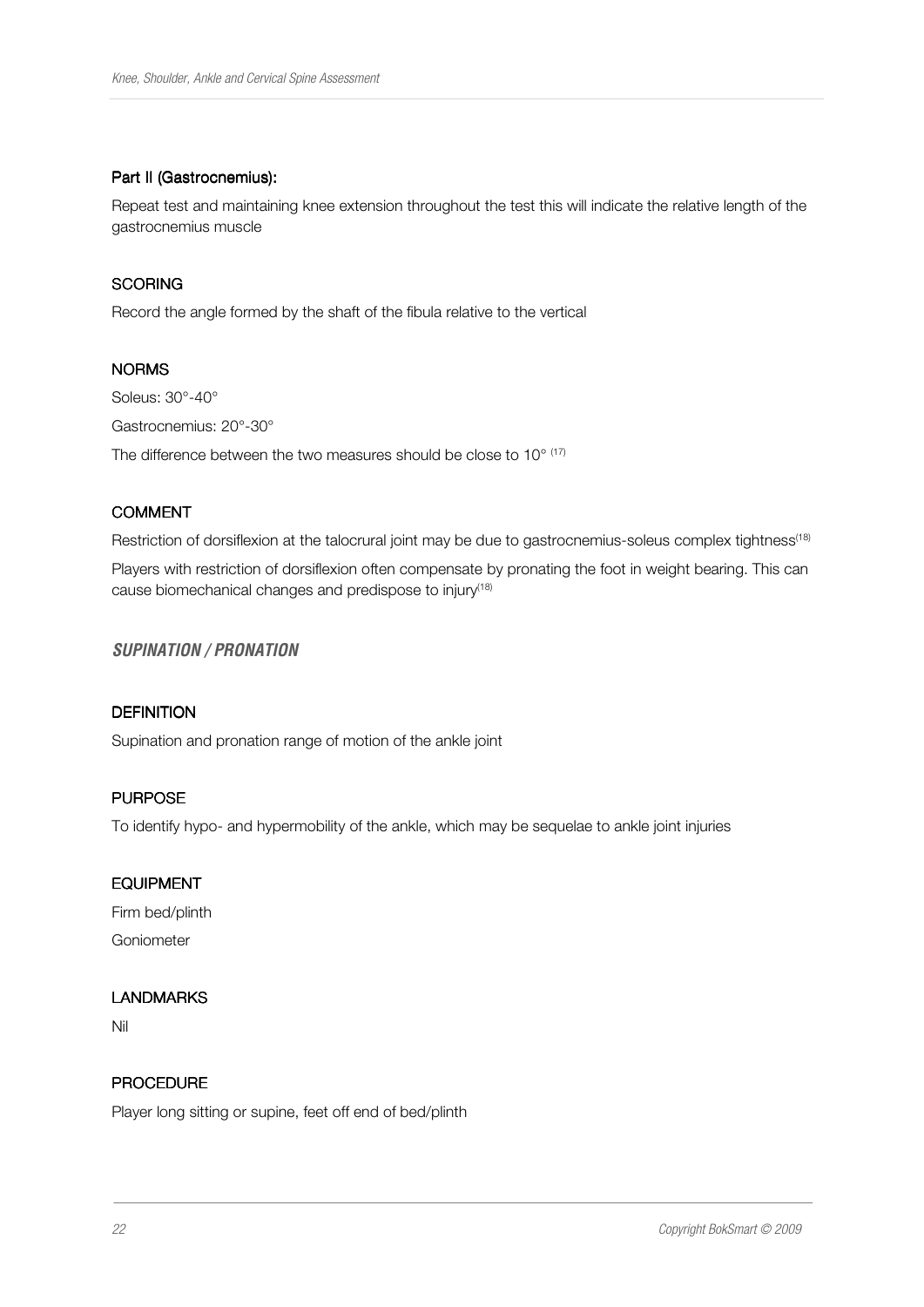Maintain hip joint in a neutral position, knee joint extended and foot in dorsiflexion throughout test

Starting position of foot in neutral

Player actively supinates the foot as far as possible

After returning to the starting position the player actively pronates the foot as far as possible

#### **SCORING**

Record range of movement Watch for subluxation of tendons

## NORMS

Supination: 45°-60°(17) Pronation: 15°-30°(17)

## COMMENT

Supination combines the movements of: Inversion Adduction Plantar flexion

Pronation combines the movements of  $(17)$ : Eversion Abduction **Dorsiflexion** 

If tibialis anterior is weak supination will be affected $(17)$ If the peronei are weak or the tendons sublux, pronation will be affected $(17)$ The range of subtalar movement is generally considered to be 2/3 inversion and 1/3 eversion<sup>(18)</sup>

## **TALAR TILT TEST**

# **DEFINITION**

Talar tilt test or Lateral ligament stress test

## **PURPOSE**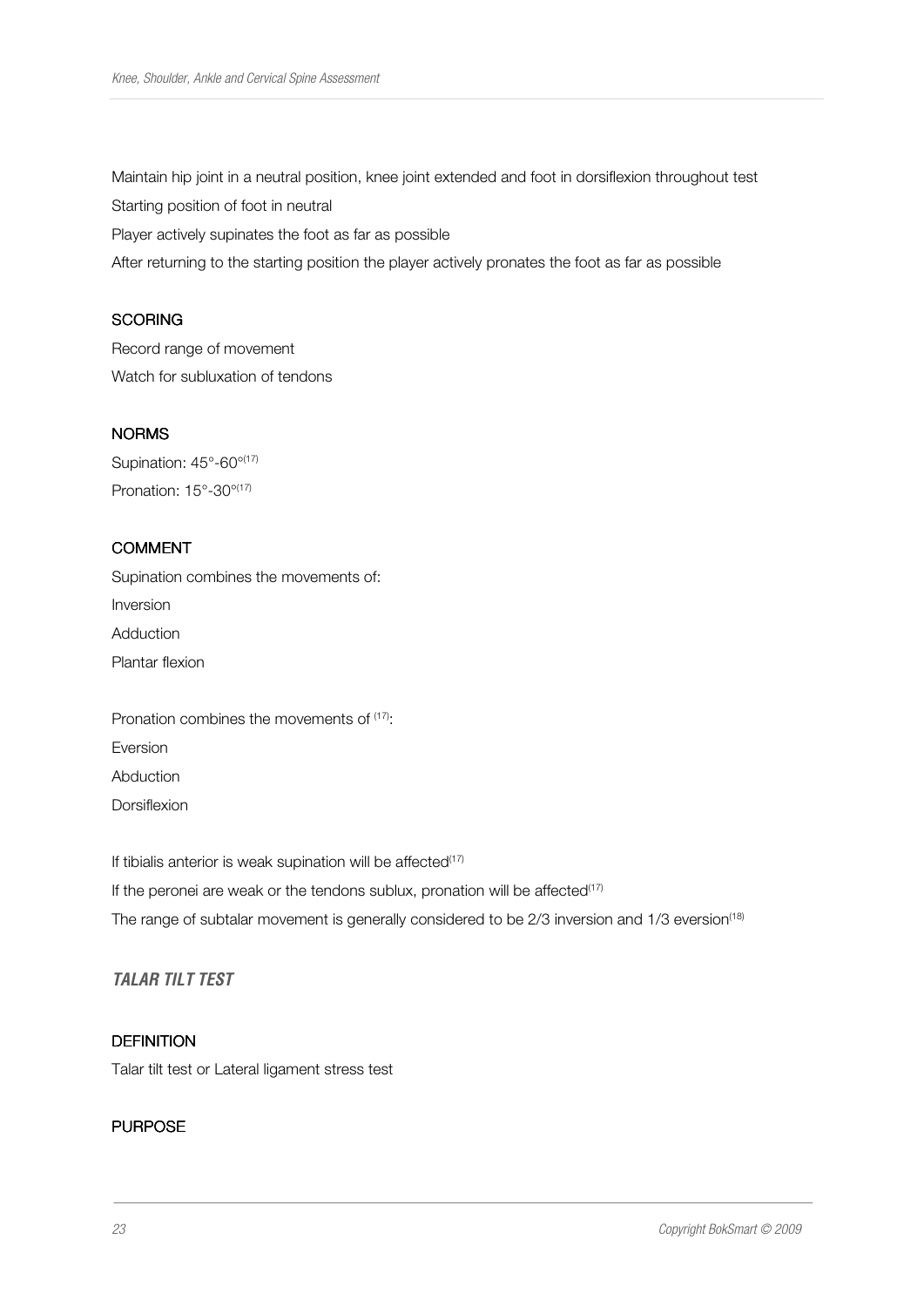To assess the integrity of the calcaneofibular and anterior-posterior talofibular ligaments

#### EQUIPMENT

Firm bed/ plinth

#### LANDMARKS

Nil

## **PROCEDURE**

Player lying supine with feet over end of bed/ plinth

Examiner stabilizes the lower leg with one hand and grasps the calcaneus in the palm of the other hand with the thumb or index finger placed over the calcaneofibular ligament

Examiner applies inversion stress by rolling the calcaneus inwards causing the talus to tilt

## **SCORING**

Positive test: excessive talar tilt or gapping of the joint compared to the other side<sup>(17)</sup>

#### NORMS

No gapping of joint, bilaterally similar $(17)$ 

#### COMMENT

At 90 $^{\circ}$  the calcaneofibular ligament is tested<sup>(17)</sup>

If the foot is plantar flexed the anterior talofibular ligament is more likely to be tested<sup>(17)</sup>

#### **MEDIAL LIGAMENT STRESS**

## **DEFINITION**

Medial (Deltoid) ligament stress test

#### **PURPOSE**

To assess the integrity of the medial collateral (deltoid) ligament of the ankle and its stability within the mortise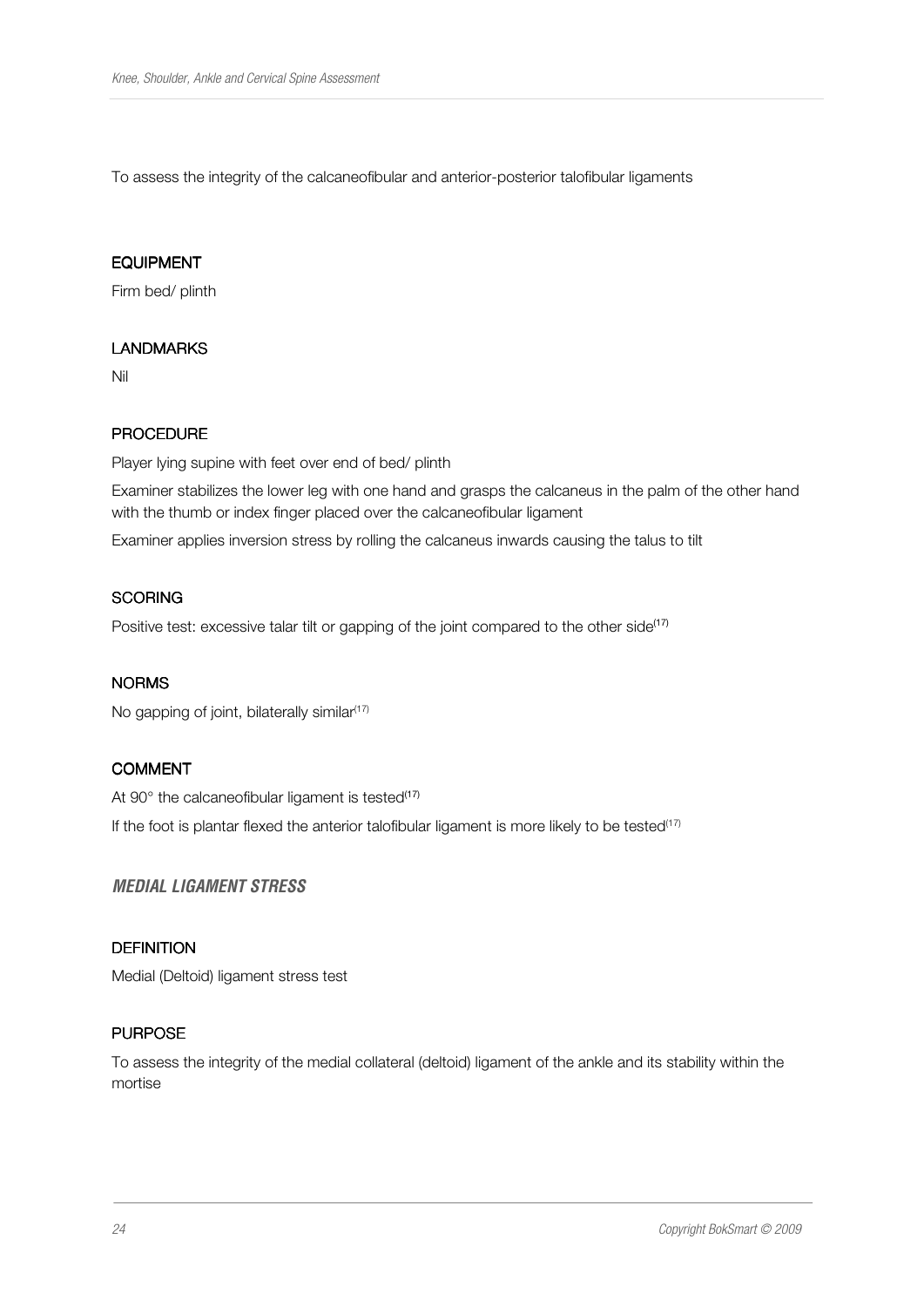#### EQUIPMENT

Nil

## LANDMARKS

Nil

## PROCEDURE

Player lying supine with feet over end of bed/ plinth

Examiner stabilizes the lower leg with one hand and grasps the calcaneus in the palm of the other hand with the thumb or index finger placed over the medial ligament

Examiner applies eversion stress by rolling the calcaneus outwards

#### **SCORING**

Record excessive tilt or gapping of joint compared to the other side

Record medial ankle pain

## NORMS

Positive test: excessive moment, pain<sup>(17)</sup>

## **ANTERIOR DRAWER TEST**

## **DEFINITION**

Anterior drawer test of the ankle joint

## **PURPOSE**

To assess the stability of the anterior talofibular ligament

## **EQUIPMENT**

Firm bed/ plinth

#### **LANDMARKS**

Nil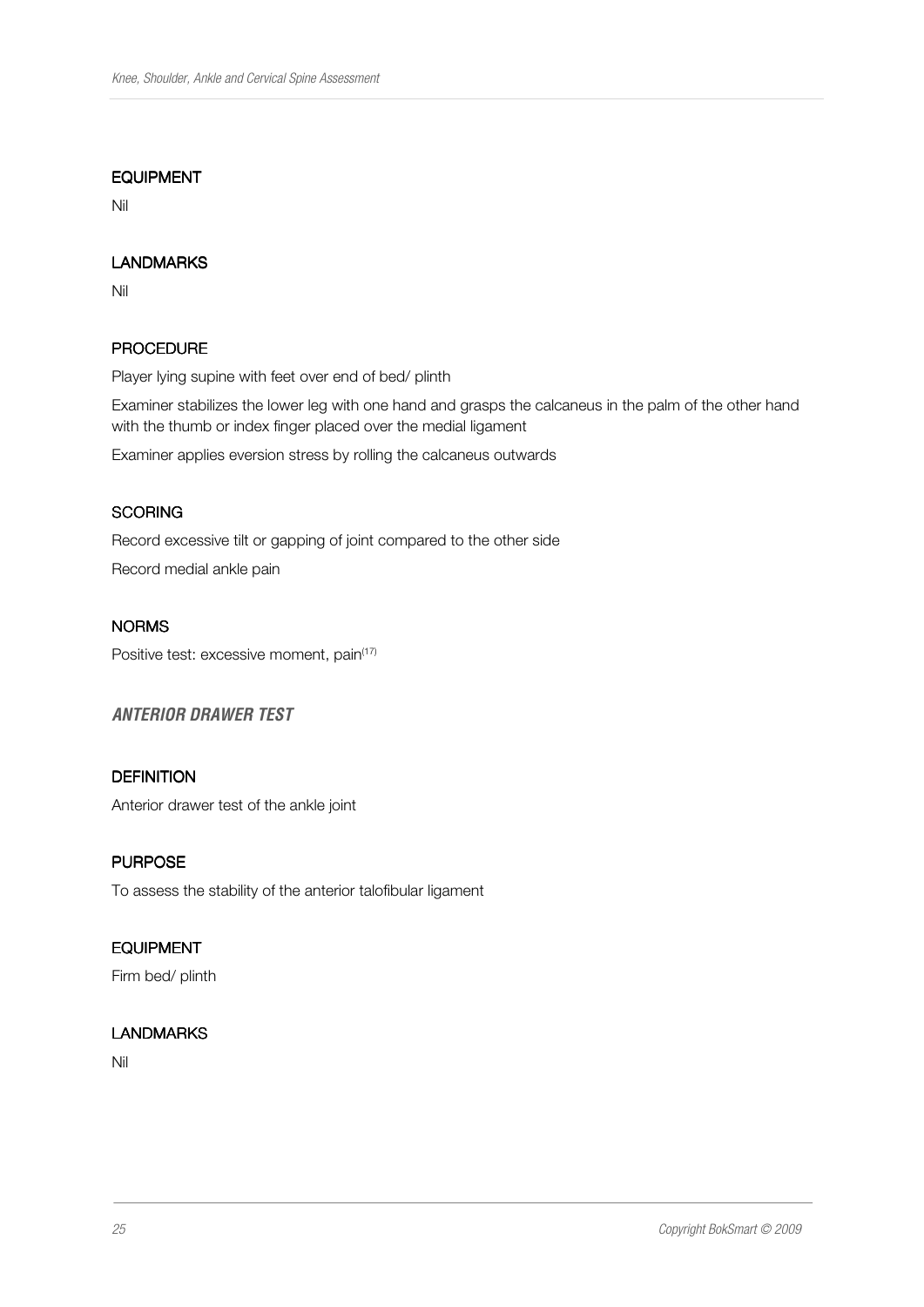#### **PROCEDURE**

Player lying supine with feet over the end of the bed/plinth

Examiner stabilizes the lower leg with one hand and cups the calcaneus in the palm of the other hand, holding foot in 20° of plantar flexion

Examiner pulls heel and foot anteriorly while applying a counterforce to the lower leg

#### **SCORING**

Record excessive anterior glide compared to the other side

#### **NORMS**

Positive test: excessive movement, pain, sulcus

## COMMENT

Sometimes a dimple appears over the area of the anterior talofibular ligament on anterior translation (sulcus sign) $(17)$ 

If straight anterior movement or translation occurs the test indicates both medial and lateral ligament instabilities, indicating damage to $(17)$ :

Superficial and deep deltoid ligaments

Anterior talofibular ligament

Anterolateral capsule

If the tear is only on one side the affected side would translate forward resulting in rotation of the talus, this is increasingly evident with increasing plantar flexion of the foot  $(20)$ 

## **DISTAL TIBIOFIBULAR COMPRESSION TEST**

#### **DEFINITION**

Distal tibiofibular compression test

## **PURPOSE**

To assess the integrity of the syndesmosis

#### EQUIPMENT

Nil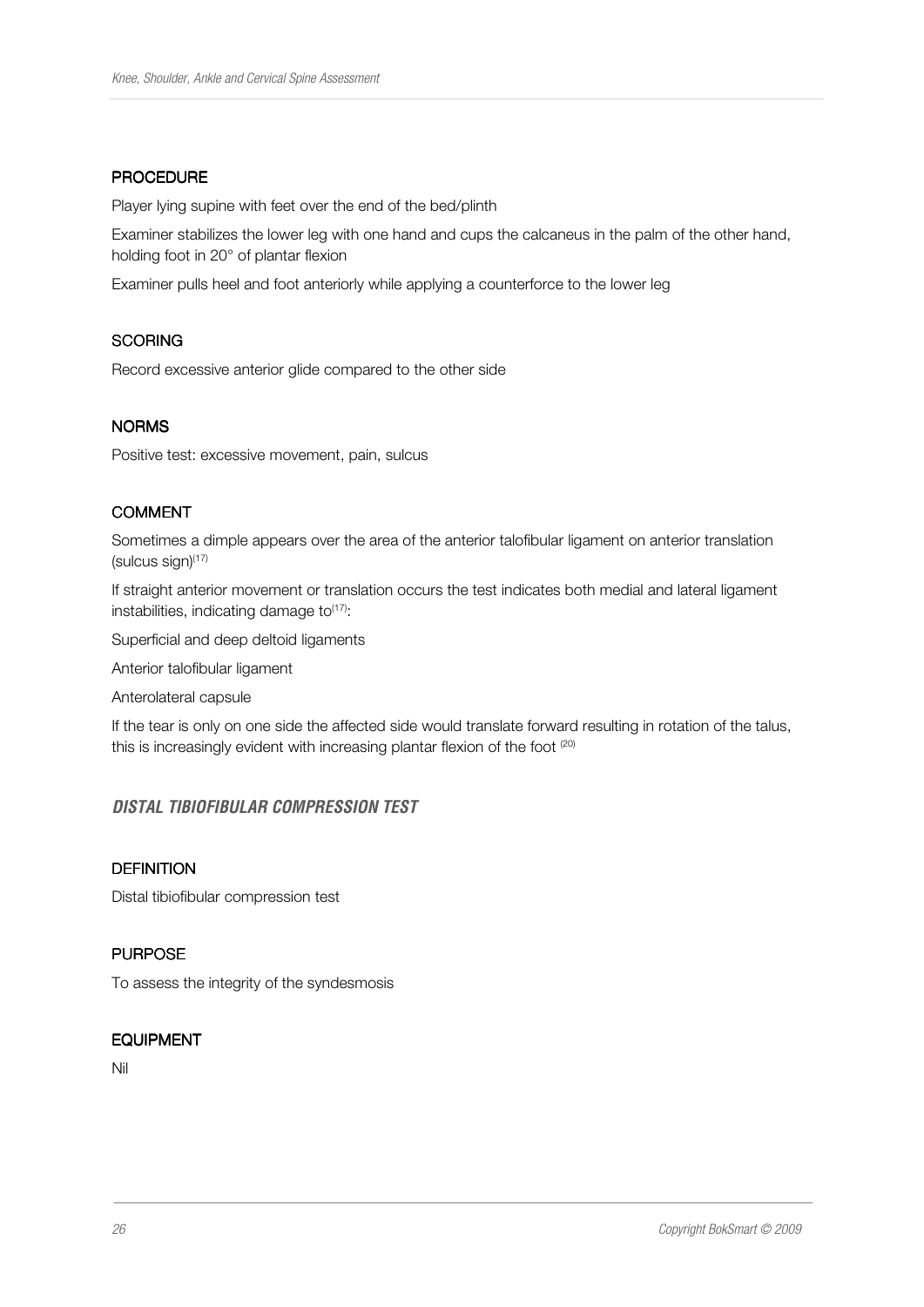#### LANDMARKS

Nil

## PROCEDURE

Player lying supine with feet over the end of the bed/plinth

Examiner grasps the lower leg with both hands and applies pressure over the malleoli and distal tibia and fibula

#### **SCORING**

Record any pain in the lower leg on compression which may indicate a syndesmotic injury<sup>(17)</sup>

#### NORMS

Painless

## **COMMENT**

It has been reported that the "length of tenderness" above the lateral malleolus gives an indication of severity<sup>(21)</sup>

## **EXTERNAL ROTATION STRESS TEST**

## **DEFINITION**

External rotation stress test of syndesmotic integrity

#### **PURPOSE**

To assess the integrity of the ankle syndesmosis

#### EQUIPMENT

Firm bed/plinth

#### LANDMARKS

Nil

## **PROCEDURE**

The subject is seated with the leg hanging over the examination table with the knee at 90°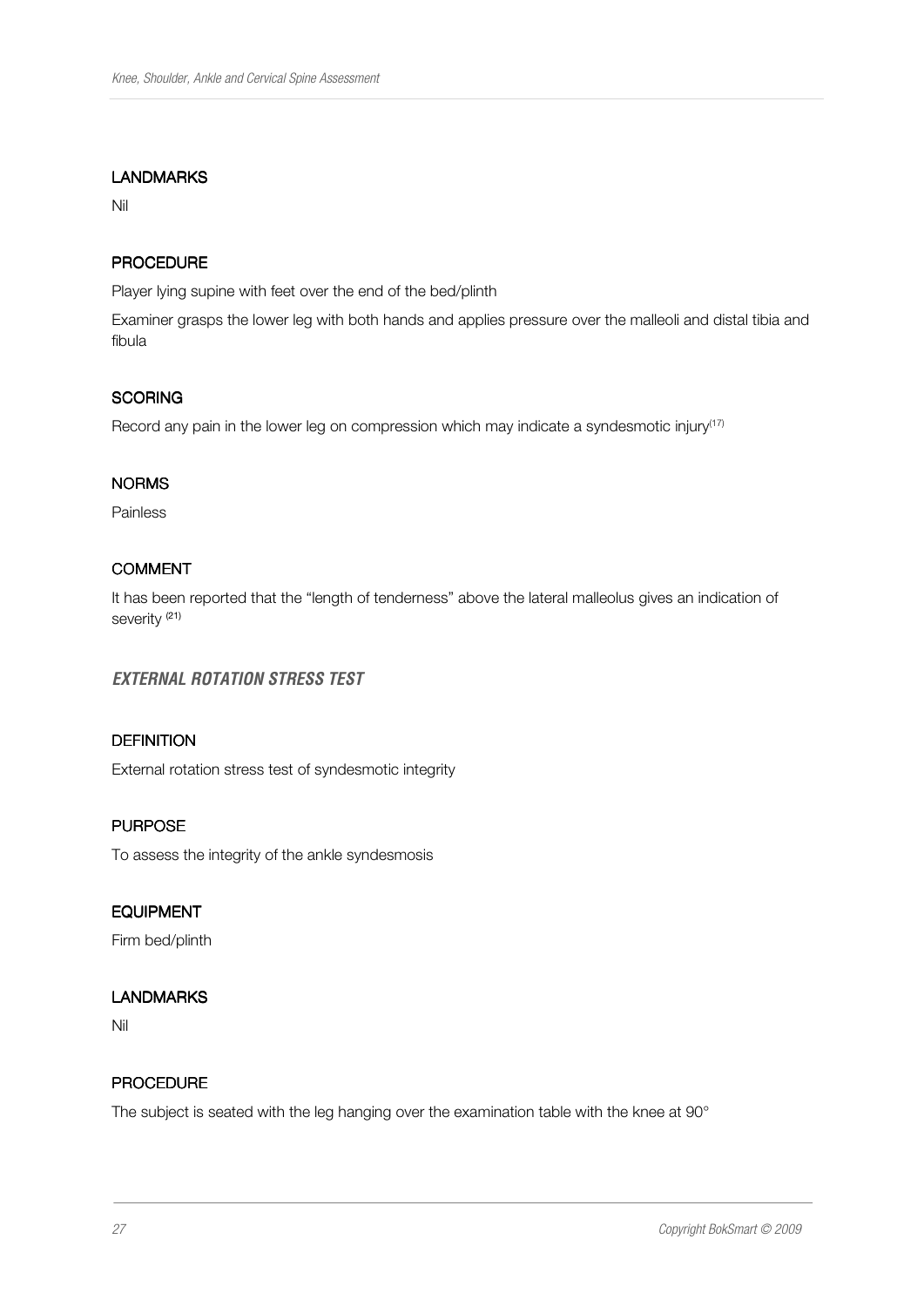The examiner faces the leg, holds the foot in plantargrade (90°) and applies a lateral rotation stress to the foot and ankle

#### **SCORING**

Record the pain response, a positive test if pain is produced over the anterior or posterior tibiofibular ligaments or interosseous membrane<sup>(17;22)</sup>

#### NORMS

Painless

#### **POSTERIOR IMPINGEMENT**

#### **DEFINITION**

Posterior impingement test of the ankle

#### **PURPOSE**

To impinge the posterior ankle structures (capsule, synovium, bone) in forced plantar flexion

#### EQUIPMENT

Nil

#### LANDMARKS

Nil

#### **PROCEDURE**

Player lying prone with knee flexed at 30°

Examiner grasps the dorsal aspect of the forefoot with one hand and the calcaneus with the other The ankle is forced into full plantar flexion with overpressure given at the end of range

#### **SCORING**

Positive test: pain on forced plantar flexion $(17)$ 

#### NORMS

Painless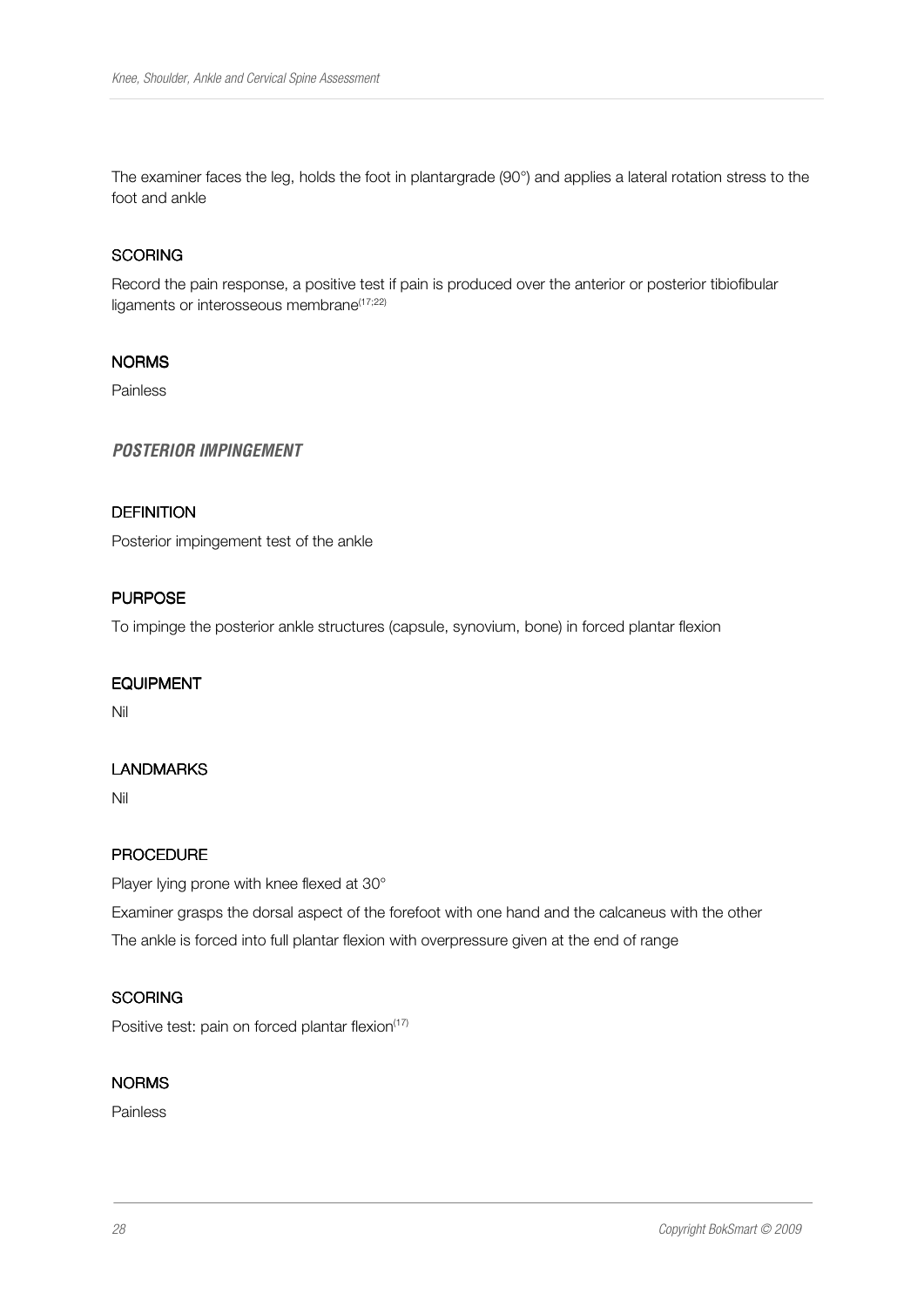## **ANTERIOR IMPINGEMENT**

## **DEFINITION**

Anterior impingement test of the ankle

#### **PURPOSE**

To impinge the anterior ankle structures (capsule, synovium, bone) in forced dorsiflexion

#### EQUIPMENT

Nil

## LANDMARKS

Nil

## **PROCEDURE**

Player lying supine with foot resting over the edge of the bed and knee flexed at 30-40° to reduce Achilles' tension

Examiner uses the heel of one hand under the metatarsal heads to force the ankle into full dorsiflexion with overpressure given at the end of range. The other hand may be used to stabilize the tibia

#### **SCORING**

Positive test: pain on forced dorsiflexion<sup>(17)</sup>

#### NORMS

Painless

#### **PROPRIOCEPTION**

#### **DEFINITION**

Lower limb proprioception

#### **PURPOSE**

To evaluate the balance and proprioception within the lower extremity (foot, ankle, knee and hip)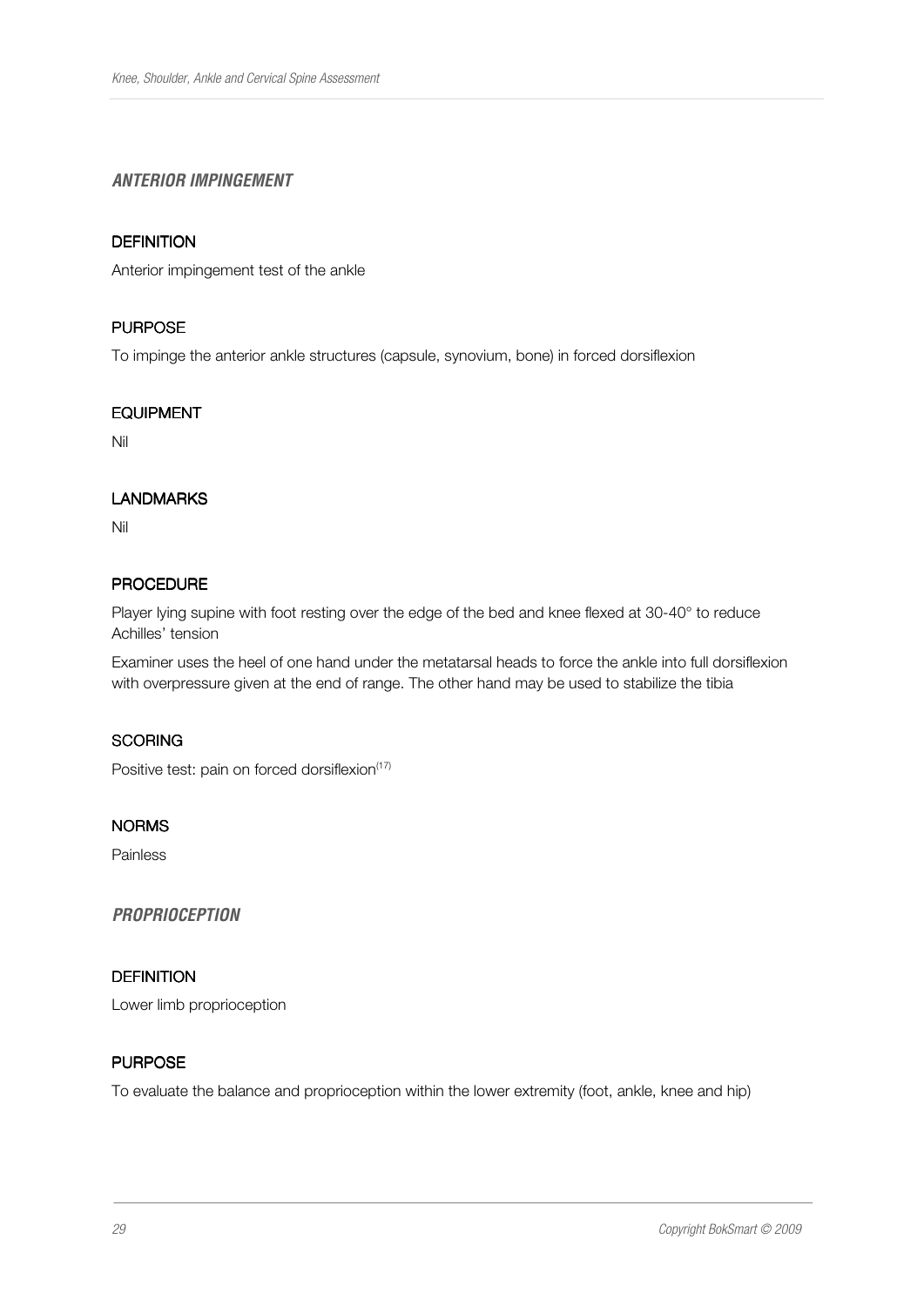#### EQUIPMENT

Foam block Wobble board

**Stopwatch** 

## LANDMARKS

Nil

## PROCEDURE

## Stage I

Player stands on one foot, knee bent slightly for 30 s (hands may be used for balance)

#### Stage II

As above with eyes closed

#### Stage III

As above with head tilted backwards

## Stage IV

Player standing on one foot on a piece of foam, knees bent slightly, and eyes closed

Players are instructed to put the opposite foot down to steady themselves if they begin to lose balance and not to hop

#### **SCORING**

Record the number of touchdowns of the opposite foot during the 30 sec test period<sup>(17)</sup>

Comments on the quality/stability of ankle/knee/hip movements may be appropriate

#### NORMS

Compare left and right

#### **COMMENT**

If poor proprioception and balance is found then the player may be prone to ankle sprains and recurrence of these injuries

Poor proprioception may be the result previous ligamentous and joint damage/surgery which has not been fully rehabilitated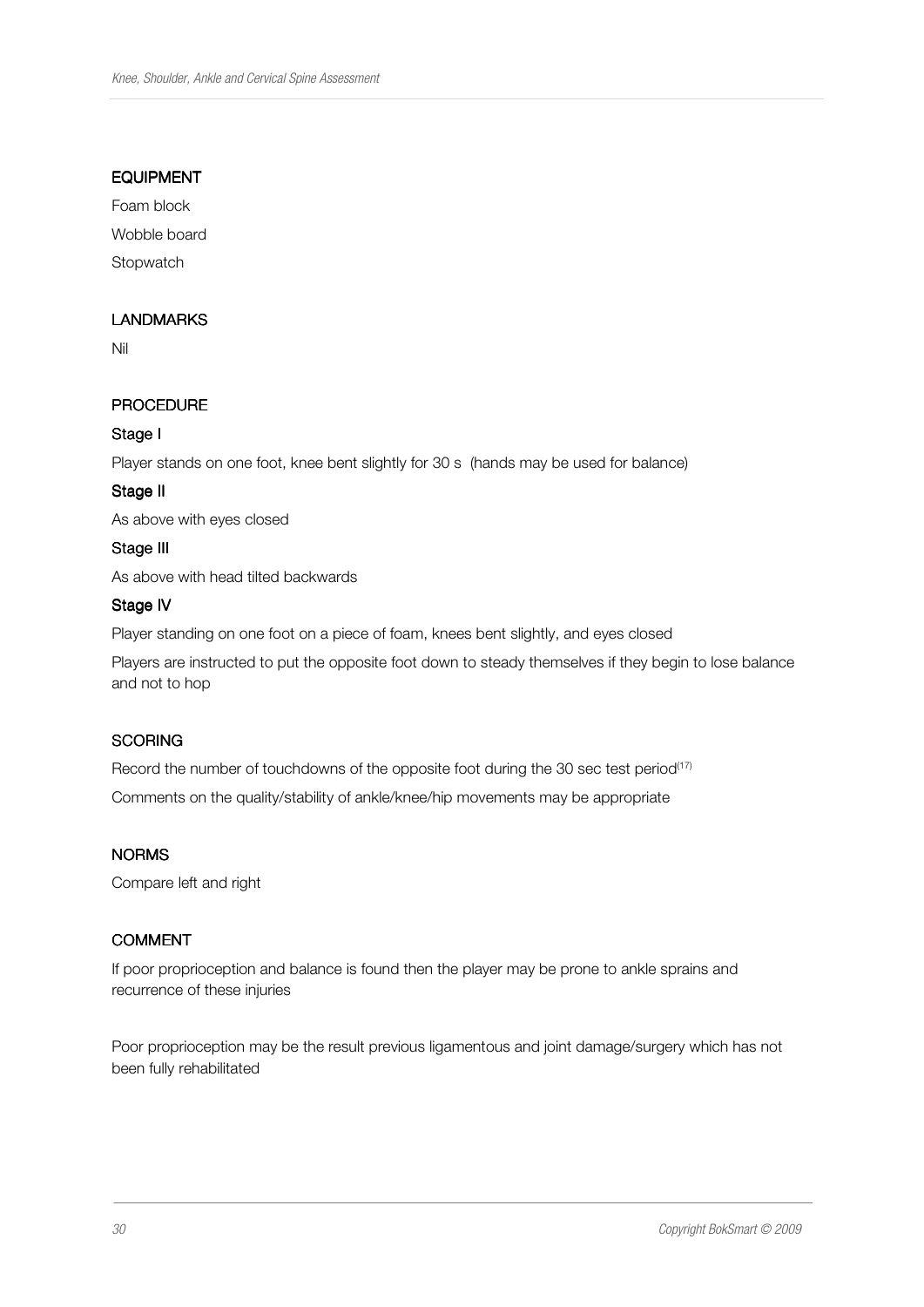## **OTTOWA ANKLE RULES**

#### **DEFINITION**

Ottawa Ankle Rules<sup>(23)</sup>

## **PURPOSE**

To determine when it is appropriate to X-ray the ankle or foot after injury

#### EQUIPMENT

X-rays

## LANDMARKS

Lateral malleolus Medial malleolus Navicula

## PROCEDURE

Palpate the following for tenderness Posterior edge or tip of lateral malleolus Posterior edge or tip of medial malleolus Base of the Fifth metatarsal Navicula

#### **SCORING**

If the player is unable to weight-bear or has tenderness at any of the following points a X-ray is warranted (23):

Posterior edge or tip of lateral malleolus Posterior edge or tip of medial malleolus Base of the Fifth metatarsal Navicula

## NORMS

Normally painless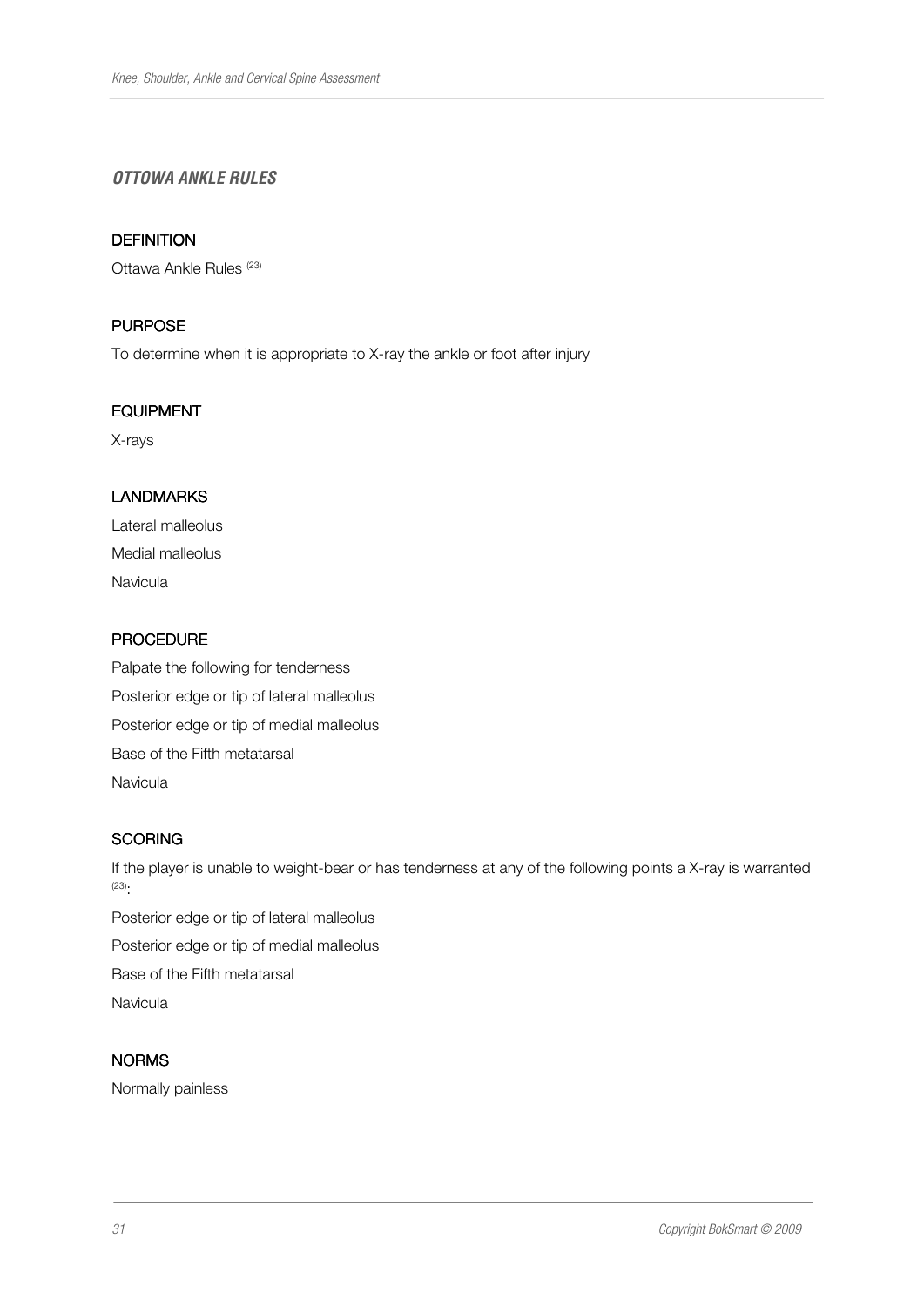#### COMMENT

Leddy and associates<sup>(22)</sup> changed this with the "Buffalo Modification" to include the mid portion of the malleolus proximal to the ligament attachments in the assessment

The Ottawa ankle rules do not apply to (23): Players under the age of 18 Multiple painful injuries Head injury Intoxication Neurological deficit Pregnancy

# **NECK ASSESSMENTS**

## **NECK HISTORY**

#### **MECHANISM OF INJURY**

#### Record the mechanism of injury:

Trauma ( e.g. whiplash) was the player hit from front, back side Stretching (burners, brachial plexus injury) Overuse (thoracic outlet syndrome, cervical spondylolisthesis)

#### Did the head strike anything or did the patient lose consciousness (LOC)?

#### **PAIN**

#### What are the sites and boundaries of the pain?

Cervical radiculopathies (injuries to the nerve roots) are associated with <sup>(24)</sup>: Unilateral motor and sensory symptoms of upper limb Muscle weakness Sensory alteration Decreased reflexes

Cervical myelopathies (injuries to the spinal cord itself) are usually associated with <sup>(25)</sup>: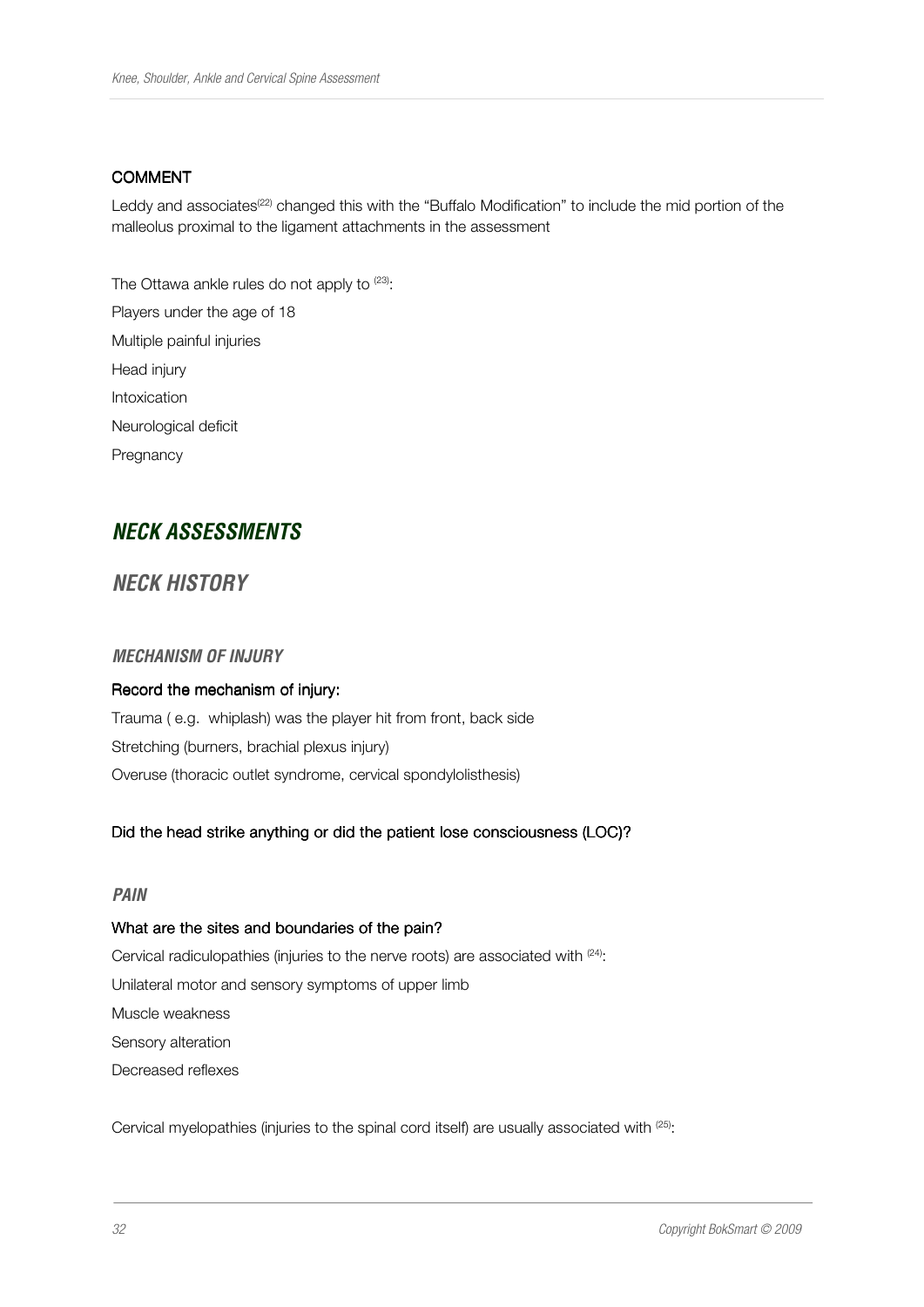Spastic weakness Parasthesia Loss of coordination May be bilateral May affect lower limb, bowel function

#### Record the character of the pain

Deep **Superficial** Shooting Aching **Radiating** Is the pain affected by coughing, laughing, or straining? If so an increase in intra-abdominal pressure may be contributing to the problem (26)

## Are there any associated headaches, signs of a headache of cervical origin include (26):

Occipital or sub occipital component Neck movement alters headache Painful limitation of neck movements Abnormal head or neck posture Sub occipital or nuchal tenderness Abnormal mobility at C0 - C1 Sensory abnormalities at the occipital or sub occipital areas

#### **PARASTHESIA**

#### Record any parathesia ("pins and needles feeling") or tingling

This sensation is present if pressure is applied to the nerve root  $(26)$ 

# May become evident if pressure is relieved from a nerve trunk  $(26)$

#### **DIZZINESS**

Does the patient experience any dizziness, faintness or seizures? This may be related to semicircular canal or vertebral artery problems<sup>(26)</sup>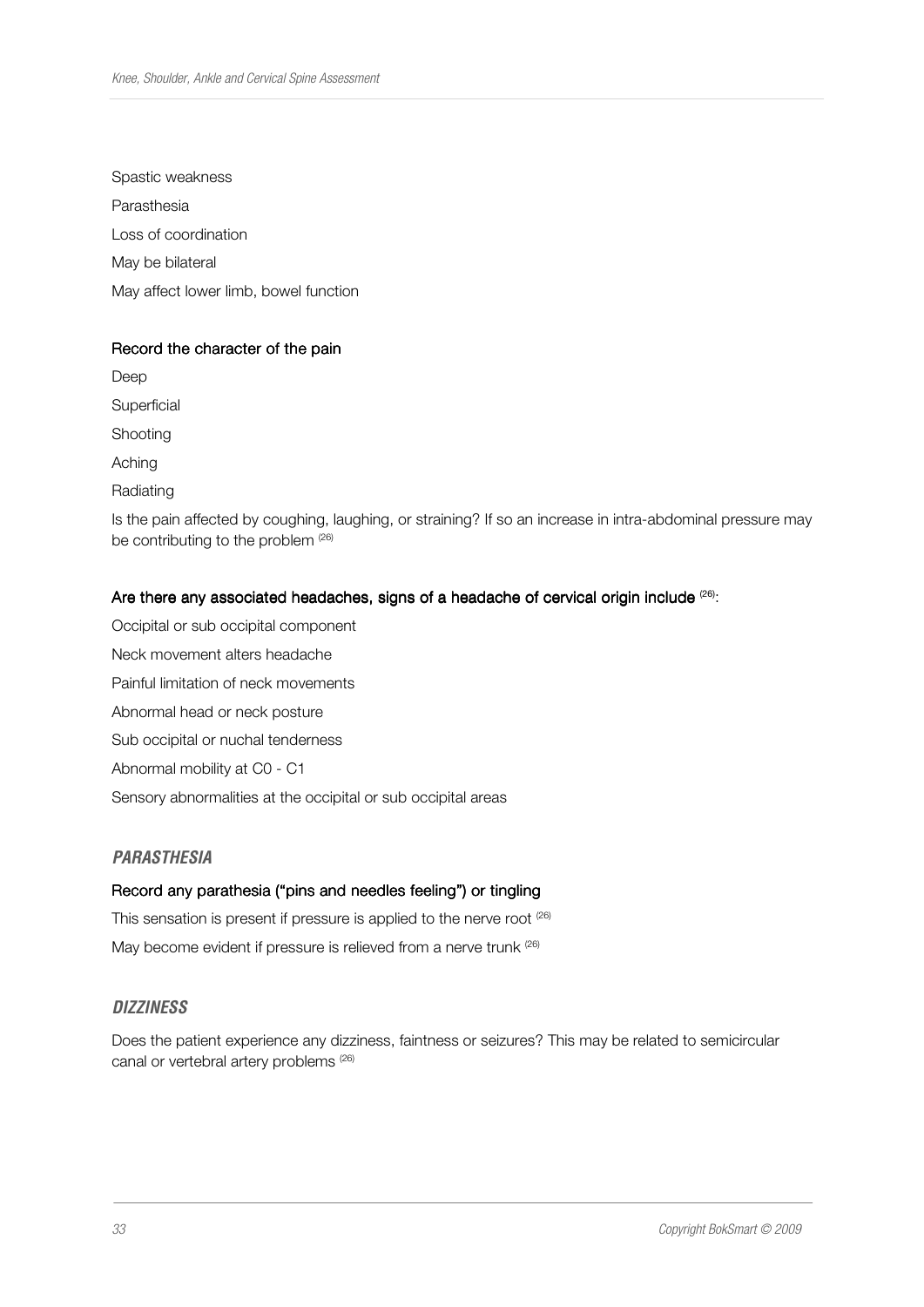## **AGGRAVATING AND RELIEVING FACTORS**

Record any aggravating or relieving factors. Are there any neck or head positions that the patient finds particularly bothersome?

If the symptoms are not relieved by a change in position the problem is not likely to be mechanical in origin <sup>(26)</sup>

Lesions of the C3,C4, C5 may affect the diaphragm and therefore affect breathing  $^{(26)}$ 

# **OBJECTIVE CLINICAL ASSESSMENT**

## **CERVICAL FLEXION/ EXTENSION**

#### **DEFINITION**

Cervical flexion and extension

## **PURPOSE**

To assess the flexion and extension range of movement and segmental mobility of the cervical spine

#### EQUIPMENT

Firm bed/plinth

#### LANDMARKS

Clavicle

Earlobe

#### **PROCEDURE**

Player sitting on the edge of the plinth in an upright posture with knees against the edge, and looking forward

Player fully flexes neck with the examiner viewing posteriorly and laterally. Good lumbar and thoracic posture should be maintained during movement

The neck is then fully extended, again with the examiner viewing posteriorly and laterally  $^{(27)}$ 

## **SCORING**

Record the movement as a fraction /10, as well as any hypo/hyper mobile levels, any pain should be also recorded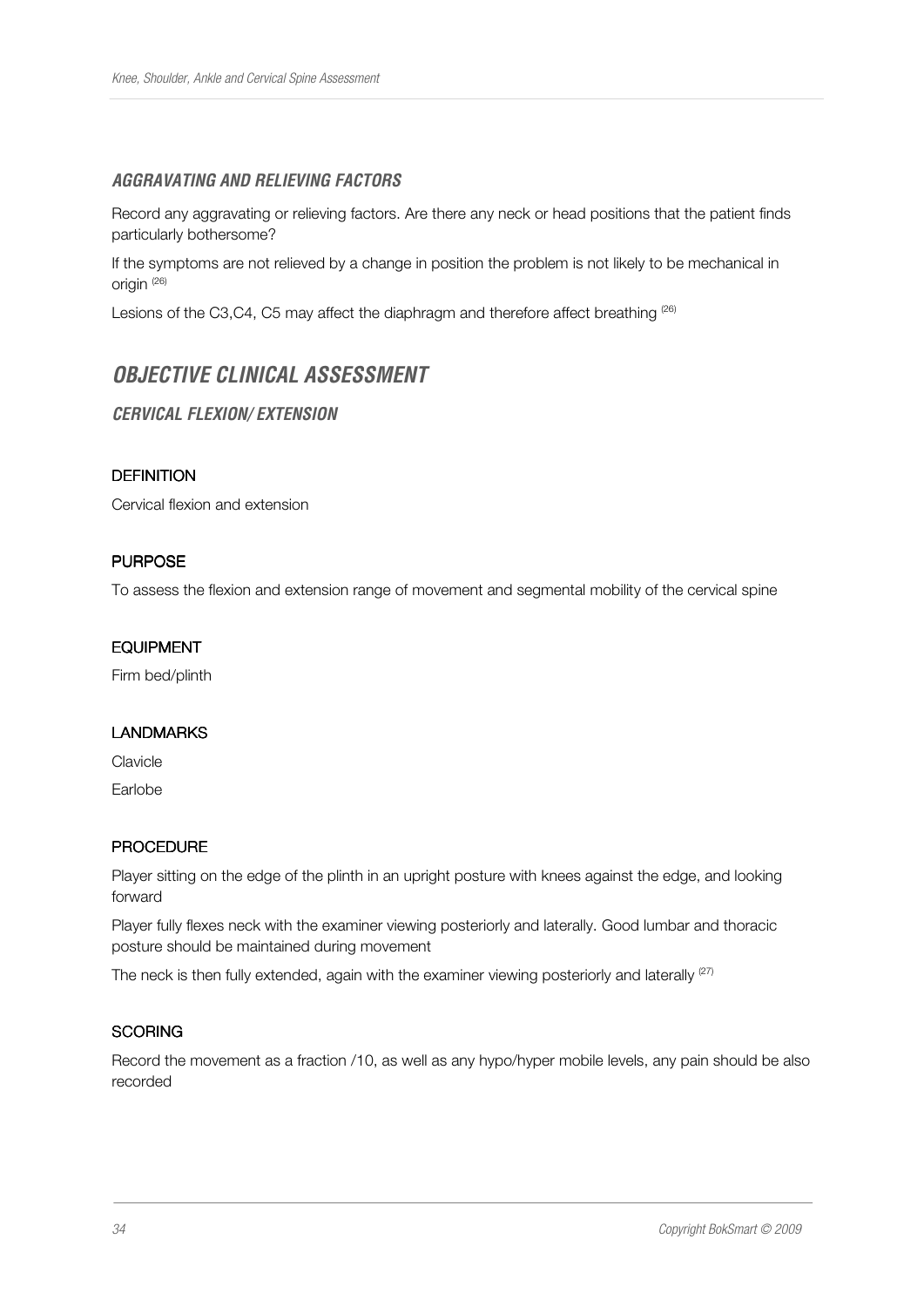#### NORMS

Active flexion :  $80^{\circ}$  -  $90^{\circ(26)}$ Active extension:  $70^{\circ}$   $^{(26)}$ 

## COMMENT

The extreme flexion ROM is found when the chin is able to reach the chest with the mouth closed, however up to two finger widths is considered normal

At extreme extension ROM the plane of the nose and forehead is nearly horizontal

#### In flexion $(26)$ :

The intervertebral disc widens posteriorly The intervertebral foramen is 20-30% larger The vertebrae shift forward

## In extension $(26)$ :

The intervertebral disc narrows posteriorly The intervertebral foramen is smaller The atlas tilts upwards resulting in posterior compression between atlas and the occiput

## **CERVICAL LATERAL (SIDE) FLEXION**

## **DEFINITION**

Cervical lateral (side) flexion

## **PURPOSE**

To assess the lateral flexion movement and segmental mobility of the cervical spine

#### EQUIPMENT

Firm bed/plinth

#### LANDMARKS

Clavicle

Earlobe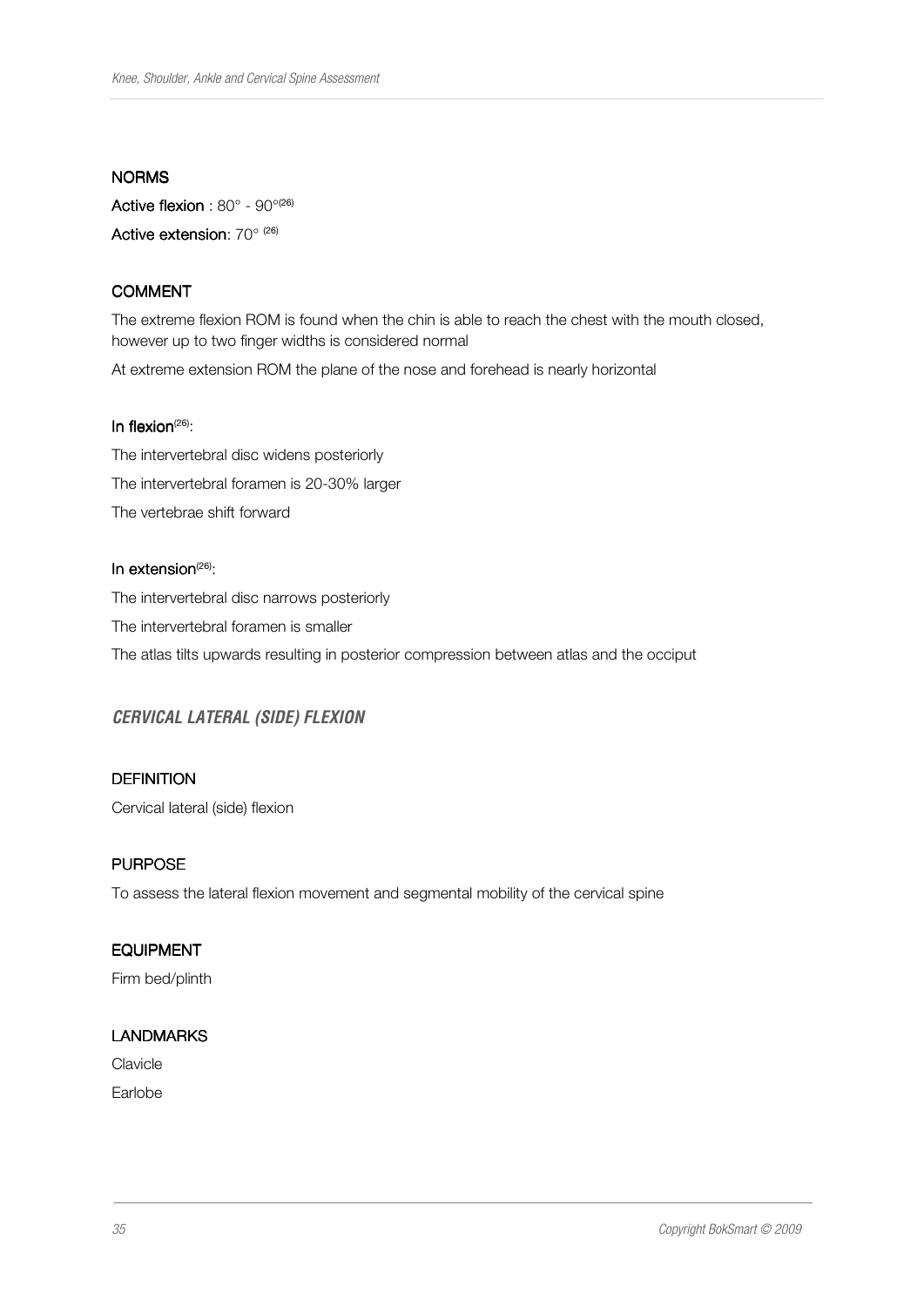#### PROCEDURE

Player sitting on the edge of the plinth in an upright posture with knees against the edge, and looking forward

Player laterally flexes neck fully to right and then to left whilst maintaining neutral rotation and neutral flexion/extension position

The examiner views posteriorly<sup>(27)</sup>

## **SCORING**

Record the movement as a fraction /10, as well as any hypo/hyper mobile levels, any pain should be also recorded

## **NORMS**

Lateral flexion : 20°- 45°<sup>(26)</sup>

## COMMENT

Most of the lateral flexion occurs between the occiput and C1, and between C1 and C2<sup>(26)</sup> Ensure the ear moves towards the shoulder and not the shoulder towards the ear

#### **CERVICAL ROTATION**

#### **DEFINITION**

Cervical lateral (side) flexion

# **PURPOSE**

To assess the rotational movement and segmental mobility of the cervical spine

#### **EQUIPMENT**

Firm bed/plinth

#### LANDMARKS

**Clavicle** Earlobe

#### PROCEDURE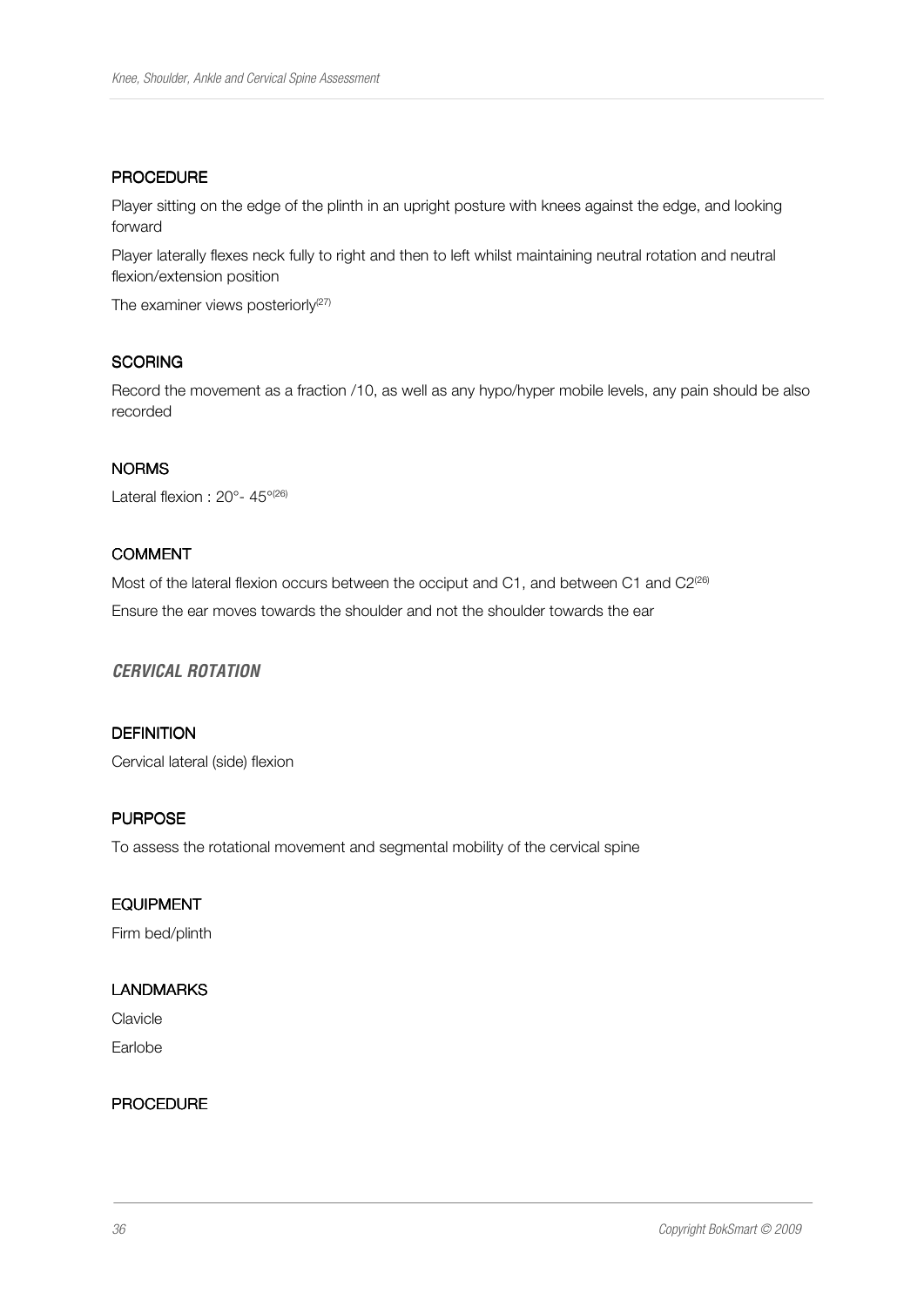Player sitting on the edge of the plinth in an upright posture with knees against the edge, and looking forward

Player rotates head and neck fully first to the right and then to the left

# **SCORING**

Record the movement as a fraction /10, as well as any hypo/hyper mobile levels, any pain should be also recorded

#### **NORMS**

Rotation:  $70^\circ - 90^{\circ(27)}$ 

The chin does not quite reach the plane of the shoulder<sup> $(26)$ </sup>

# COMMENT

Rotation and side flexion always occur together in the cervical spine (coupled movement)<sup>(26)</sup>

## **CERVICAL RETRACTION**

#### **DEFINITION**

Cervical retraction

## **PURPOSE**

To assess the upper cervical flexion and segmental mobility of the cervical spine

#### EQUIPMENT

Firm bed/plinth

#### LANDMARKS

**Clavicle** Earlobe

#### PROCEDURE

Player sitting on the edge of the plinth in an upright posture with knees against the edge, and looking forward

Player asked to pull chin in so as to flex upper cervical spine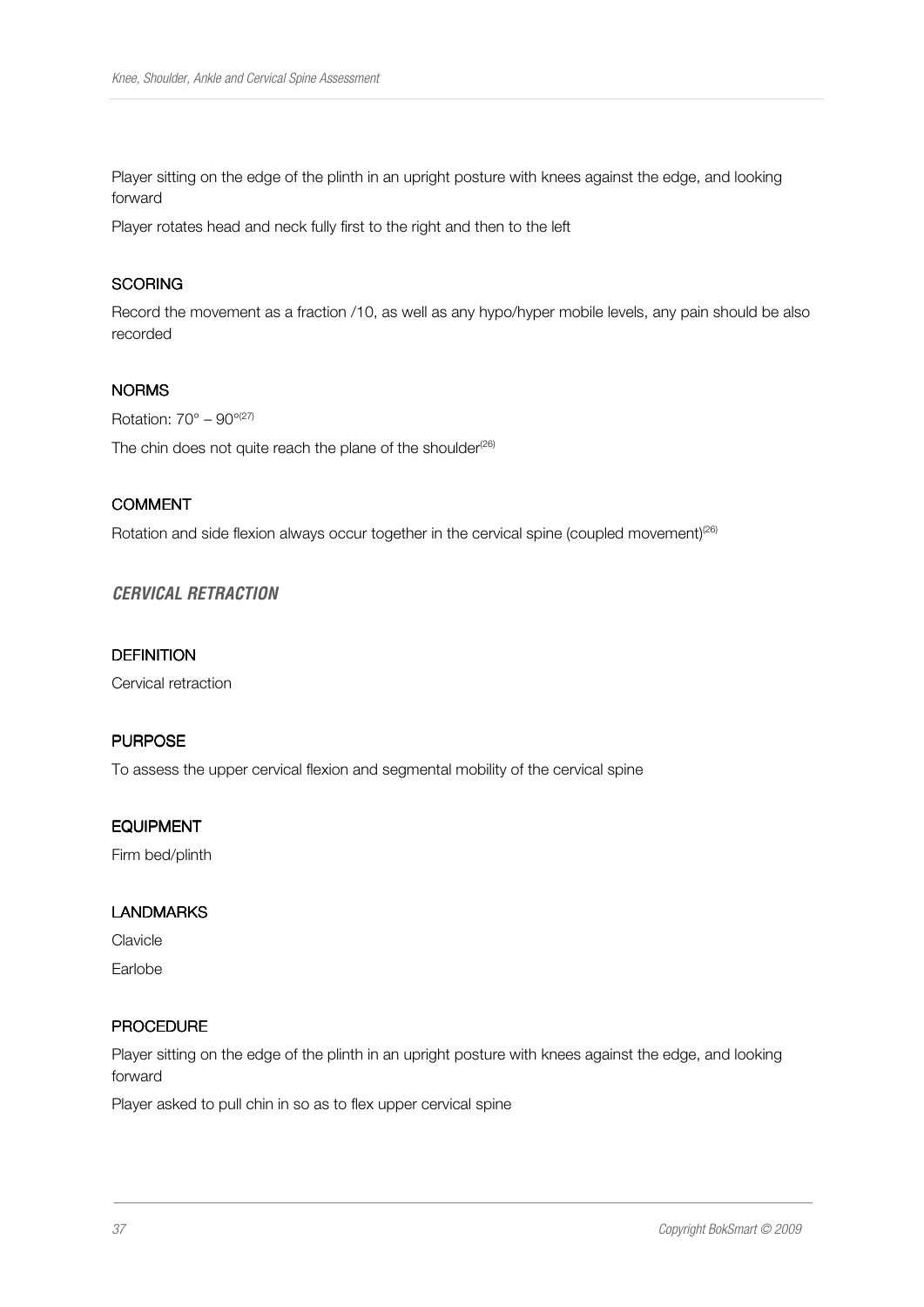Overpressure may be given by the examiner to further assess the motion by stabilizing the lower cervical spine with one hand and applying a posteriorly directed force to the athletes chin with the other

#### **SCORING**

Record the final active position of the earlobe relative to the clavicle: Anterior, level or posterior<sup>(27)</sup>

Any pain produced is also recorded

#### NORMS

Painless and in line with clavicle

## **MUSCLE STRENGTH**

## **DEFINITION**

Cervical myotome muscle strength test

#### **PURPOSE**

To determine the muscle power and possible neurological weakness originating from the cervical nerve roots

## **EQUIPMENT**

Firm bed/plinth

#### LANDMARKS

Nil

## PROCEDURE

Player seated, instruct the patient "don't let me move you" so that an isometric contraction is obtained

Hold each contraction for 5 seconds

Test both sides at the same time to provide a comparison as below ${}^{(27)}$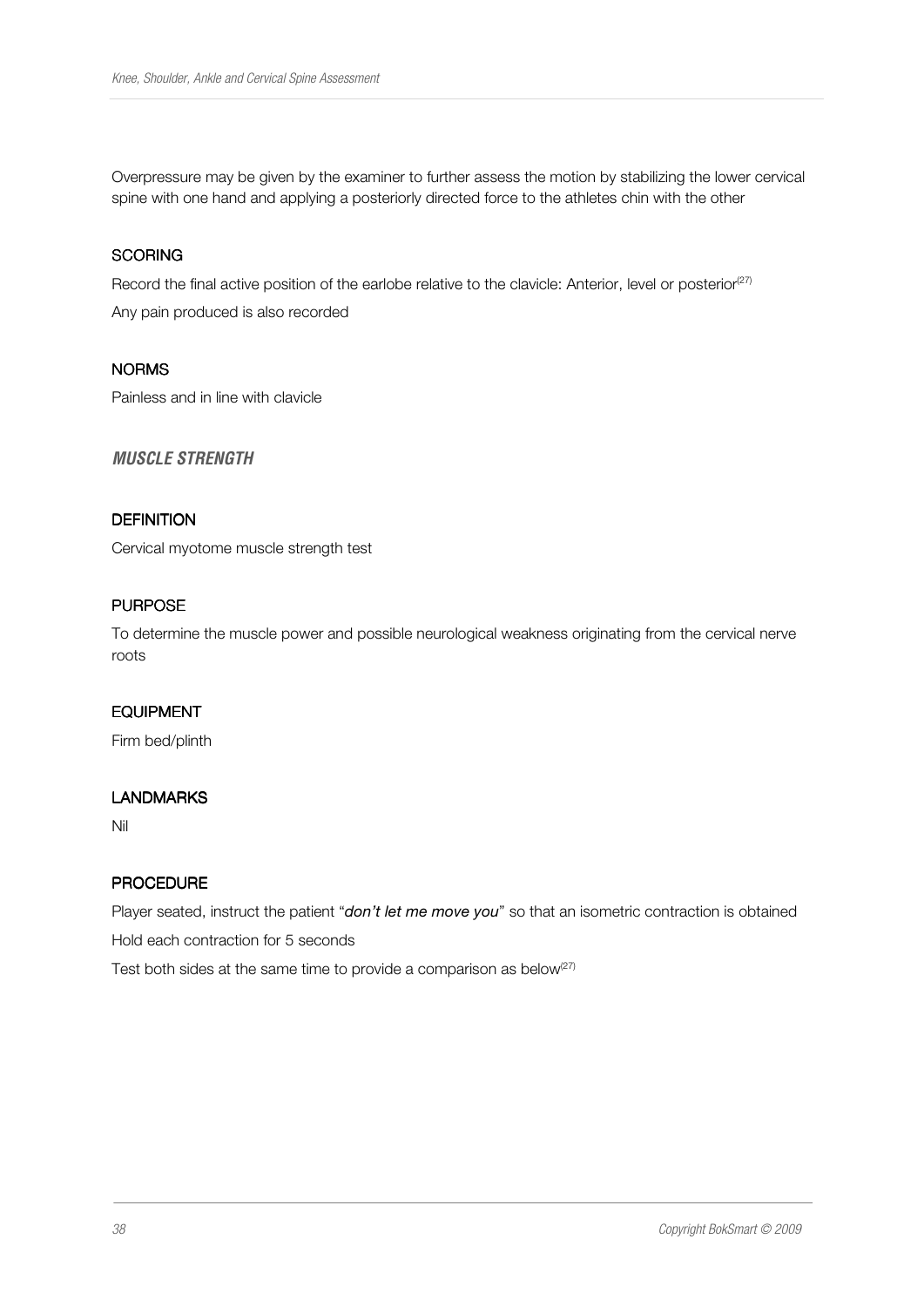| Myotome                           | Test               | Procedure                                                                     |  |  |
|-----------------------------------|--------------------|-------------------------------------------------------------------------------|--|--|
| C1, C2                            | Neck flexion       | Apply pressure to forehead with neck in slight flexion                        |  |  |
| C <sub>3</sub> & CN XI            | Neck side flexion  | Support shoulder apply pressure above ear                                     |  |  |
| C <sub>4</sub> & CN <sub>XI</sub> | Shoulder elevation | Apply downward force on both shoulders                                        |  |  |
| C <sub>5</sub>                    | Shoulder abduction | Ask patient to elevate arms above 75°, elbows flexed, apply<br>downward force |  |  |
| C <sub>6</sub>                    | Flbow flexion      | Arms by side, elbows flexed to 90°, apply downward pressure                   |  |  |
| C7                                | Elbow extension    | Arms by side, elbows flexed to 90°, apply upward pressure                     |  |  |
| C <sub>8</sub>                    | Thumb extension    | Athlete extends thumb just short of full range                                |  |  |
| T1                                | Finger abduction   | Abduct fingers and apply pressure against abduction                           |  |  |

# **Cervical muscle myotomes and testing procedure(27)**

# **SCORING**

Record any weakness /5

Compare L and R

# **Muscle test grading(2)**

| Grade          | Value         | Movement                                                                    |
|----------------|---------------|-----------------------------------------------------------------------------|
| 5              | Normal (100%) | Complete range of motion against gravity with maximal resistance            |
| $\overline{4}$ | Good (75%)    | Complete range of motion against gravity with some (moderate)<br>resistance |
| $3+$           | $Fair +$      | Complete range of motion against gravity with minimal resistance            |
| 3              | Fair (50%)    | Complete range of motion against gravity                                    |
| 3-             | Fair -        | Some but not complete range of movement against gravity                     |
| $2+$           | Poor $+$      | Initiates movement against gravity                                          |
| $\overline{2}$ | Poor (25%)    | Complete range of movement with gravity eliminated                          |
| $2 -$          | Poor -        | Initiates movement if gravity is eliminated                                 |
|                | Trace         | Evidence of slight contractility but no movement                            |
| $\overline{0}$ | Zero $(0\%)$  | No contraction palpated                                                     |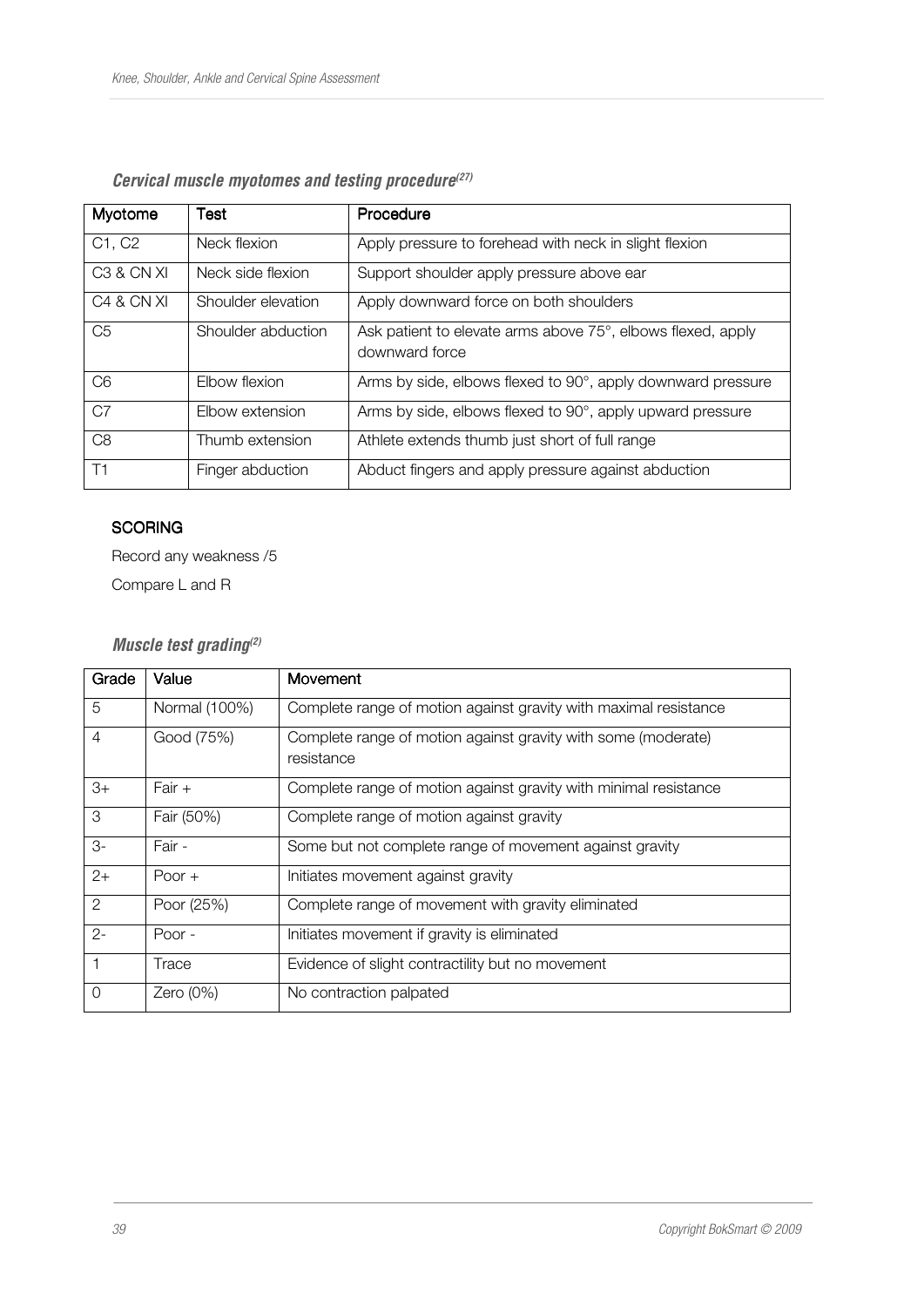#### NORMS

5

# COMMENT

Repetitive tests may be used to fatigue muscle and elicit subtle weakness

## **CERVICAL REFLEXES**

#### **DEFINITION**

Cervical reflexes

# **PURPOSE**

To evaluate the cervical reflexes if neurological involvement is suspected

#### **EQUIPMENT**

Reflex hammer

## LANDMARKS

Biceps tendon Triceps tendon

#### PROCEDURE

# Biceps (C5-C6)

Examiner places his thumb over the biceps tendon, and then taps the thumb with the reflex hammer to elicit the reflex

#### Triceps (C7-C8)

Examiner places elbow in flexion and strikes directly on triceps tendon to elicit reflex

## **SCORING**

Grade reflex 0-4<sup>(2)</sup>

- 0 absent
- 1 Diminished
- 2 Average (normal)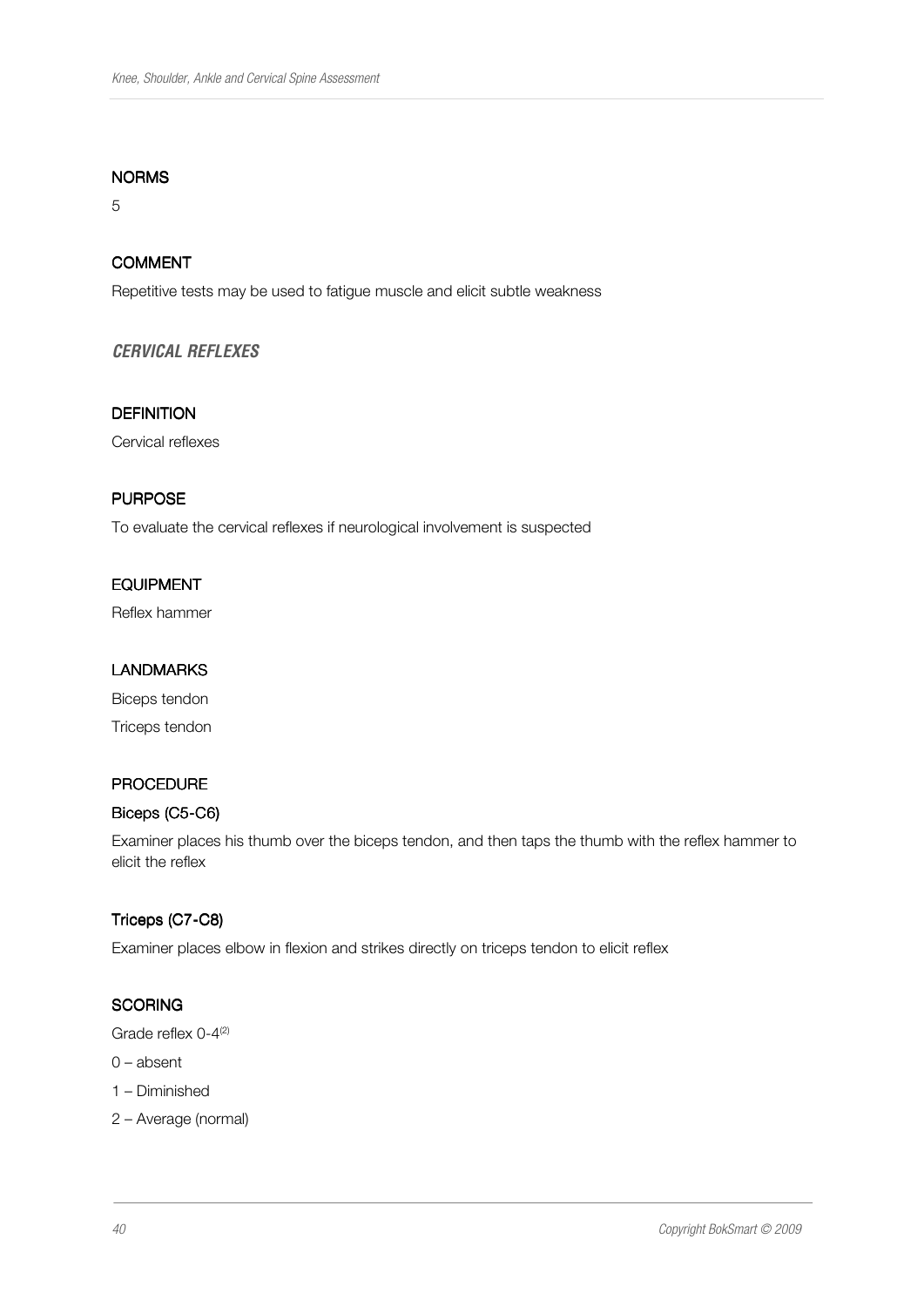3 – Exaggerated

4 – Clonus, very brisk

#### NORMS

2

**CERVICAL QUADRANT** 

#### **DEFINITION**

Cervical quadrant test

## **PURPOSE**

To assess mobility of, and pain response to the combined cervical movements of extension, lateral flexion and ipsilateral rotation (closed packed position)

# **EQUIPMENT**

Firm bed/plinth

#### **LANDMARKS**

Nil

## **PROCEDURE**

Player sits on the edge of the plinth facing forward with hands resting on sides

Examiner passively moves athletes head and cervical spine first into extension, then right lateral flexion and finally right rotation

The test is repeated to the left $(26)$ 

## **SCORING**

Record gross range of movements as a fraction /10

Record player's pain response

Examiner must be aware of any dizziness or vertebral artery symptoms

#### **NORMS**

Painless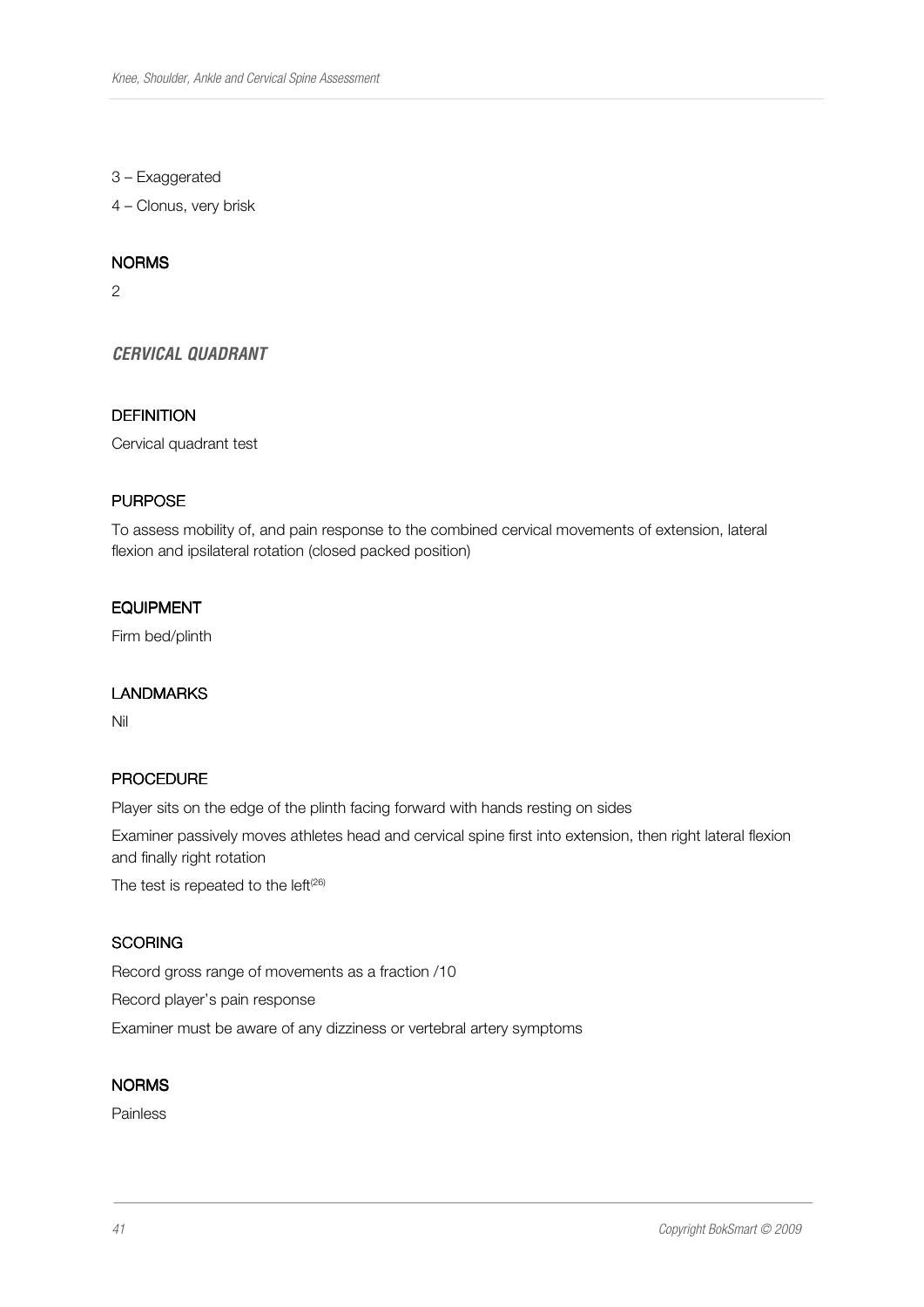# **COMMENT**

This test is supposed to be a clearing test of cervical spine

These movements act to fully compress the unilateral facet joints, as well as stretching numerous other structures

If a painful or apprehensive response is found, further assessment of the cervical spine may be necessary<sup>(26)</sup>

**SPURLING'S TEST** 

## **DEFINITION**

Foramina compression (Spurling's) Test

## **PURPOSE**

To provoke cervical nerve root symptoms, if patient history is indicative of nerve root symptoms

#### **EQUIPMENT**

Nil

#### **LANDMARKS**

Nil

#### **PROCEDURE**

Player sits on the edge of the plinth facing forward with hands resting on sides

The examiner compresses down on the head while the player laterally flexes the neck first to the unaffected side, then to the affected side (28)

Bradley and colleagues<sup>(29)</sup> advocate doing this test in three stages, each of which is more provocative; if symptoms are produced one does not proceed to the next stage

#### Stage I

Compression with the head in neutral position

#### Stage II

Compression with the head in extension

#### Stage III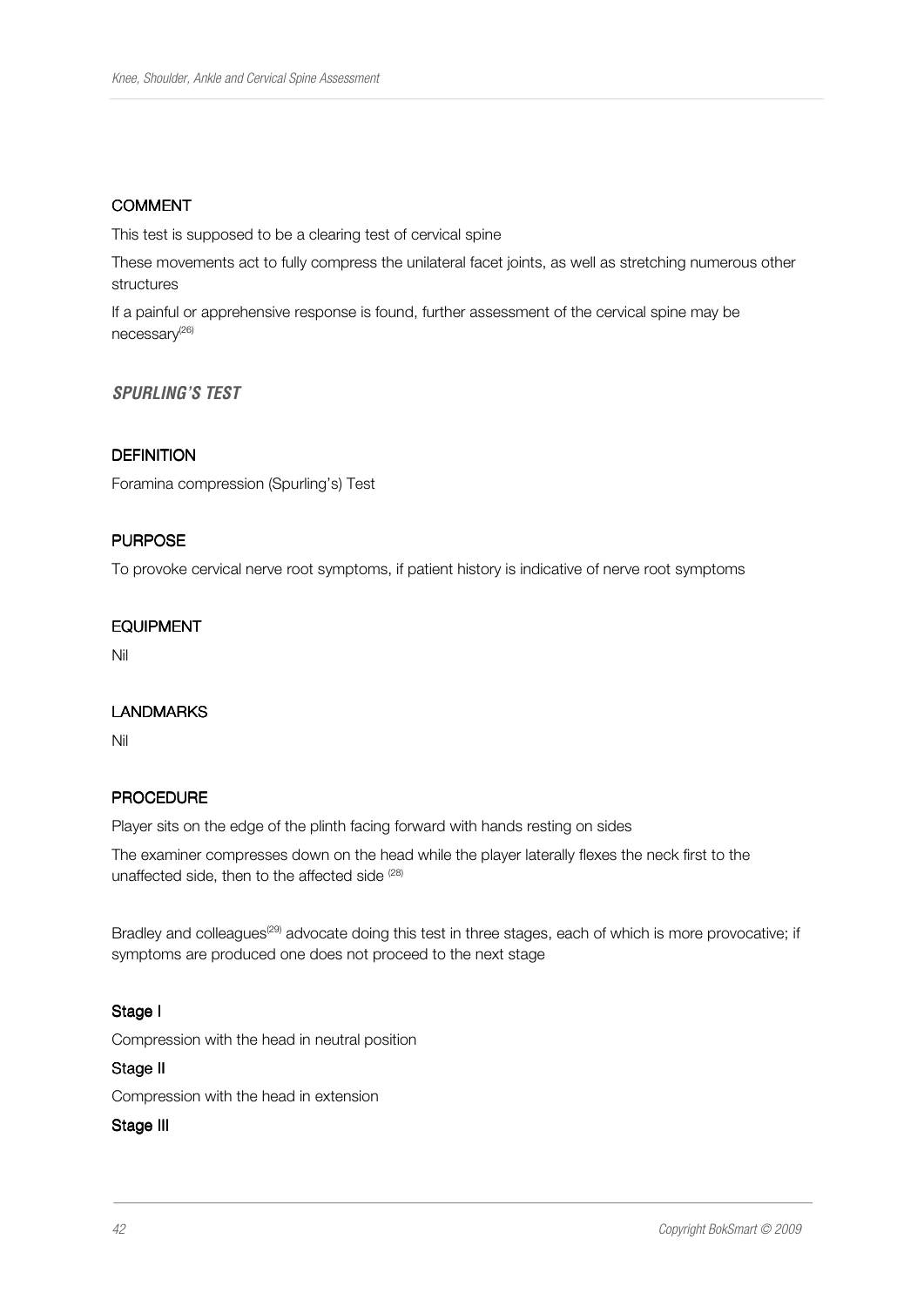Compression with the head in extension and rotation to the unaffected side

## **SCORING**

A test result is classified as positive if pain radiates into the arm toward which the head is laterally flexed<sup>(28)</sup>

## **NORMS**

Painless

# COMMENT

The test position narrows the intervertebral foramen, which is compounded by other conditions which also narrow the foramen such as:

**Stenosis** 

Cervical spondylosis

**Osteophytes** 

Trophic facet joints

Herniated disc, which also narrows the foramen; may lead to symptoms $(27)$ 

Neck pain with no radiation into the shoulder and arm does not constitute a positive test<sup>(27)</sup>

The dermatome distribution of the pain and altered sensation can give an indication as to which nerve root is involved

If pain is felt in the opposite side to which the head is laterally rotated, it is called a reverse Spurling's sign and is indicative of muscle spasm in conditions such as tension myalgia and whiplash syndromes<sup>(30)</sup>

## **DISTRACTION TEST**

#### **DEFINITION**

Cervical distraction test

## **PURPOSE**

This test is conducted in patients who have complained of radicular symptoms, or showed radicular signs on examination. It is used as a diagnostic aid and to alleviate symptoms

#### EQUIPMENT

Nil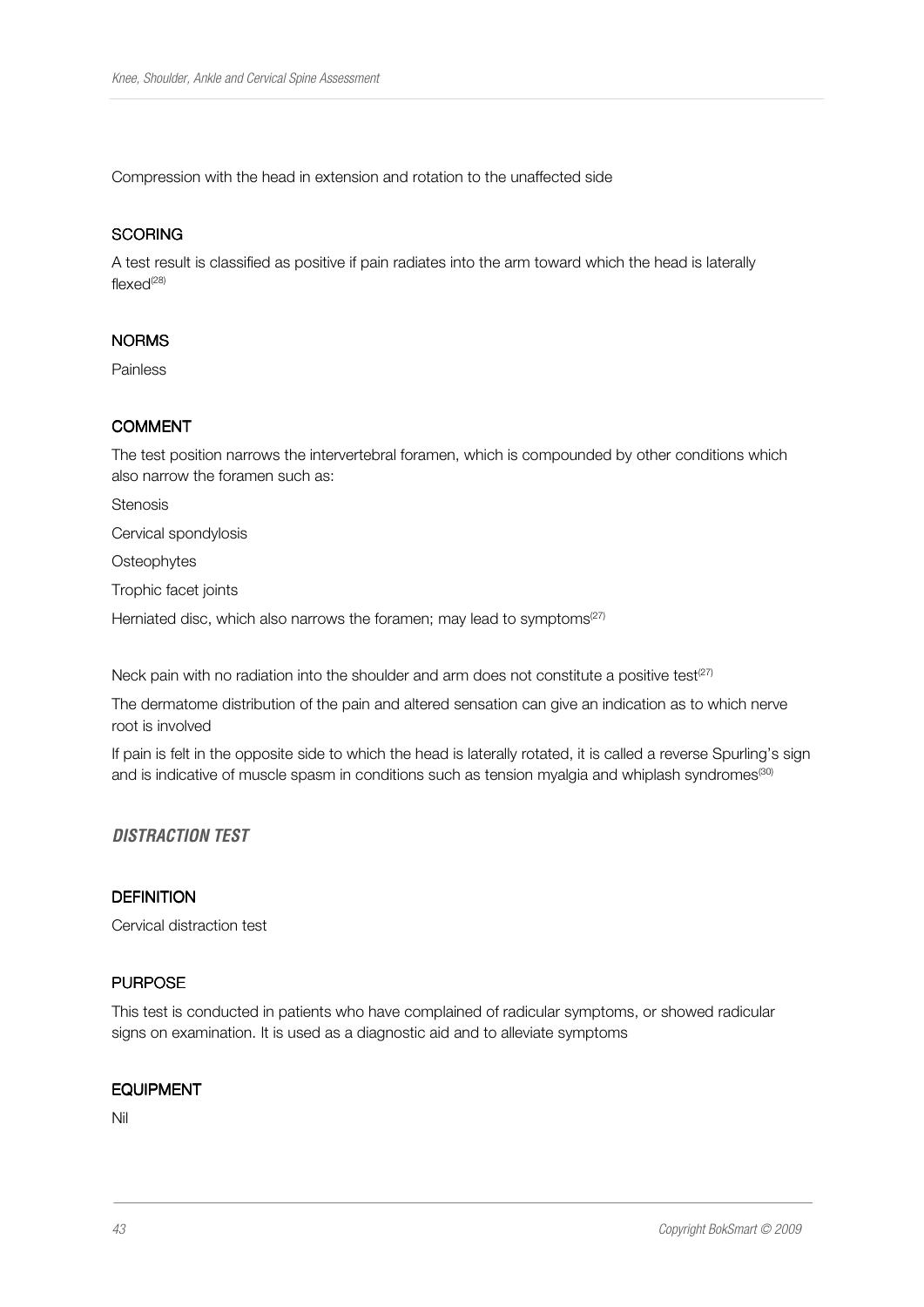# LANDMARKS

Chin **Occiput** 

#### PROCEDURE

The examiner places one hand under the chin and the other hand around the occiput The examiner then slowly lifts the patients head

## **SCORING**

The test is classified as positive if the pain is relieved or decreased when the head is lifted or distracted $^{(27)}$ 

#### NORMS

Painless

## COMMENT

A positive test indicates pressure on the nerve roots<sup> $(27)$ </sup> (this is relieved during the distraction)

This test may also be used to check if shoulder pain is of cervical origin; if the pain is relieved by distraction the pain is likely to be cervical in origin and not related to shoulder pathology<sup>(27)</sup>

# **UPPER LIMB TENSION TESTS**

# **DEFINITION**

Upper limb tension tests (ULTT) or brachial plexus tension tests

# **PURPOSE**

To assess the mobility of the cervical nerve roots, nerve root sheaths and the brachial plexus

# **EQUIPMENT**

Firm bed/plinth Goniometer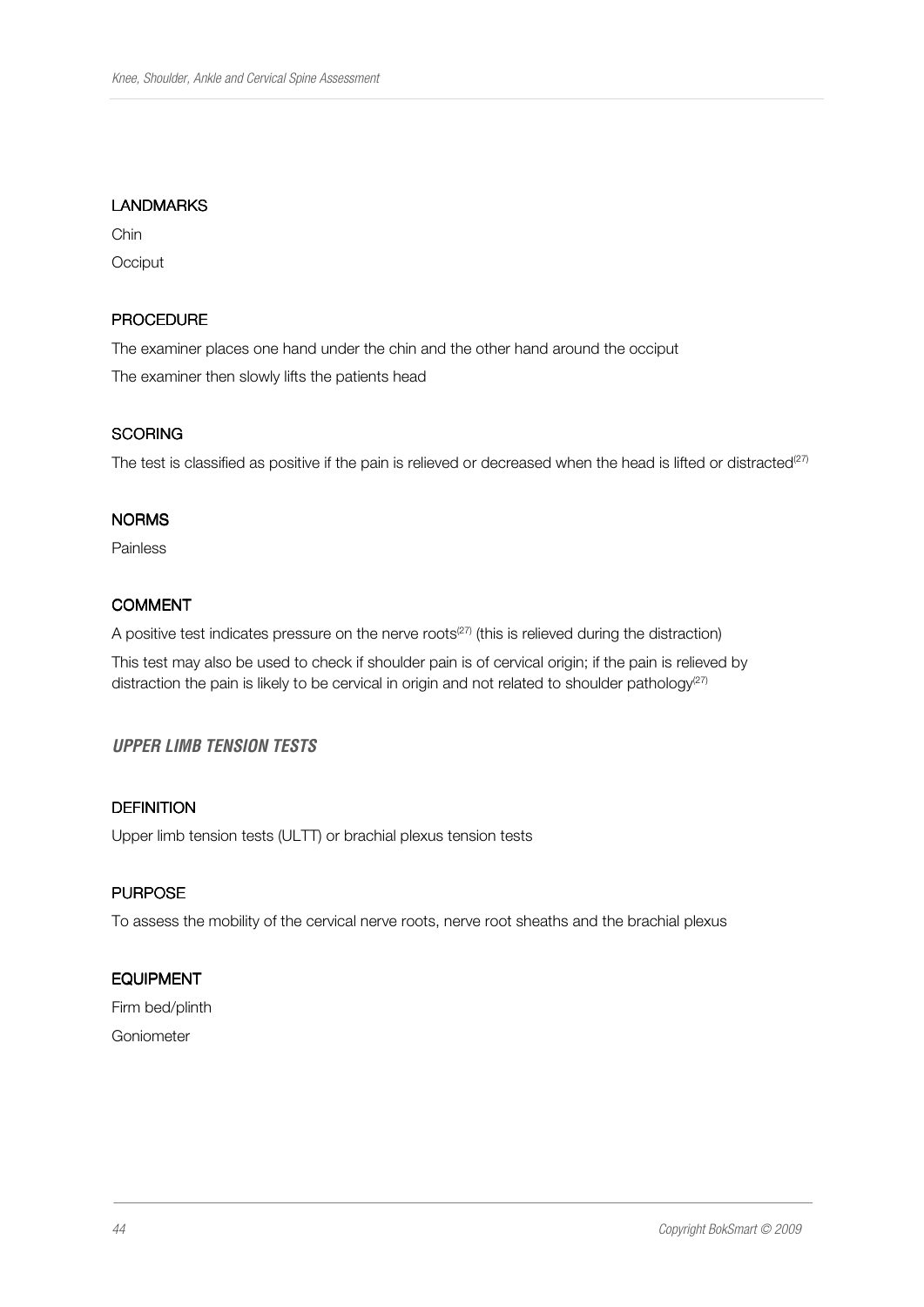#### LANDMARKS

Medial and lateral epicondyle

**Wrist** 

Shoulder

## PROCEDURE

This is a progressive test the sequence of events must follow the order described. In can be quite provocative so the therapist must continually monitor the athlete's symptoms during the test<sup>(26)</sup>

Athlete lying supine

See table for order of joint positioning

|                   | ULTT1                                                       | ULTT <sub>2</sub>                                          | ULTT <sub>3</sub>                          | ULTT4                                                 |
|-------------------|-------------------------------------------------------------|------------------------------------------------------------|--------------------------------------------|-------------------------------------------------------|
| <b>Shoulder</b>   | Depression and<br>abduction (110°)                          | Depression and<br>abduction $(10^{\circ})$                 | Depression and<br>abduction $(10^{\circ})$ | Depression and<br>abduction (10°-90°),<br>hand to ear |
| Elbow             | Extension                                                   | Extension                                                  | Extension                                  | Flexion                                               |
| Forearm           | Supination                                                  | Supination                                                 | Pronation                                  | Pronation                                             |
| Wrist             | Extension                                                   | Extension                                                  | Flexion and ulna<br>deviation              | Extension and radial<br>deviation                     |
| Fingers and thumb | Extension                                                   | Extension                                                  | Flexion                                    | Extension                                             |
| Shoulder          |                                                             | Lateral rotation                                           | Medial rotation                            | Lateral rotation                                      |
| Cervical spine    | Contra lateral side<br>flexion                              | Contra lateral side<br>flexion                             | Contra lateral side<br>flexion             | Contra lateral side<br>flexion                        |
| Nerve bias        | Median nerve, anterior<br>interosseous nerve,<br>C5, C6, C7 | Median nerve,<br>musculocutaneous<br>nerve, axillary nerve | Radial nerve                               | Ulna nerve<br>C8, T1                                  |

# **Upper Limb tension tests showing order of joint positioning and nerve bias(27)**

# **SCORING**

Record pain or discomfort response with ipsilateral and contralateral lateral flexion<sup>(26)</sup>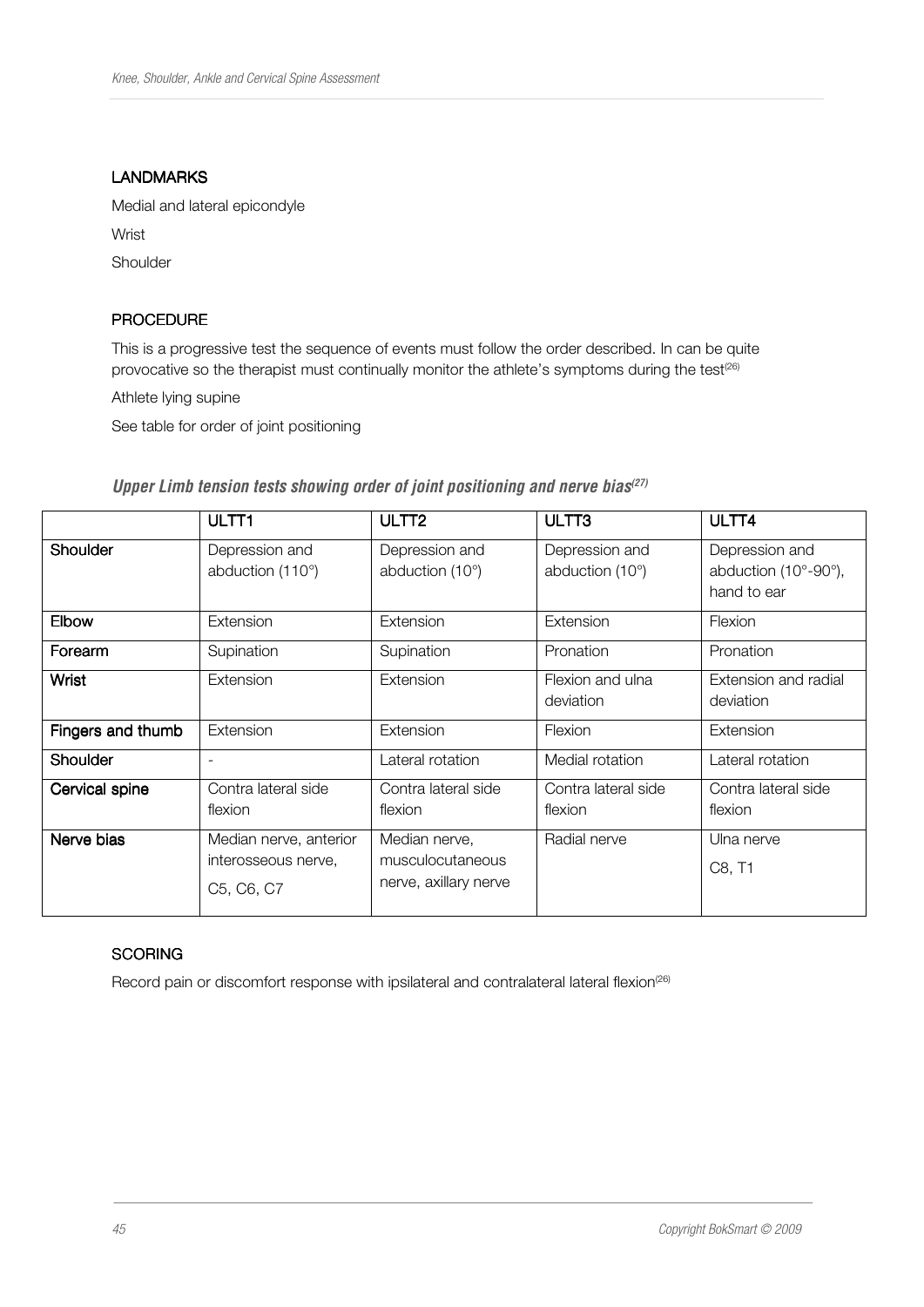#### NORMS

## Normal response (negative) $(27)$ :

Deep ache or stretch in cubital fossa (99%) Deep ache or stretch into anterior and radial aspect of forearm and radial aspect of hand (80%) Tingling of the fingers supplied by the appropriate nerve bias Stretch into the anterior shoulder area These responses can increase with contralateral cervical lateral flexion (90%) These responses decrease with ipsilateral cervical side flexion (70%)

## Pathological response (positive)<sup>(27)</sup>:

Production of patients symptoms

A sensitizing test in the ipsilateral quadrant alters the symptoms (head and cervical spine taken to ipsilateral side)

Different symptoms between right and left

# **COMMENT**

These tests are equivalent to the SLR test in the lower limb

# **SHOULDER ABDUCTION TEST**

#### **DEFINITION**

Shoulder abduction (relief) test

# **PURPOSE**

To test for radicular symptoms particularly those involving the C4 and C5 nerve roots

#### EQUIPMENT

Firm bed/plinth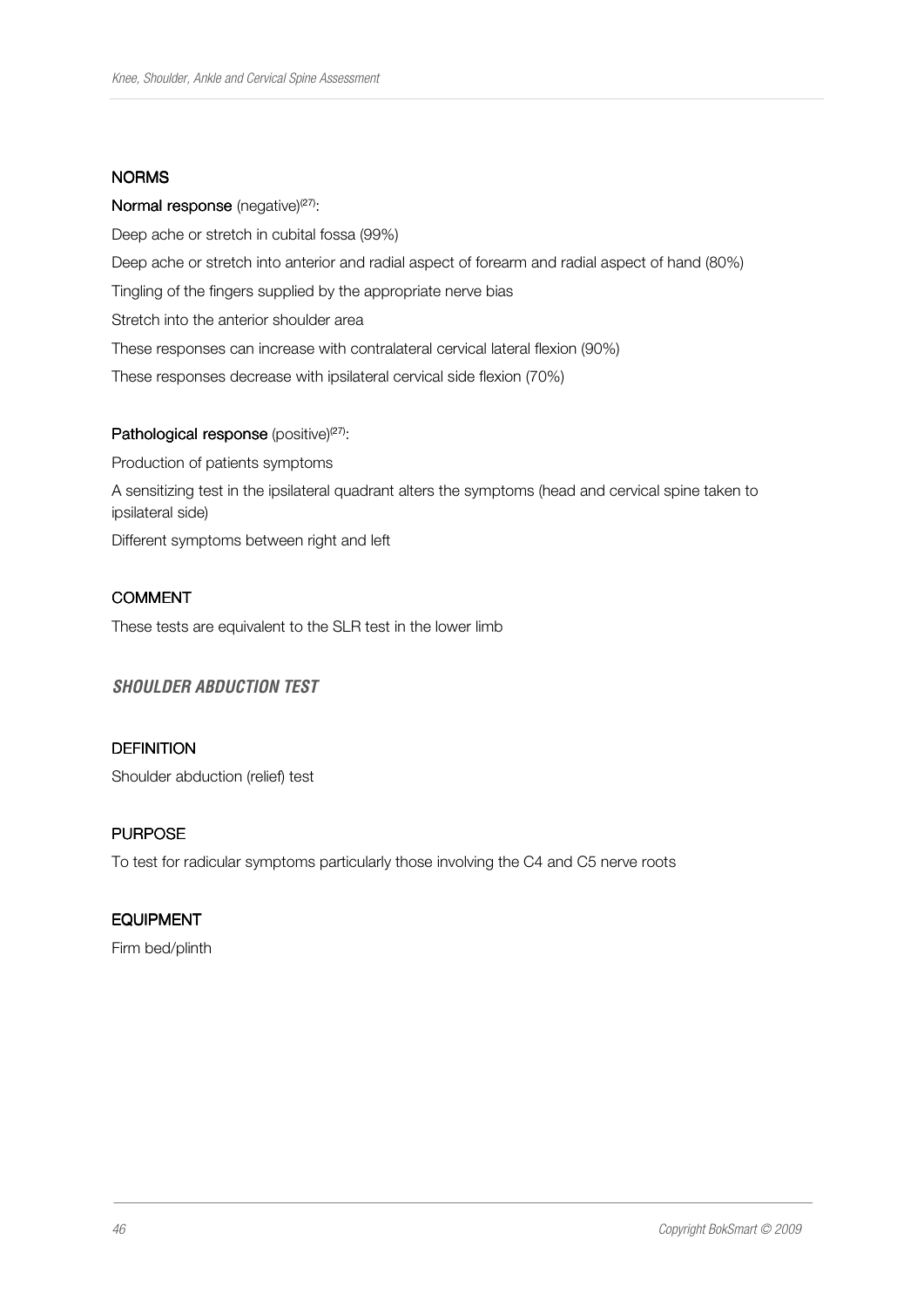#### LANDMARKS

Nil

# PROCEDURE

Player sits or lies down

Examiner passively or the athlete actively elevates the arm through abduction, so that the forearm rests on top of the head

#### **SCORING**

A decrease or relief of symptoms indicates a positive test

## NORMS

Painless

# **COMMENT**

Relief of symptoms indicates a cervical extradural compression problem such as ${}^{(27)}$ :

Herniated disc

Epidural vein compression

Nerve root compression

# **VERTEBRAL ARTERY TEST**

#### **DEFINITION**

Vertebral artery (cervical quadrant) test

#### **PURPOSE**

To assess possible vertebral artery compression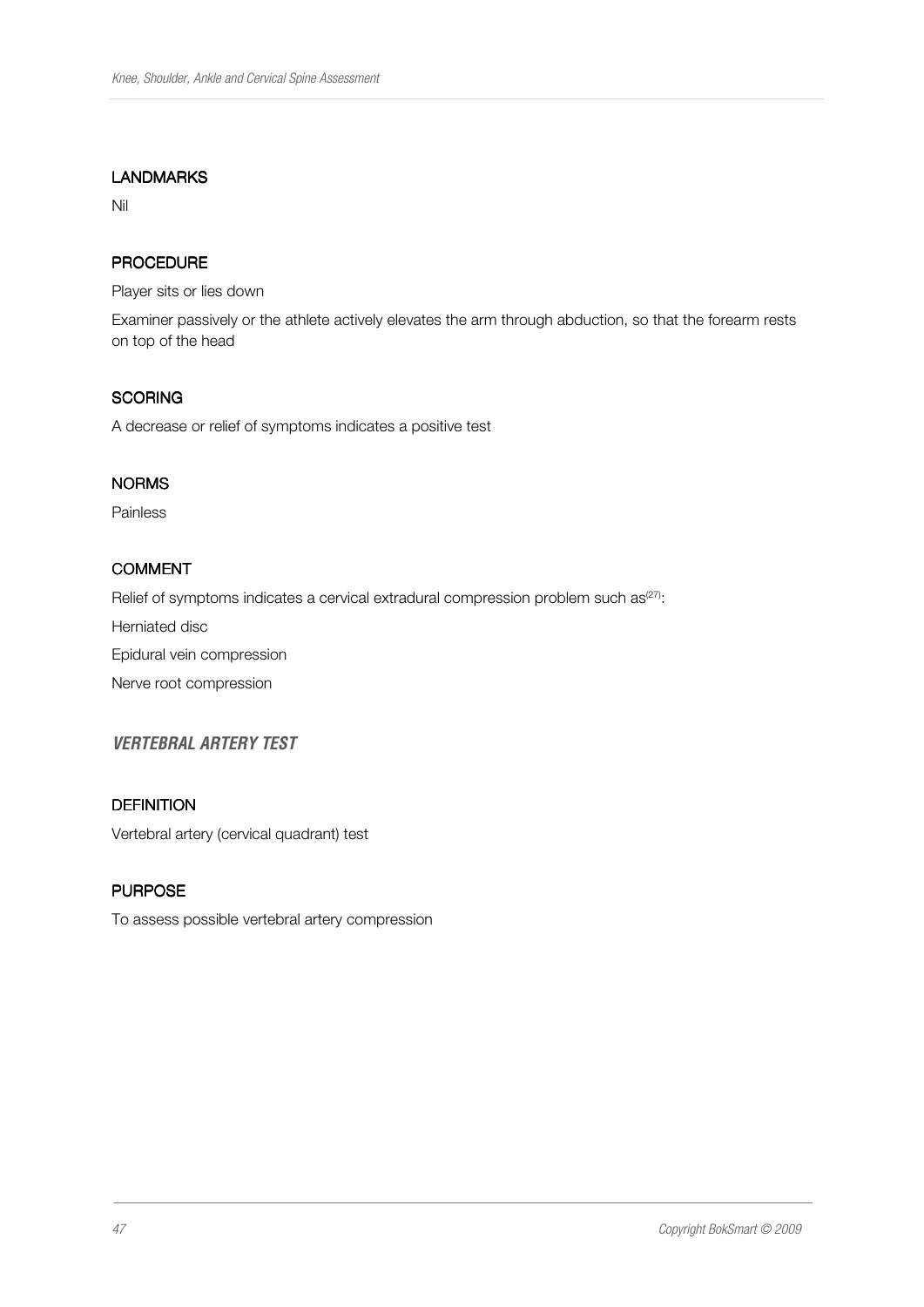#### EQUIPMENT

Firm bed/plinth **Stopwatch** 

# LANDMARKS

Nil

# PROCEDURE

Player supine

Examiner takes the player's head into extension and lateral flexion stabilizing the head and shoulder Examiner then rotates the neck to the same side and holds for 30 seconds Repeat on the opposite side

## **SCORING**

Record any dizziness or nyastagmus; which indicates that the vertebral arteries are being compressed and constitutes a positive test<sup>(27)</sup>

#### NORMS

Asymptomatic

# COMMENT

This test must be done with caution

# **SHOULDER ASSESSMENTS**

# **SHOULDER HISTORY**

#### **GENERAL**

#### Record which hand is dominant

Often the shoulder is lower on the non-dominant side, the dominant shoulder often also has less ROM due to the increased musculature<sup>(31)</sup>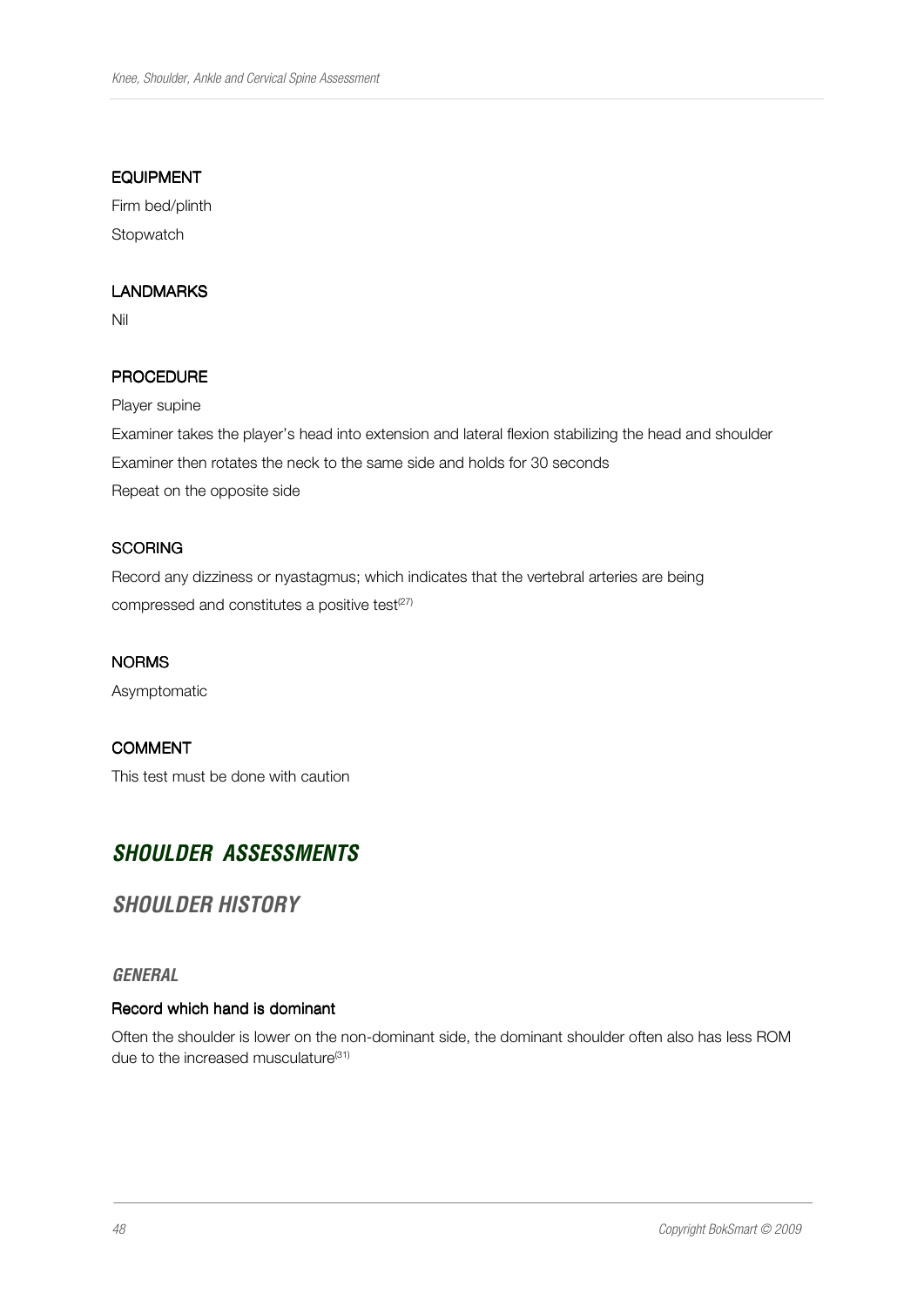#### **MECHANISM OF INJURY**

Did the player fall on an outstretched hand (FOOSH), which could indicate a fracture or dislocation of the glenohumeral joint<sup>(31)</sup>

Did the player fall or receive a blow to the tip of the shoulder, this mechanism may indicate an acromioclavicular subluxation or dislocation<sup>(32)</sup>

What was the direction of force? Anterior, posterior, lateral, superior or inferior; this will give an indication of which structures may be injured

#### **FUNCTIONALLY**

#### Record what the player is unable to do functionally:

Does the shoulder feel unstable or feel like it is "coming out" during movement? This may indicate gross or anatomical instability, as a result of recurrent shoulder dislocation, subluxation, or subtle translational instability <sup>(31)</sup>

Is the player able to tackle on that shoulder, tackle with outstretched arm, gym, or do overhead activities?

#### **PAIN**

#### Record what positions produce pain or symptoms:

Lateral rotation may cause pain in patients who have had recurrent dislocations because this movement is involved in anterior dislocations of the shoulder<sup>(31)</sup>

Medial rotation may cause pain in recurrent dislocators because at the extreme of medial rotation the humeral head is tightened against the anterior glenoid $(31)$ 

Excessive abduction and lateral rotation may lead to dead arm syndrome in which the patient feels a sudden paralyzing pain and weakness in the shoulder. This symptom is often an indication of anterior shoulder instability<sup>(33)</sup>

Night pain and pain at rest are often related to rotator cuff tears and on occasion, tumors

#### Record the character of the pain:

Deep, boring toothache-like pain may indicate thoracic outlet syndrome or acute brachial plexus neuropathy<sup>(31)</sup>

Dull aching pain that is worse at night usually indicates rotator cuff pathology<sup>(31)</sup>

Burning pain is usually indicative of acute calcific tendonosis<sup>(31)</sup>

#### Record if there are any activities that aggravate or relieve the pain:

This may help indicate which structures are involved (e.g. does reaching or overhead activities aggravate the pain?)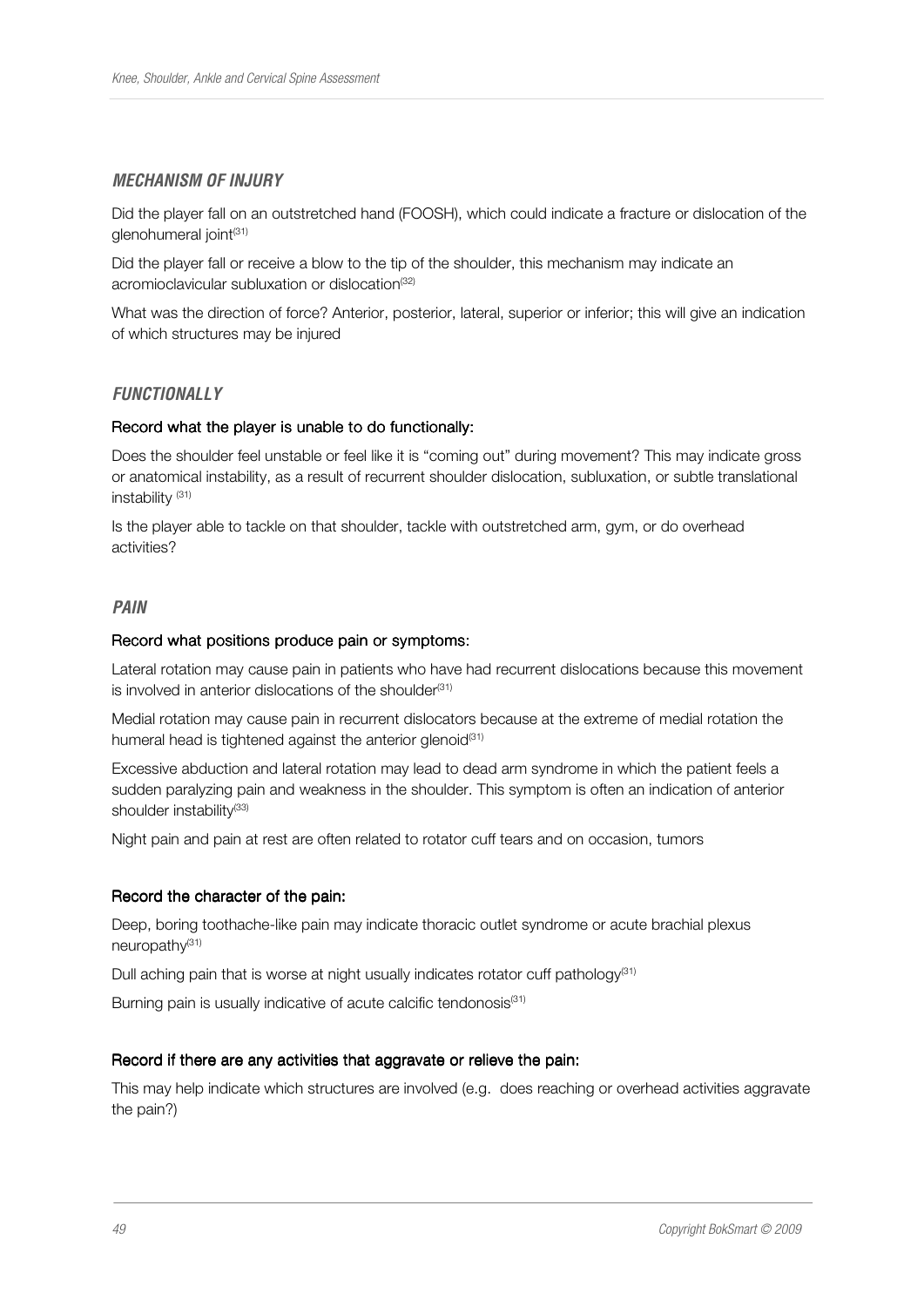Elevation of the arm may relieve symptoms in patients with nerve root pain, but aggravate symptoms in patients with instability or inflammatory conditions<sup>(31)</sup>

#### **SYMPTOMS**

#### Does the athlete complain of weakness or heaviness in the shoulder or arm after activity?

This may indicate vascular involvement such as thoracic outlet syndrome<sup>(31)</sup>

#### Is there any indication of a nerve injury?

Any history of weakness, pain or parathesia may indicate a possible nerve injury/irritation

# **OBJECTIVE CLINICAL ASSESSMENT**

#### **GENERAL**

A shoulder assessment should always include a cervical assessment as well ${}^{(31)}$ 

An understanding of the force couples acting on the shoulder complex and the necessity for balancing the muscle strength and endurance of these muscles are especially important when assessing the shoulder. Force couples are groups of counteracting muscles that show obvious action when a movement is done or loaded quickly. With a particular movement, one group of muscles (the agonists) act concentrically while the other group (the antagonists) act eccentrically in a controlled, harmonized fashion to produce smooth movement. They also have a stabilizing effect on the joint<sup>(31)</sup>

## **SHOULDER FLEXION**

#### **DEFINITION**

Shoulder flexion range of movement, elevation of shoulder through forward flexion

#### **PURPOSE**

To assess shoulder girdle flexion range of movement, consisting of combined movement of scapulothoracic, acromioclavicular, sternoclavicular and glenohumeral joints

#### EQUIPMENT

Long arm goniometer with spirit level

#### LANDMARKS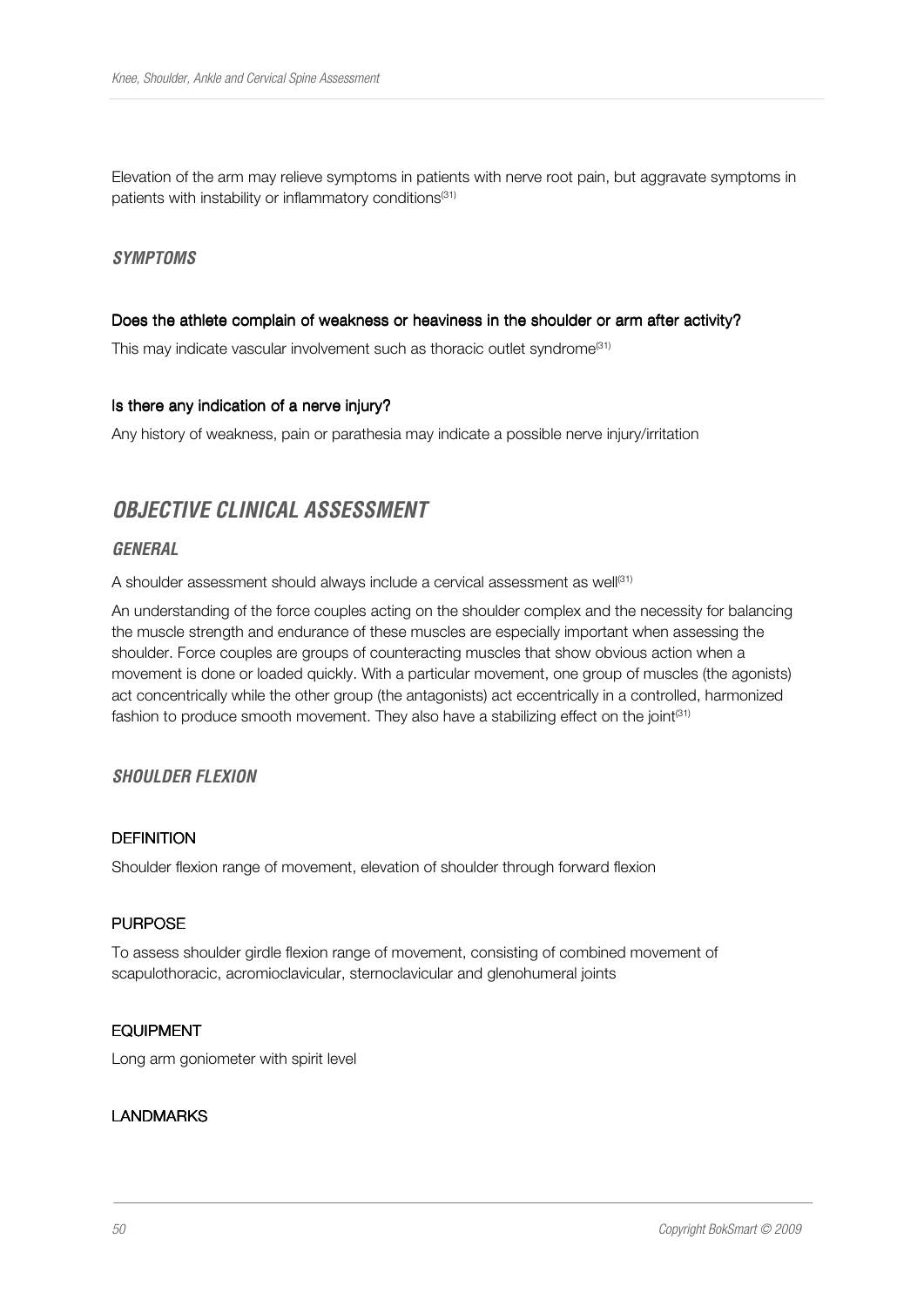Midpoint of lateral border of acromion process Superior tip of olecranon process

## **PROCEDURE**

Standing arms by sides, elbows extended Thumbs forward, the athlete raises both arms forward and above head as far as possible $^{(34)}$ 

## **SCORING**

Record the angle formed by the shaft of the humerus relative to vertical<sup>(34)</sup>

#### NORMS

Normal ROM of elevation through forward flexion is: 160°-180°<sup>(31)</sup>

## **SHOULDER EXTENSION**

## **DEFINITION**

Shoulder extension range of movement

#### **PURPOSE**

To assess shoulder girdle extension range of movement, consisting of combined movement of scapulothoracic, acromioclavicular, sternoclavicular and glenohumeral joints

#### **EQUIPMENT**

Long arm goniometer with spirit level

#### LANDMARKS

Midpoint of lateral border of acromion process Superior tip of olecranon process

#### **PROCEDURE**

Standing arms by sides, elbows extended

Thumbs forward, the athlete raises extends both arms backwards as far as possible without bending forward<sup>(34)</sup>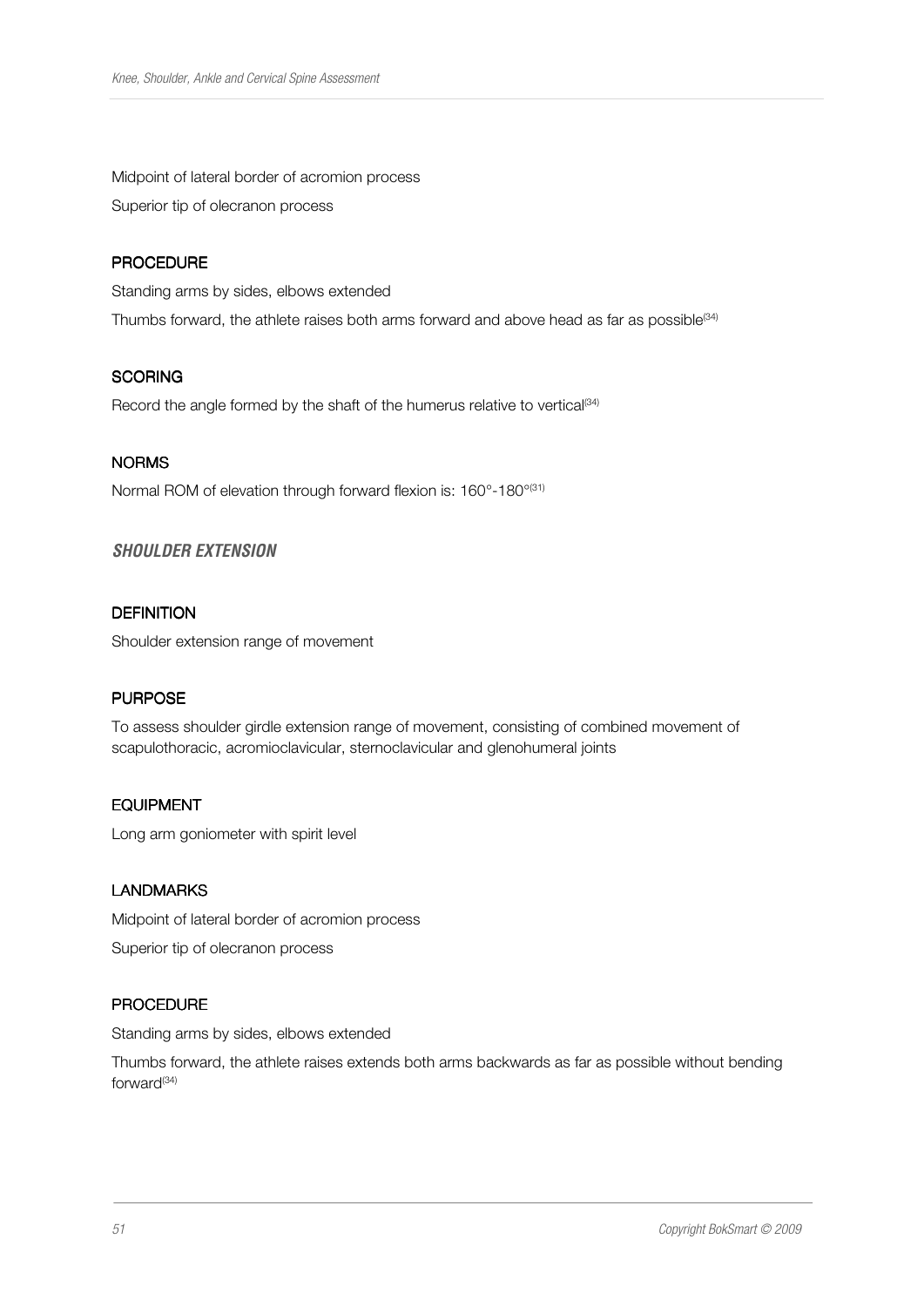## **SCORING**

Record the angle formed by the shaft of the humerus relative to vertical<sup>(34)</sup>

# NORMS

Normal ROM of extension: 50°-60°<sup>(31)</sup>

# **SHOULDER ABDUCTION**

#### **DEFINITION**

Shoulder abduction range of movement, elevation through abduction

## **PURPOSE**

To assess active range of shoulder girdle abduction

## EQUIPMENT

Long arm goniometer with spirit level

#### LANDMARKS

Posterior margin of acromion process Superior tip of olecranon process

#### PROCEDURE

Standing arms by sides, elbows extended Whilst keeping palms facing forward, athlete abducts both arms as far as possible<sup>(34)</sup>

#### **SCORING**

Record the angle formed by the shaft of the humerus relative to vertical <sup>(34)</sup>

#### NORMS

Normal ROM of elevation through abduction: 170°-180°<sup>(31)</sup>

#### COMMENT

As the player elevates the shoulder the examiner should note whether a painful arc is present<sup>(35)</sup>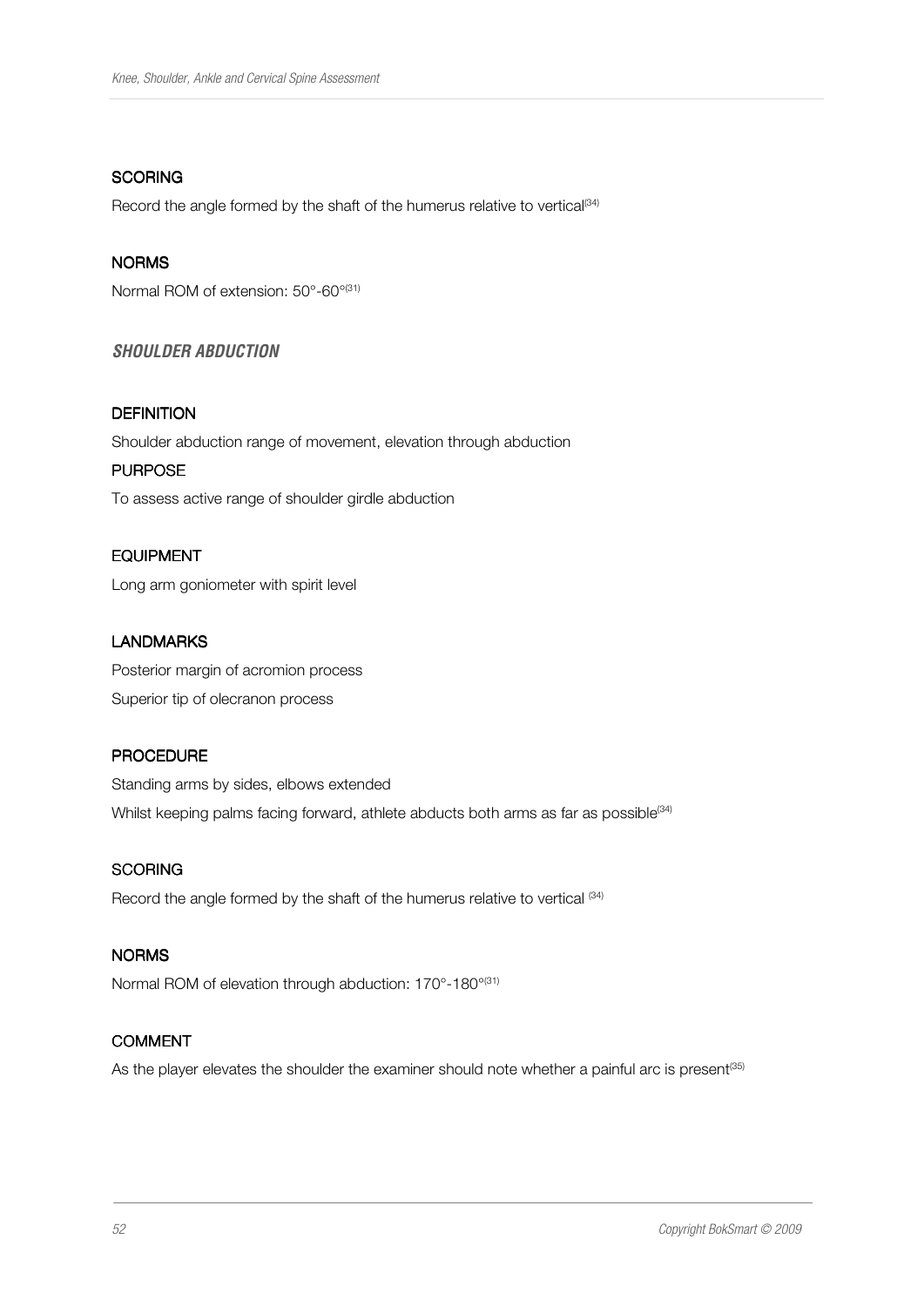# A painful arc may be caused by $(31;36)$ :

Subacromial bursitis Calcium deposits Peritendonitis of the rotator cuff muscles Tendonosis of the rotator cuff muscles

The pain is the result of pinching of inflamed or tender structures under the acromion process and the coracoacromial ligament<sup>(31)</sup>. Initially the structures are not pinched, so the patient is able to abduct the arm 45°-60° with little difficulty. As the patient abducts further (60°-120°) the structures become pinched and the patient is often unable to abduct fully because of pain. If full abduction is possible, the pain diminishes after 120° because the pinched soft tissues have passed under the acromion process and are no longer being pinched<sup>(31)</sup>

#### Scapulohumeral rhythm:

When evaluating this movement the examiner must also take time to observe the scapulohumeral rhythm of the shoulder complex. During the 180° of abduction there is roughly a 2:1 ratio of movement of the humerus to the scapula, with 120° of movement occurring at the glenohumeral joint and 60° at the scapulothoracic joint. However there is a great deal of variability between individuals and authors<sup>(37-39)</sup>

#### **SHOULDER ADDUCTION**

#### **DEFINITION**

Shoulder adduction range of movement

#### **PURPOSE**

To assess shoulder girdle adduction range of movement

#### EQUIPMENT

Long arm goniometer with spirit level

#### LANDMARKS

Midpoint of lateral border of acromion process Superior tip of olecranon process

#### **PROCEDURE**

Standing arms by sides, elbows extended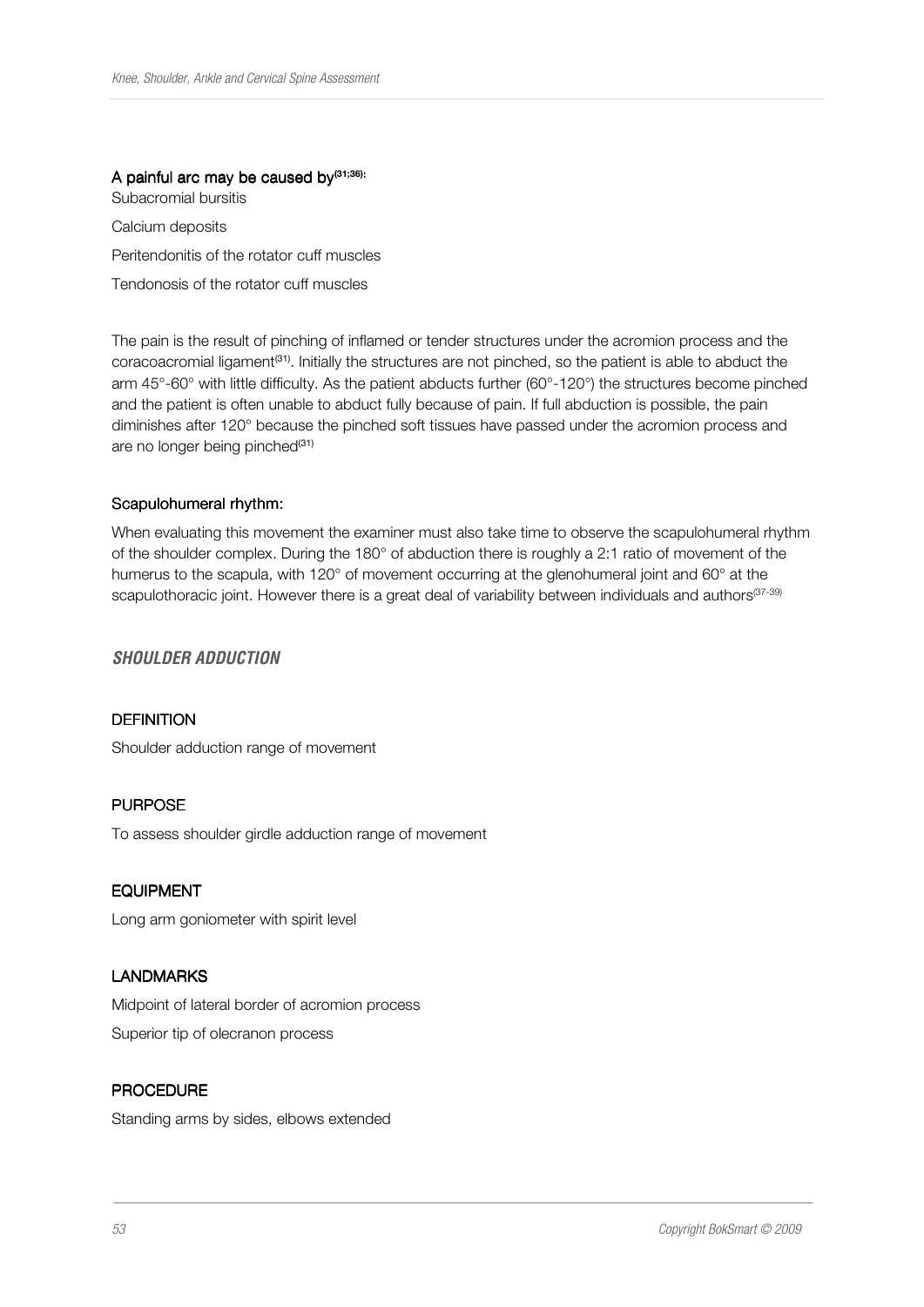Thumbs forward, the athlete adducts straight arm in front of the body

## **SCORING**

Record the angle formed by the shaft of the humerus relative to vertical<sup>(34)</sup>

#### NORMS

Normal ROM of abduction is: 50°-75°<sup>(31)</sup>

# **EXTERNAL ROTATION**

## **DEFINITION**

Shoulder external rotation in neutral flexion/abduction

## **PURPOSE**

To assess the range of glenohumeral external rotation and anterior muscle and capsule laxity

#### EQUIPMENT

Goniometer

#### LANDMARKS

Tip of olecranon process Ulna styloid process

## **PROCEDURE**

Athlete standing comfortably with elbows bent to 90° and resting at the side Externally rotate glenohumeral joint as far as possible, keeping elbows at the sides  $(34)$ Align goniometer under the tip of the olecranon process and parallel to the sagittal plane Align moveable arm with ulna styloid process

# **SCORING**

Record the range of external rotation in degrees from the sagittal plane

## NORMS

Normal range external (lateral) rotation: 80°-90°(31)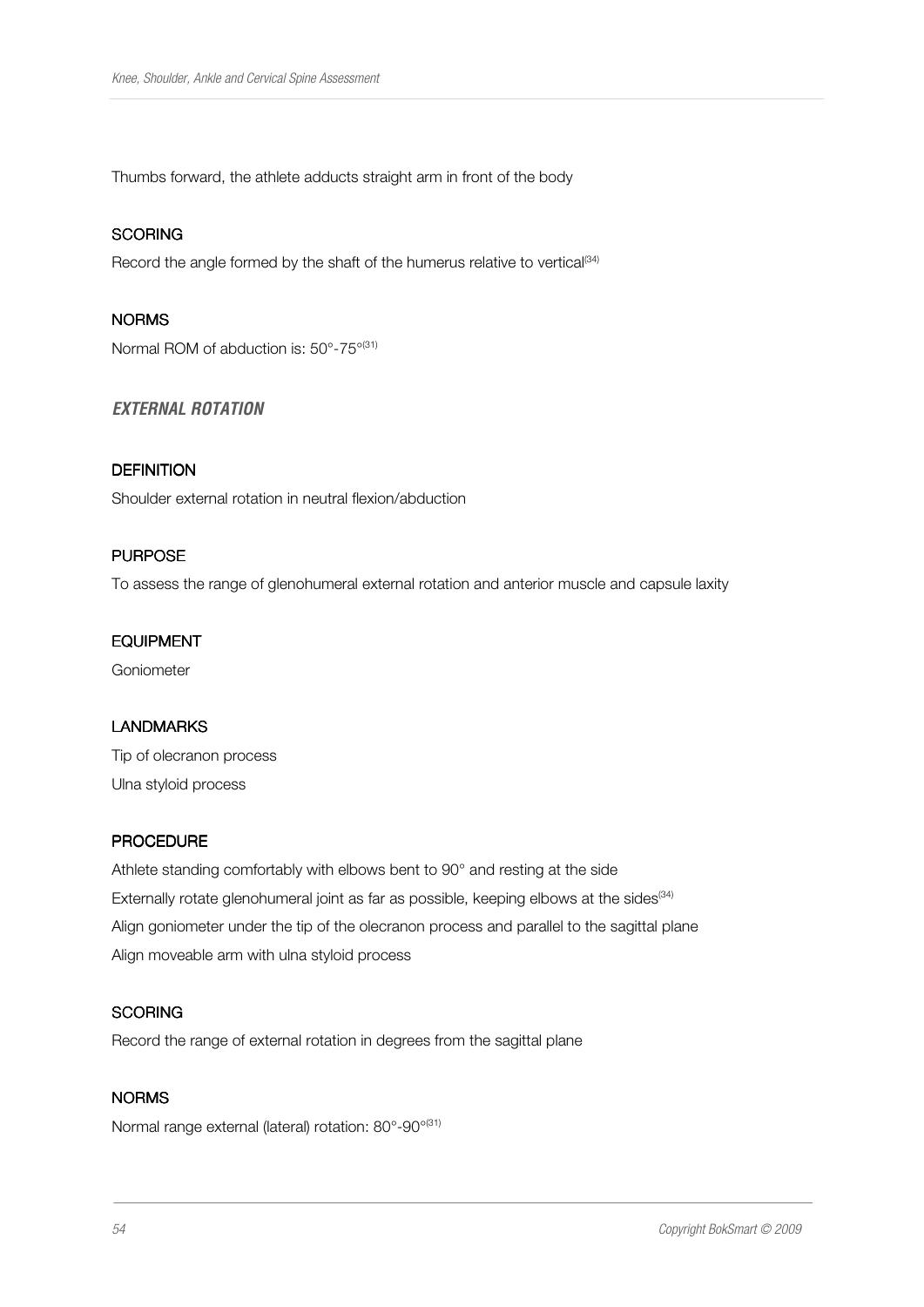# **INTERNAL ROTATION**

# **DEFINITION**

Shoulder internal rotation in neutral flexion/abduction

## **PURPOSE**

To assess the range of glenohumeral internal rotation and posterior muscle and capsule laxity

#### EQUIPMENT

Goniometer

# LANDMARKS

Tip of olecranon process Ulna styloid process

## **PROCEDURE**

Athlete standing comfortably with elbows bent to 90° and resting at the side Internally rotate glenohumeral joint as far as possible, keeping elbows at the sides  $(34)$ Align goniometer under the tip of the olecranon process and parallel to the sagittal plane Align moveable arm with ulna styloid process

#### **SCORING**

Record the range of internal rotation in degrees from the sagittal plane

#### NORMS

Normal range internal (medial) rotation: 60°-100°(31)

#### COMMENT

#### Hand behind back test

This test can also be used to test a combination of internal rotation, extension and adduction in a functional position

The athlete puts his hand behind the back and reaches up the spine as far as possible, the furthest point reached is marked<sup>(34)</sup>. The distance reached can be measured from the C7 spinous process. The test is then repeated on the other side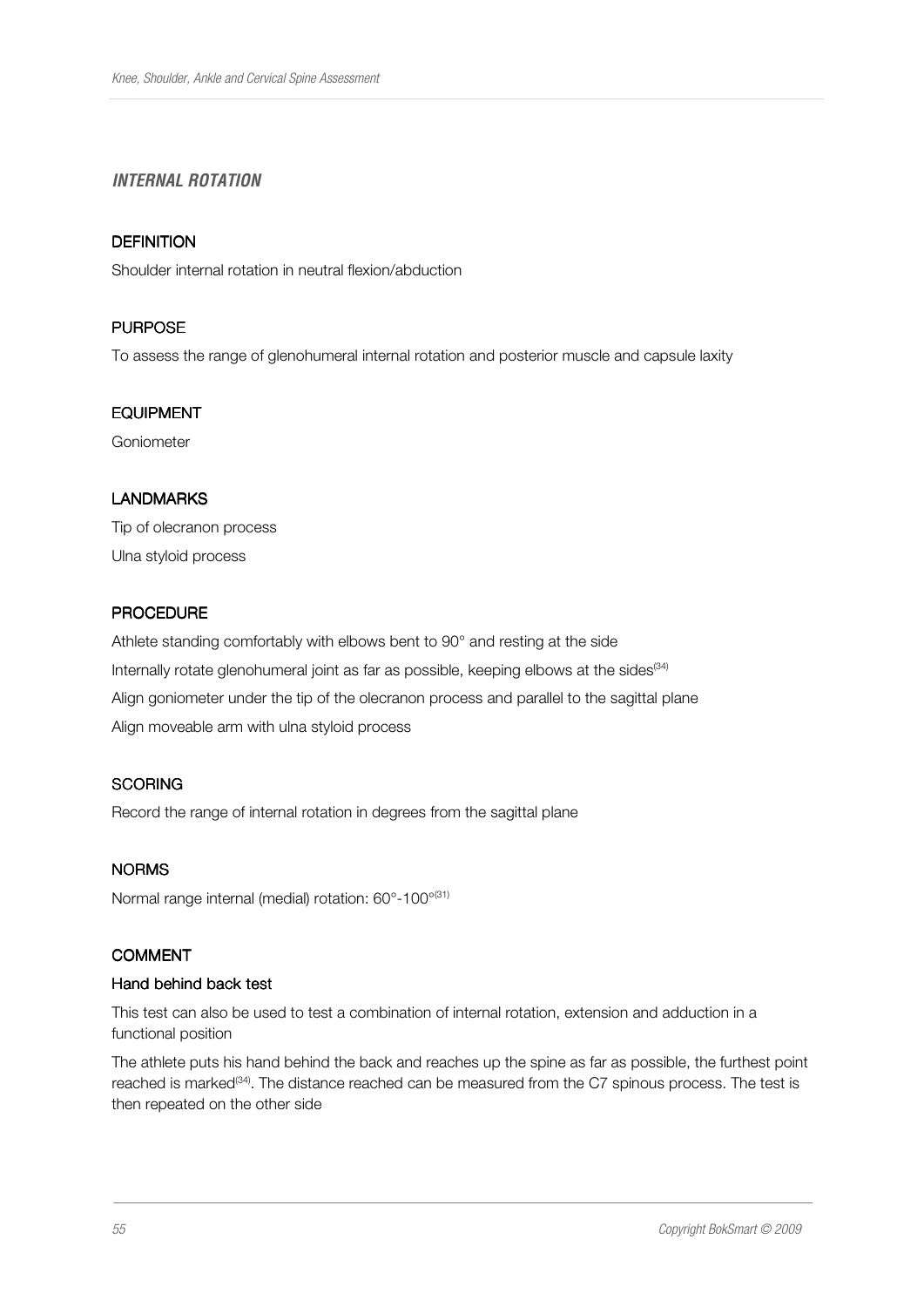# **SUPINE 90° INTERNAL ROTATION**

# **DEFINITION**

Supine passive internal rotation at 90° abduction of the shoulder

## **PURPOSE**

To assess the passive flexibility of the glenohumeral external rotators (supraspinatus, infraspinatus, teres minor) and the posterior joint capsule

#### EQUIPMENT

Goniometer with spirit level Firm bed/plinth Second examiner may be required to achieve accurate measurements

## LANDMARKS

Olecranon process of ulna Ulna styloid process

#### PROCEDURE

Player lying supine with arm to be tested at 90° abduction and elbow flexed to 90°

Examiner passively internally rotates the elbow via the forearm, ensuring that the posterior aspect of the shoulder maintains contact with the plinth by stabilizing the shoulder anteriorly

Rotation is performed until either<sup>(34)</sup>: The athlete complains of pain The humeral head begins to lift off the bed No further range can be achieved

#### **SCORING**

At the limit of test record the degree of internal rotation relative to the vertical<sup>(34)</sup> Record the reason for cessation of the test

# **NORMS**

Normal range internal rotation at 90° abduction: 70-100°<sup>(31)</sup>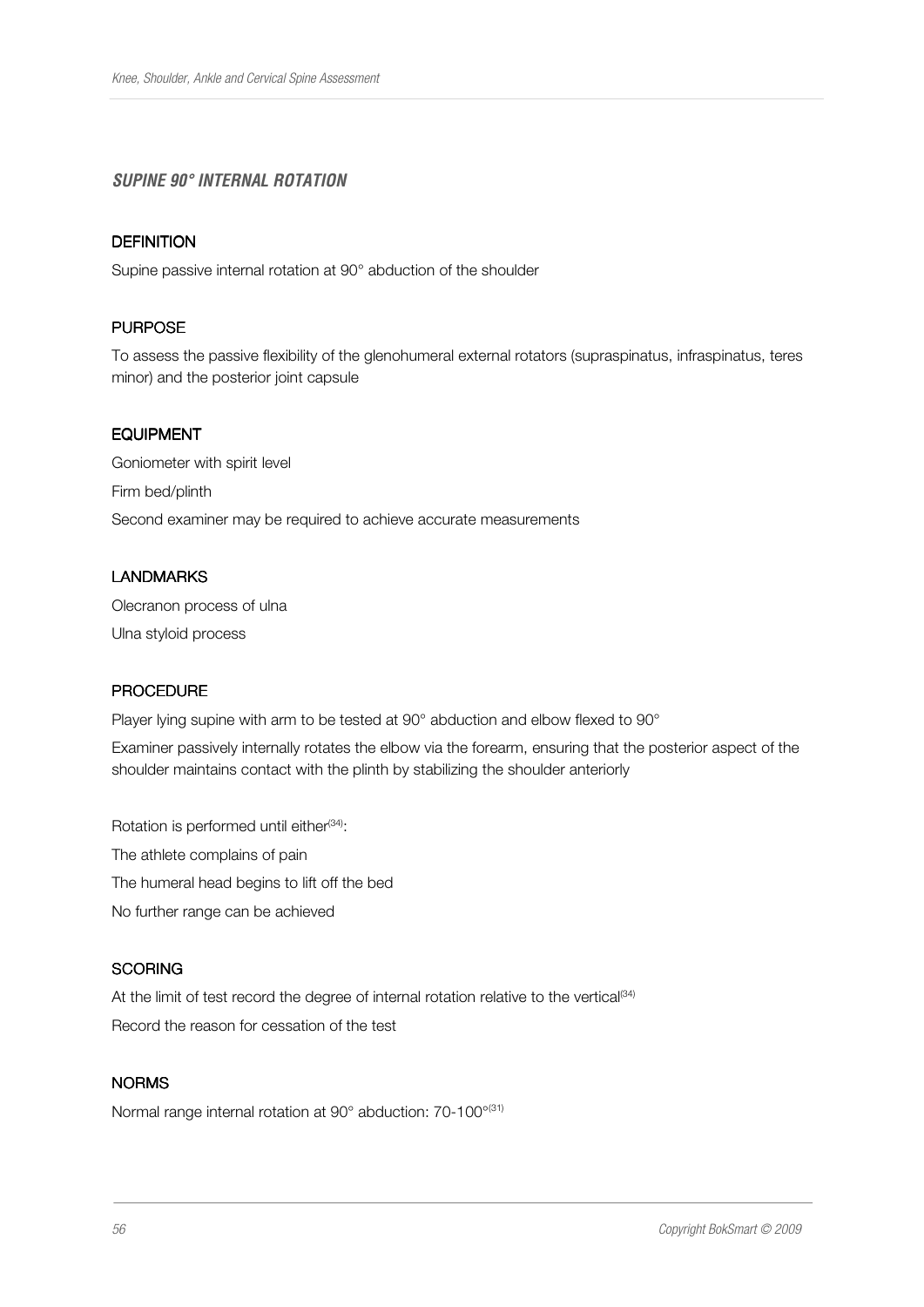# **SUPINE 90° EXTERNAL ROTATION**

#### **DEFINITION**

Supine passive external rotation at 90° abduction of the shoulder

#### **PURPOSE**

To assess the passive flexibility of the glenohumeral internal rotators (pectoralis major, teres major, subscapularis, latissimus dorsi) and the anterior joint capsule tightness/laxity

#### **FOUPMENT**

Goniometer with spirit level Firm bed/plinth Second examiner may be required to achieve accurate measurements/

#### LANDMARKS

Olecranon process of ulna Ulna styloid process

#### **PROCEDURE**

Player lying supine with arm to be tested at 90° abduction and elbow flexed to 90°

Examiner passively externally rotates the elbow via the forearm, ensuring that the posterior aspect of the shoulder maintains contact with the plinth by stabilizing the shoulder anteriorly

Rotation is performed until either<sup>(34)</sup>: The athlete complains of pain or apprehension The athlete begins to extend their thoracic spine No further range can be achieved

#### **SCORING**

At the limit of test record the degree of internal rotation relative to the vertical<sup>(34)</sup> Record the reason for cessation of the test

## **NORMS**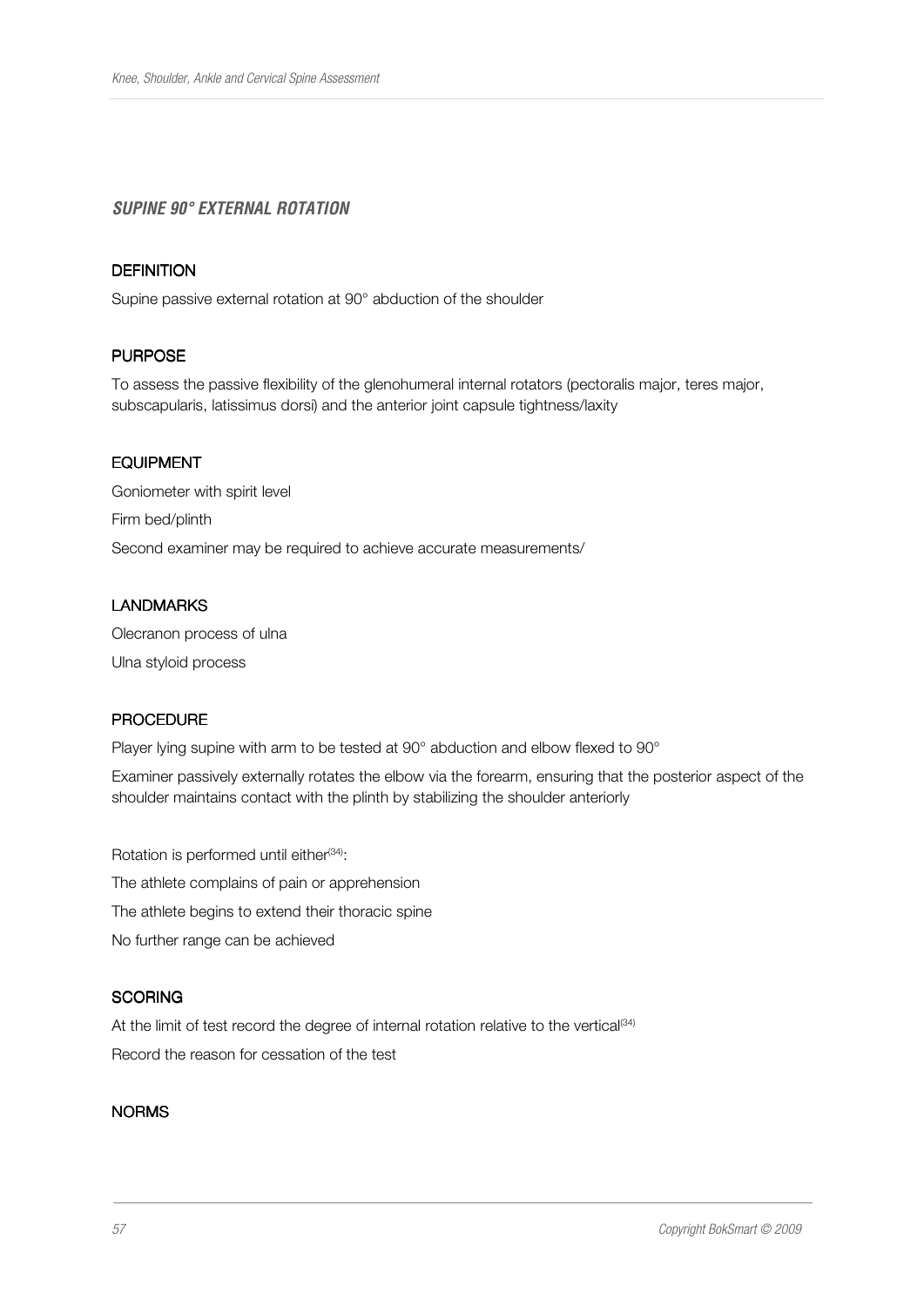Normal range external rotation at 90° abduction: 70-100°(31)

## COMMENT

Take care with athletes who have had previous shoulder dislocations or instability/laxity as the test position is quite provocative and possibly unstable in this position<sup>(34)</sup>

# **GLENOHUMERAL ANTERIOR DRAWER TEST**

#### **DEFINITION**

Glenohumeral anterior drawer test/anterior shift test at 0° abduction

#### **PURPOSE**

To identify anterior laxity of the glenohumeral joint at 0° abduction

## **EQUIPMENT**

Firm bed/plinth

#### LANDMARKS

Nil

#### **PROCEDURE**

Athlete sitting on plinth with arms resting by side

Examiner stabilizes scapula anteriorly over the clavicle with one hand and grasps around the humeral head with the other

Anterior glide of the humeral head is produced whilst minimizing scapula/shoulder girdle protraction

Repeat at 45° and 90° of abduction

#### **SCORING**

Record the degree of laxity from Grade 0-III(34;40;41):

Grade 0: No anterior translation (0-25%)

Grade I: humeral head rides up slope of glenoid labrum but not over the edge (25-50%)

Grade II: humeral head rides up over edge of labrum but reduces spontaneously when force is removed (>50%)

Grade III: humeral head rides over edge of labrum and does not reduce once force is removed (>50%)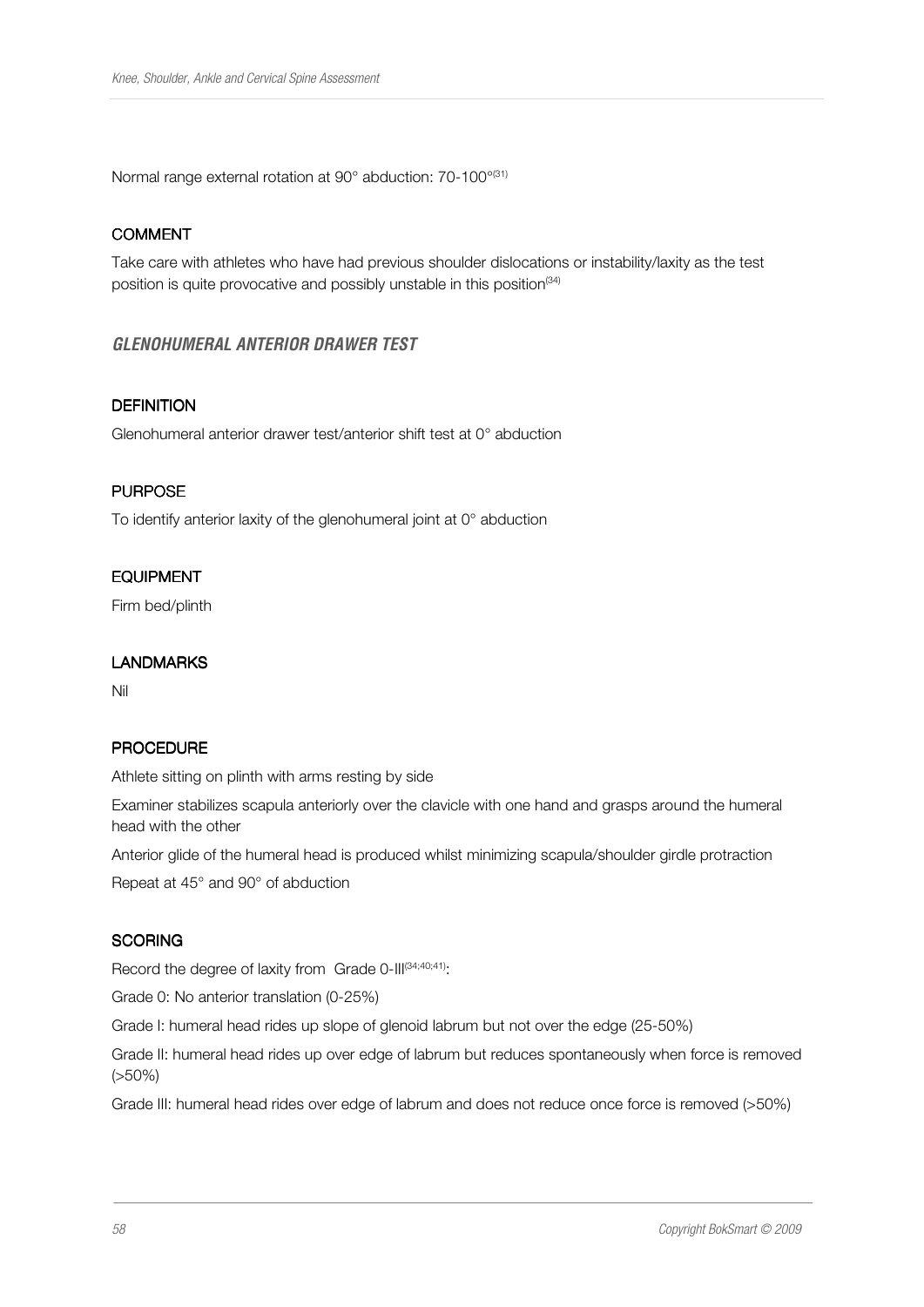#### **NORMS**

Translation of 25% or less is considered normal (3-13mm)<sup>(34;40)</sup>

Up to Grade II anterior laxity may be considered normal in asymptomatic athletes<sup>(41)</sup>

## COMMENT

The primary restraints to anterior translation in this position (0° abduction) are the superior and middle bands of the anterior glenohumeral ligaments<sup>(42)</sup>. Testing may be carried out in 45° and 90° of abduction to assess the other anterior ligamentous restraints, and the position of the arm should be recorded

Up to Grade II anterior laxity may be considered normal in asymptomatic athletes<sup>(41)</sup>. No significant coloration has been shown between the degree of laxity in the glenohumeral joint and the range of glenohumeral motion or nature of sports participation<sup>(34)</sup>

If there is anterior subluxation of the humeral head the degree of lateral rotation required to reduce the translation can be recorded and is an indicator of the functional laxity of the anterior inferior capsular ligaments<sup>(31)</sup>

# **GLENOHUMERAL POSTERIOR DRAWER TEST**

# **DEFINITION**

Glenohumeral posterior drawer test/anterior shift test at 0° abduction

#### **PURPOSE**

To identify posterior laxity of the glenohumeral joint at 0° abduction

#### **EQUIPMENT**

Firm bed/plinth

#### LANDMARKS

Nil

#### **PROCEDURE**

Athletes supine

Examiner passively flexes the shoulder to 90° and elbow to 90°

Examiner places one hand under the shoulder to stabilize the posterior scapula and palpate the posterior aspect of the glenohumeral joint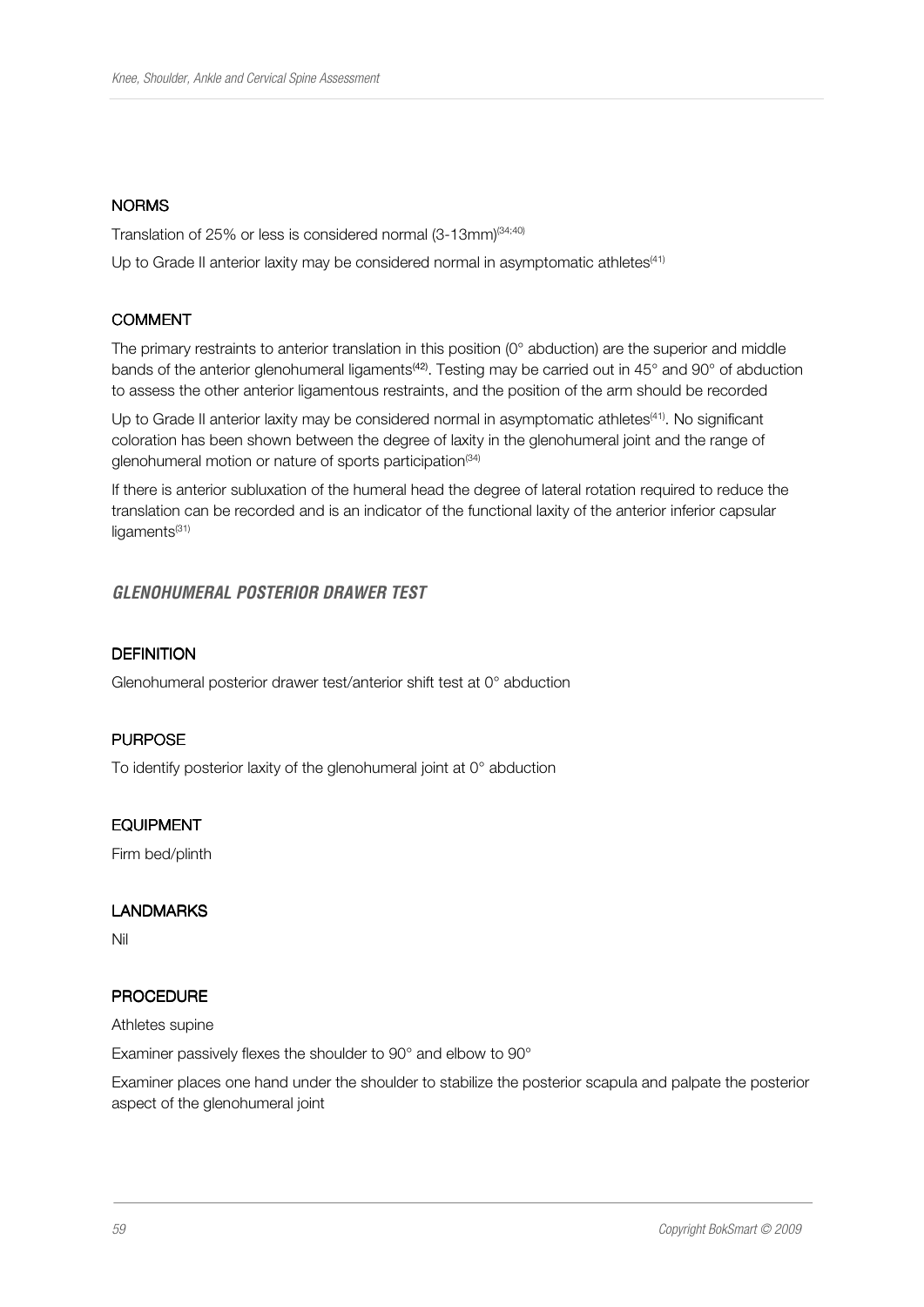Examiner applies posterior longitudinal force through the elbow to the shaft of the humerus and palpates posterior subluxation of the glenohumeral joint with the stabilizing hand

#### **SCORING**

Posterior translation of the humeral head or apprehension and muscle guarding to prevent subluxation constitutes a positive test (34)

#### **NORMS**

Up to 50% translocation is considered normal  $(3{\text -}20\text{mm})^{(31;34)}$ 

## COMMENT

Posterior longitudinal force to the humerus should also be applied in sport position specific or symptomspecific positions of glenohumeral flexion/abduction/rotation

Medial rotation causes the posterior band of the inferior glenohumeral ligament and posterior-inferior capsule to become increasingly tight so that posterior translation will decrease as medial rotation increases<sup>(43)</sup>

#### **GLENOHUMERAL APPREHENSION TEST**

## **DEFINITION**

Glenohumeral apprehension (Crank) test for anterior shoulder laxity

#### **PURPOSE**

To test for chronic anterior glenohumeral joint instability or previous dislocation

#### **EQUIPMENT**

Firm

#### LANDMARKS

Nil

#### **PROCEDURE**

Athletes supine

Passive flexion of elbow to 90°

Passive abduction of humerus to 90°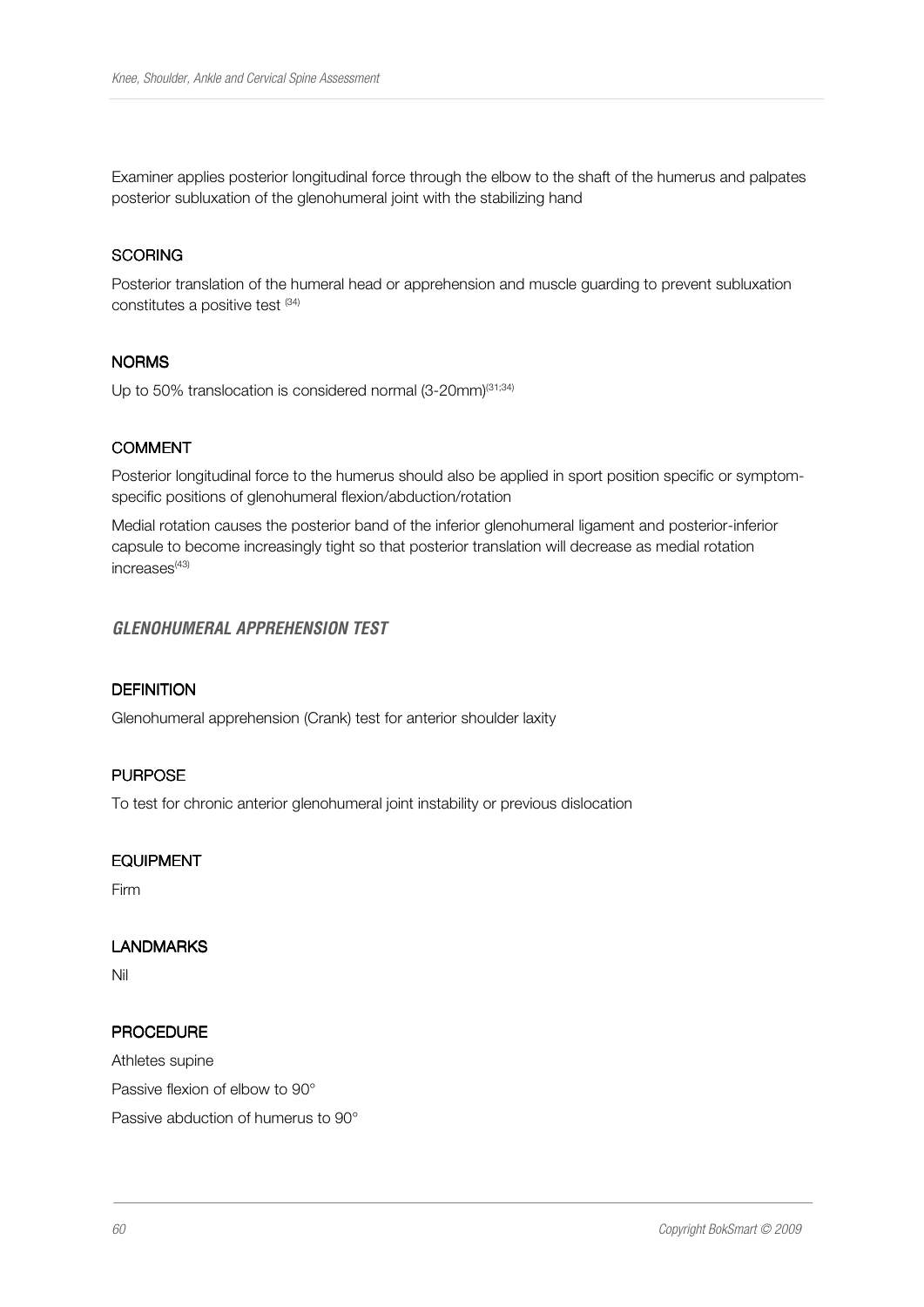Passive external rotation of glenohumeral joint

Repeat at 45°, 120° of abduction

Repeat with the fist/hand under the humeral head to apply an anterior translational force to the humeral head

#### **SCORING**

Positive test: athlete reports a feeling of apprehension, or that the shoulder may sublux or dislocate<sup>(34)</sup> (This may also be associated with pain or discomfort in the glenohumeral joint and surrounding muscle spasm may occur)

## **NORMS**

Painless, no apprehension

# **COMMENT**

This test should not be performed following acute glenohumeral dislocation

Reporting of pain alone is not necessarily a reliable indicator of anterior joint laxity as it may be clouded by a number of other joint pathologies<sup>(34)</sup> (e.g. rotator cuff tears, internal impingement)

Apprehension reported in this position has been shown to have a superior sensitivity, specificity, positive predictive value or negative predictive value for identifying anterior instability when compared to pain<sup>(44)</sup>

The use of the more provocative testing position (addition of an anterior translational force) was also shown to be more reliable in identifying anterior instability<sup>(44)</sup>

# **GLENOHUMERAL (JOBES) RELOCATION TEST**

#### **DEFINITION**

Glenohumeral relocation test following a positive apprehension (Crank) test for anterior shoulder laxity (Jobes Relocation Test)<sup>(45)</sup>

# **PURPOSE**

To assess the diminution of pain or apprehension in the glenohumeral joint after a positive apprehension test

#### EQUIPMENT

Firm bed/plinth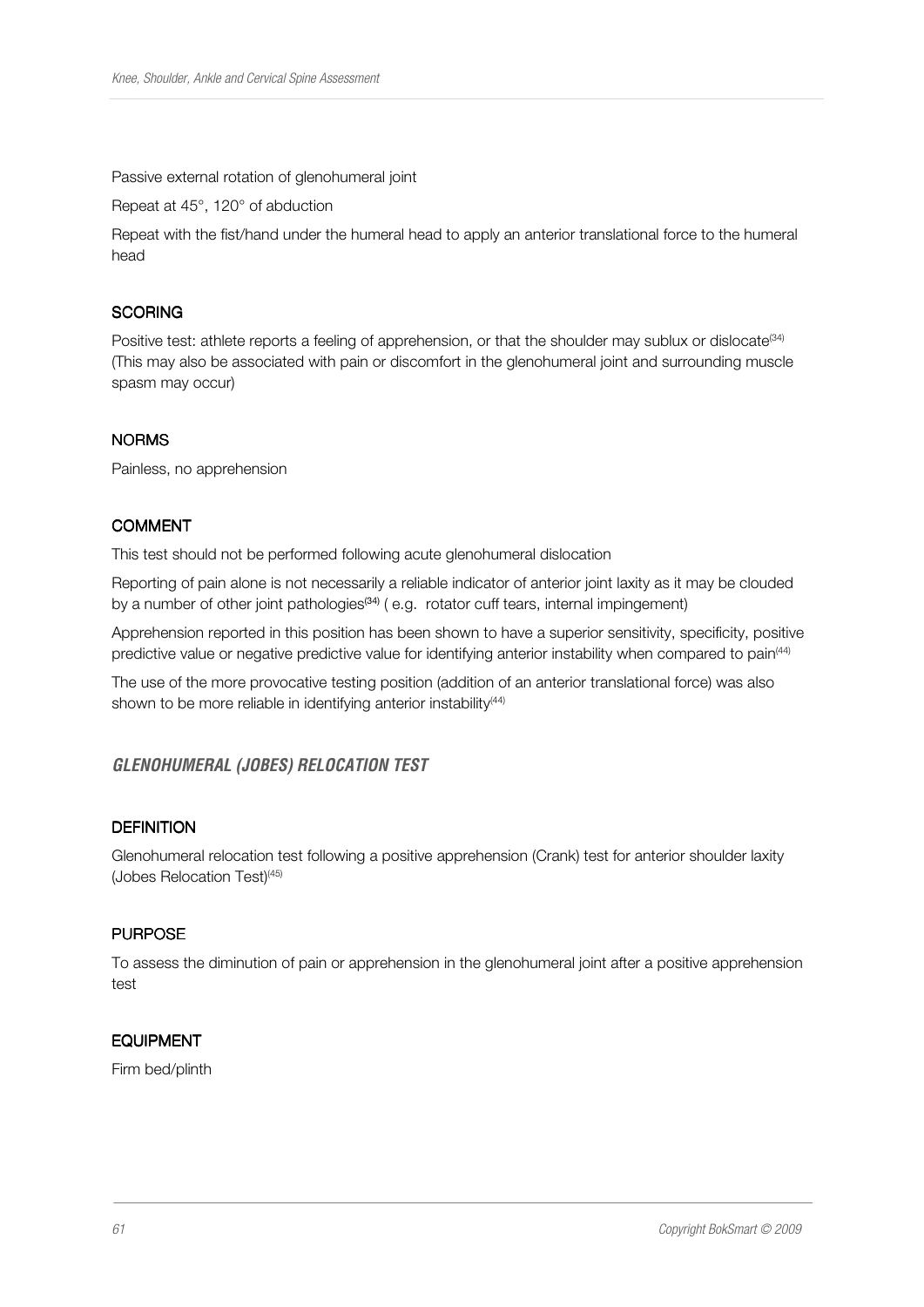#### LANDMARKS

Nil

## **PROCEDURE**

Perform the apprehension test as previously described

While in the apprehension position, a posteriorly directed force is produced over the proximal humerus (not the humeral head) and any change in symptoms are noted

#### **SCORING**

Positive test: The athletes previous feelings of apprehension and/or pain is reduced or eliminated after application of the posteriorly directed force $(34)$ 

#### **NORMS**

Painless, no apprehension

#### COMMENT

#### If the patients symptoms decrease or are eliminated when doing the relocation test, consider<sup>(34)</sup>:

Glenohumeral instability, Subluxation or dislocation Impingement

#### If apprehension predominated with the crank test and disappears with the relocation test consider<sup>(34)</sup>:

Glenohumeral instability

Subluxation or dislocation

#### If pain predominated with the apprehension test and disappeared with the relocation test the probable diagnosis is<sup>(34)</sup>:

Anterior instability (either at the glenohumeralor scapulothoracic joint) with secondary impingement

## If the arm is released after the relocation test and this produces pain and forward translation is noted consider<sup>(34)</sup>:

Anterior shoulder instability

Labral lesion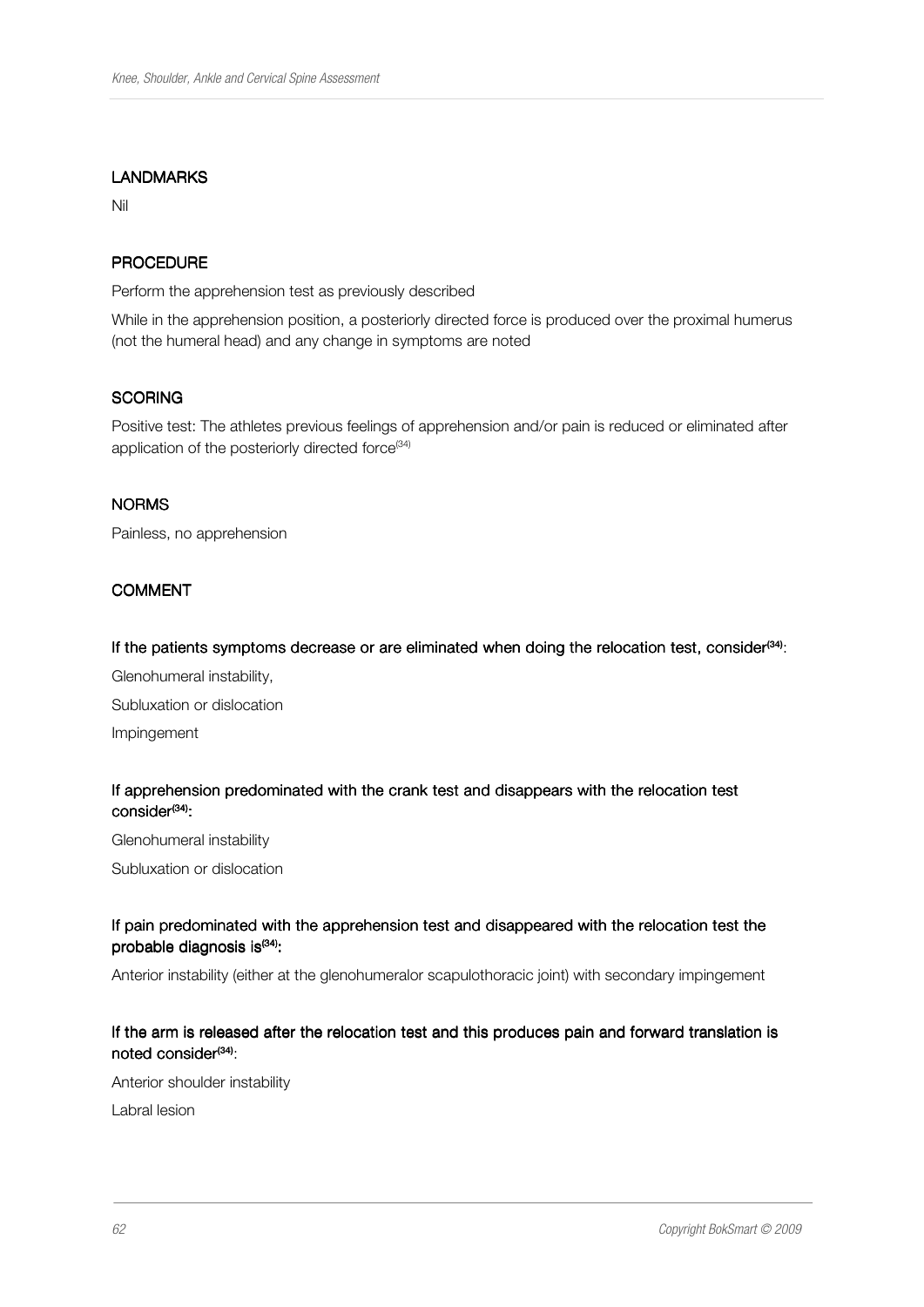Bicipital tendonosis or peritendonitis

Patients with primary impingement will show no change in their pain with the relocation test<sup>(44)</sup>

If when doing the relocation test, posterior pain decreases it is a positive test for posterior internal impingement<sup>(45)</sup>

## **SULCUS SIGN FOR INFERIOR LAXITY**

#### **DEFINITION**

Sulcus sign test for inferior shoulder instability

#### **PURPOSE**

To identify laxity of the superior glenohumeral ligament or a tear of the inferior portion of the glenoid labrum

#### EQUIPMENT

Firm bed/plinth or chair

#### LANDMARKS

Nil

#### PROCEDURE

#### Athlete sitting

Examiner grips the athlete's arm and applies downward traction to the humerus whilst palpating the gap between the humeral head and the acromion process with the other hand

Repeat at 20° and 50° of abduction

#### Proceed to the Feagin Test<sup>(31)</sup>:

Patient stands with the arm abducted to 90° elbow extended and forearm resting on examiners shoulder Examiner clasps hand over humerus and pushes the humeral head downwards (inferiorly). Looking for a sulcus or apprehension/pain

#### **SCORING**

Positive test: the humeral head is displaced inferiorly causing an increased gap between the humeral head and acromion. This can be palpated or appears as an indentation (sulcus) beneath the acromion<sup>(34)</sup>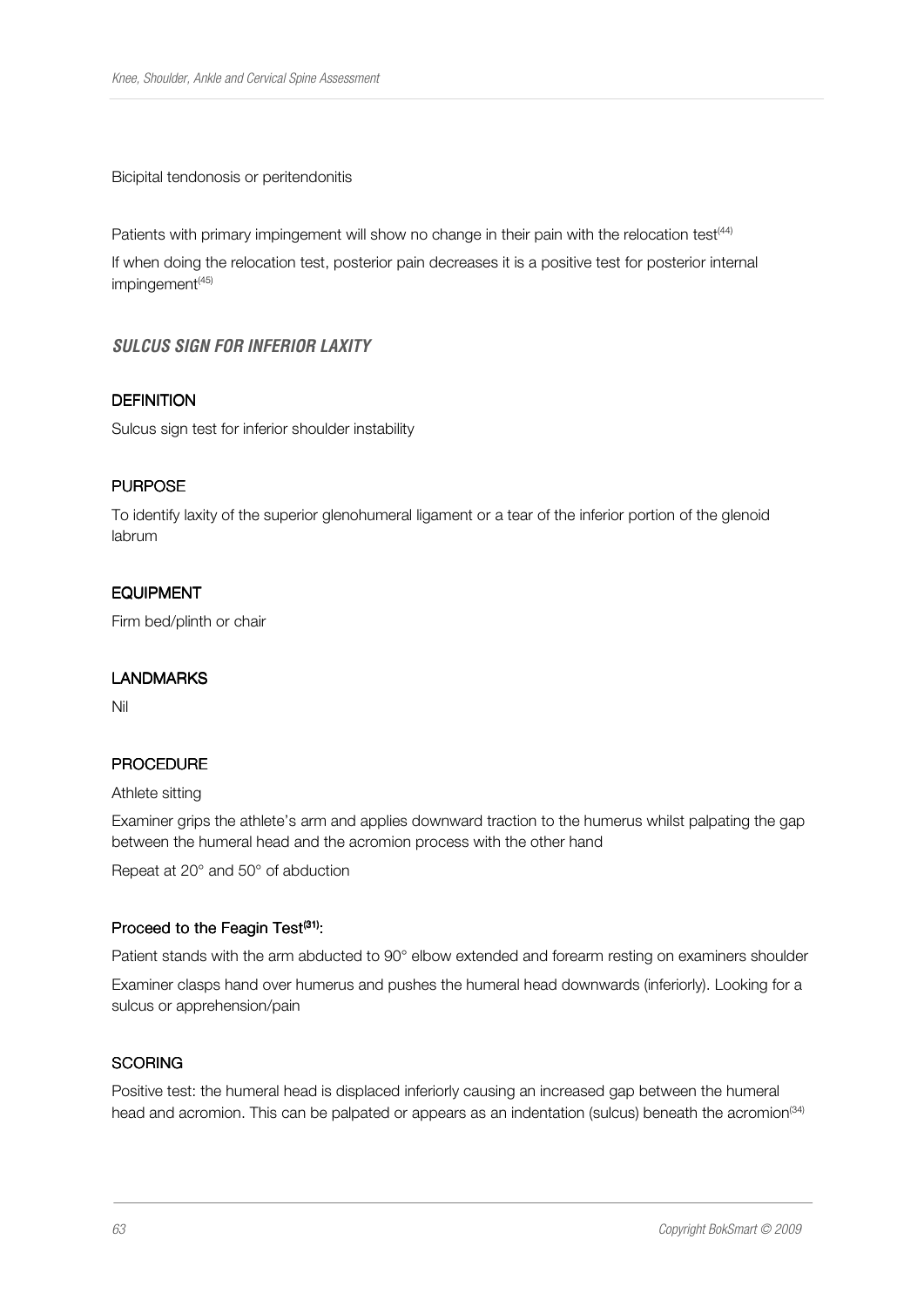The degree of inferior displacement should be estimated and graded<sup>(46)</sup>:

1+ : 0.5-1.0cm of inferior displacement

- 2+ : 1-2cm
- 3+ : 2-3cm or more,

## **NORMS**

Usually there is no sulcus although if bilateral may be normal $(31)$ 

## **COMMENT**

It has been reported that the best position to test for inferior instability is at 20-50° of abduction with neutral rotation. Thus more than one position should be tested (31)

If the sulcus sign and Feagin test are positive is a strong indicator of multidirectional instability rather than just laxity<sup>(31)</sup>

## **SHOULDER IMPINGEMENT TEST 1 (NEER & WELSH)**

#### **DEFINITION**

Neer and Walsh posterior impingement test<sup>(47)</sup>

# **PURPOSE**

To impinge tendons of supraspinatus and long head of biceps as well as the subacromial bursa, between the head of humerus and acromion process and/or coracoacromial arch

#### EQUIPMENT

Nil

Firm bed/plinth

#### LANDMARKS

Nil

#### **PROCEDURE**

Player standing, arm in anatomical position. Can also be done with player supine

Whilst maintaining the elbow in extension, the examiner passively flexes the glenohumeral joint to fully elevate and provides passive overpressure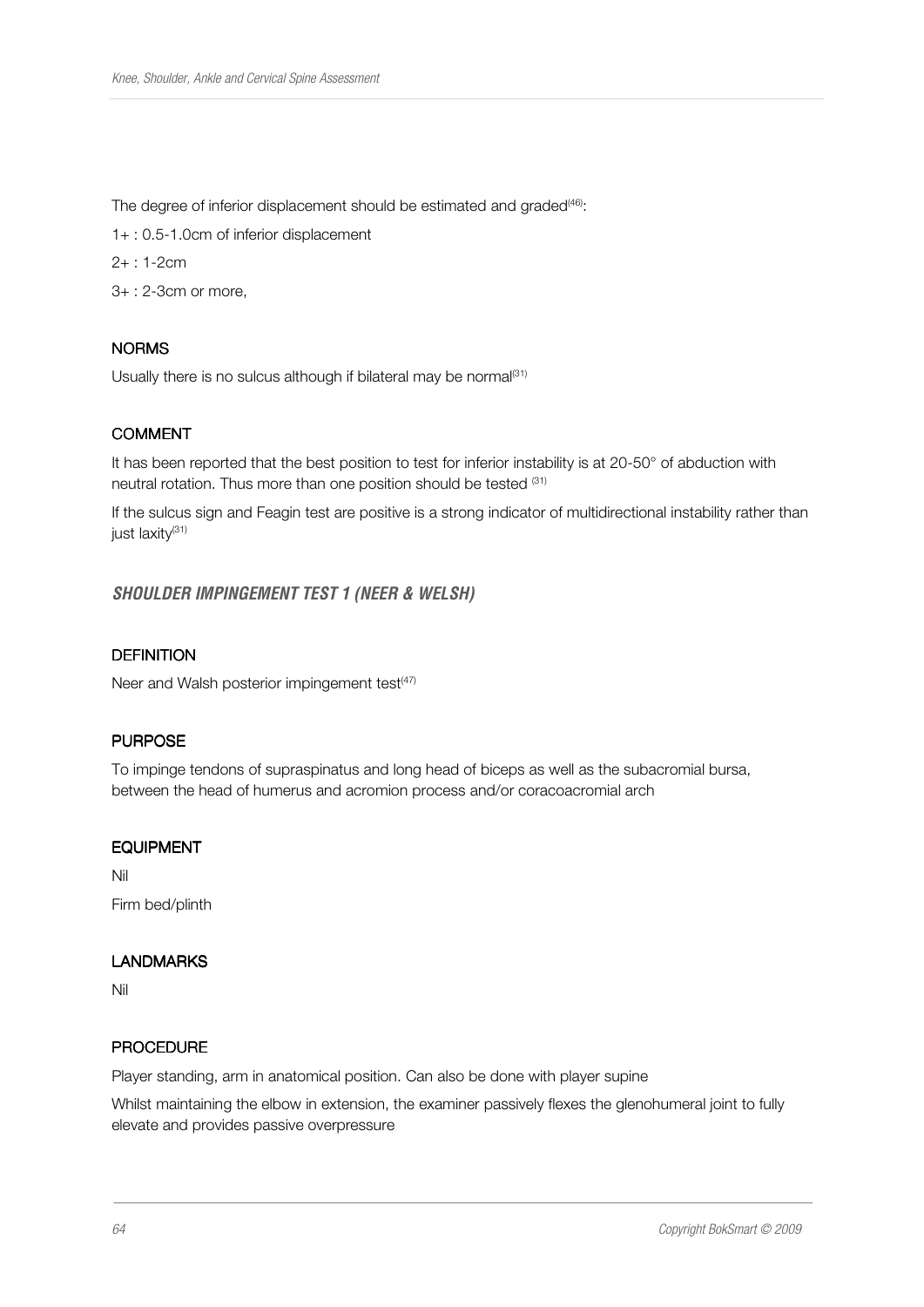#### **SCORING**

Record the patient's response Positive test: shoulder pain particularly at the end of range of movement

#### NORMS

Painless

#### COMMENT

Pain may indicate posterior impingement and/or pathology of one or more of<sup>(34)</sup>: Supraspinatus Long head of biceps

Subacromial bursa

Head of humerus

Coracoacromial arch

• Labrum

If the test is positive with the arm laterally rotated, the examiner should check the acromioclavicular joint (acromioclavicular differentiation test) $(48)$ 

# **SHOULDER IMPINGEMENT TEST 2 (HAWKINS & KENNEDY)**

## **DEFINITION**

Hawkins and Kennedy posterior impingement test<sup>(49)</sup>

#### **PURPOSE**

To impinge tendons of supraspinatus, infraspinatus and long head of biceps between greater tuberosity of humerus and acromion process and/or coracoacromial arch

# EQUIPMENT

Firm bed/plinth

#### **LANDMARKS**

Nil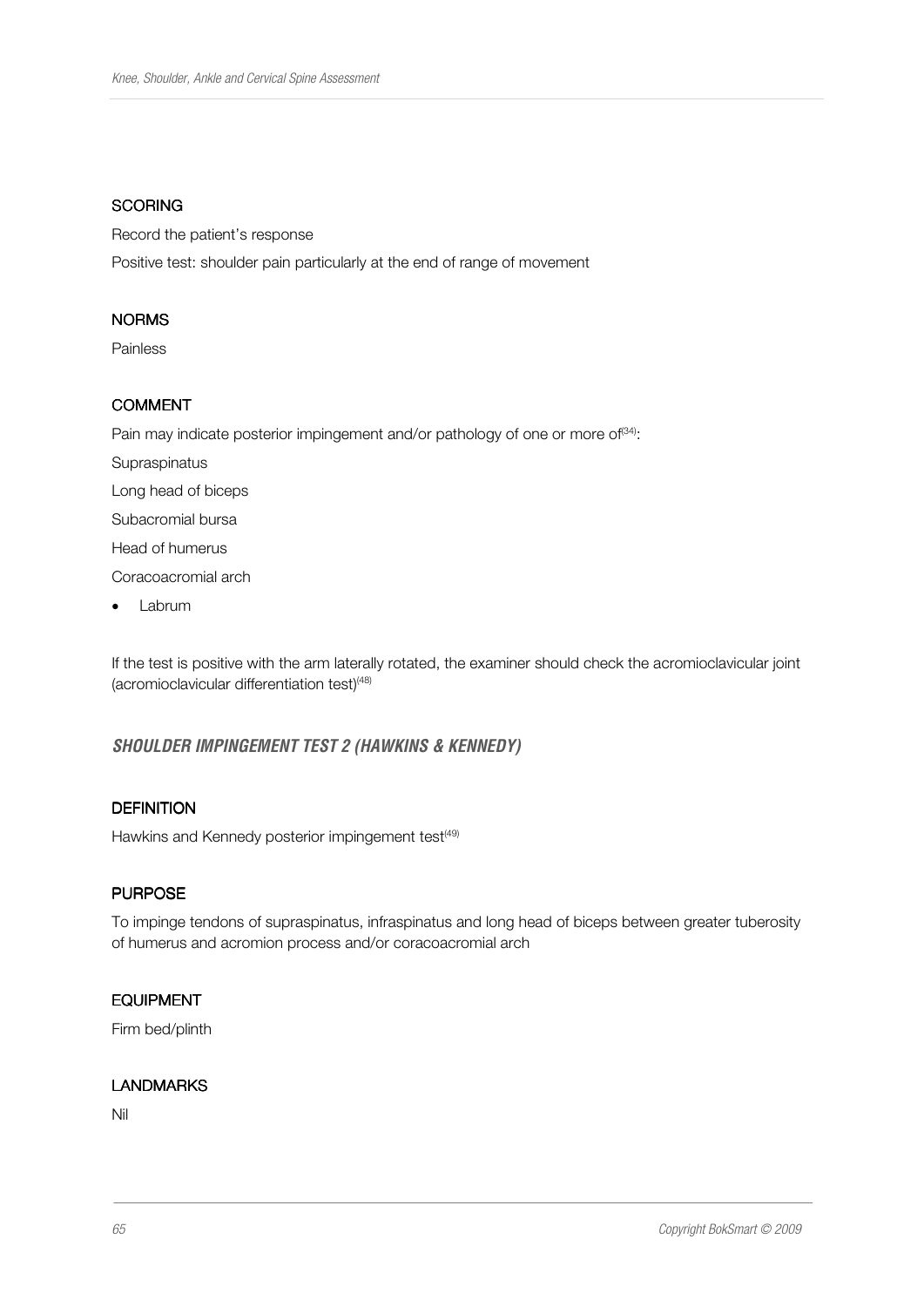#### **PROCEDURE**

Athlete standing, arm in anatomical position. Can also be done with athlete supine Examiner passively flexes glenohumeral joint to 90° Examiner passively flexes elbow to 90° Examiner passively internally (medially) rotates humerus The test may also be performed in varying degrees of forward flexion

## **SCORING**

Record the patient's response

Positive test: internal rotation causes shoulder pain particularly at the end of the range

#### **NORMS**

Painless

## COMMENT

This test pushes the supraspinatus tendon against the anterior surface of the coracoacromial ligament and coracoid process<sup>(31)</sup>

Pain indicates a positive test for supraspinatus paratendonitis/tendonosis or secondary impingement<sup>(36)</sup>

# **ACROMIOCLAVICULAR HORIZONTAL ADDUCTION TEST**

# **DEFINITION**

Acromioclavicular horizontal adduction test

# **PURPOSE**

To stress the acromioclavicular joint at the end range of glenohumeral motion

#### EQUIPMENT

Nil

## LANDMARKS

Nil

#### **PROCEDURE**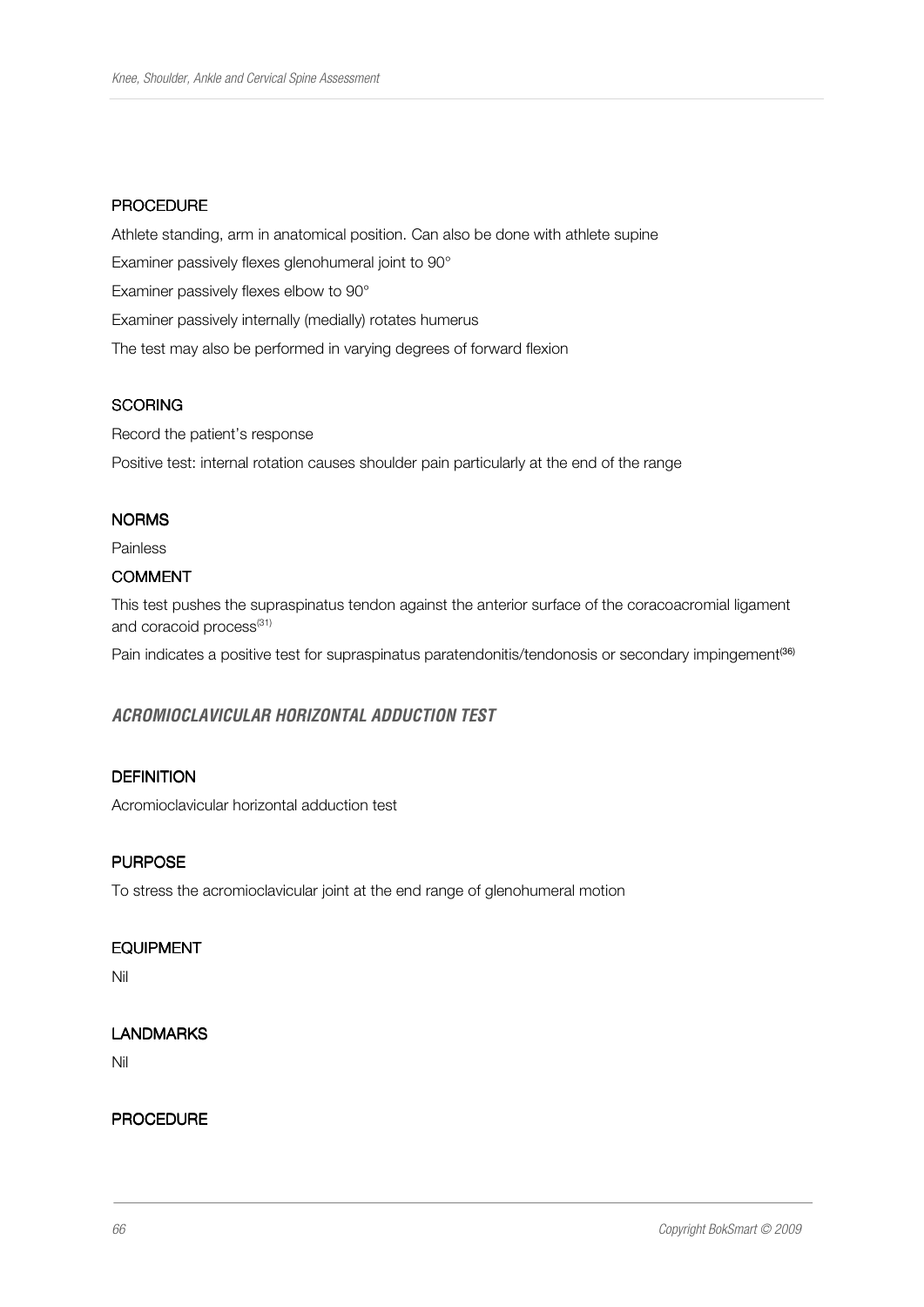#### Athlete standing

Athlete actively flexes and adducts the arm across body towards the opposite shoulder Examiner applies overpressure at end range, looking for any pain response from the athlete

## **SCORING**

Positive test: pain over the Acromioclavicular joint<sup>(34)</sup>

NORMS Normally painless

**LABRAL CLUNK TEST** 

#### **DEFINITION**

Clunk test of labral integrity

## **PURPOSE**

To test the integrity of the shoulder labrum

#### EQUIPMENT

Firm bed/plinth

#### LANDMARKS

Nil

#### PROCEDURE

Athlete supine

The examiner places one hand on the posterior aspect of the shoulder over the humeral head

The other hand holds the humerus above the elbow

The examiner fully abducts the arm over the patients head

The examiner then pushes anteriorly with the hand over the humeral head (may be facilitated by making a fist), while the other and rotates the humerus into lateral rotation

#### **SCORING**

A clunk or grinding sound indicates a positive test and is usually indicative of a tear of the labrum<sup>(31)</sup>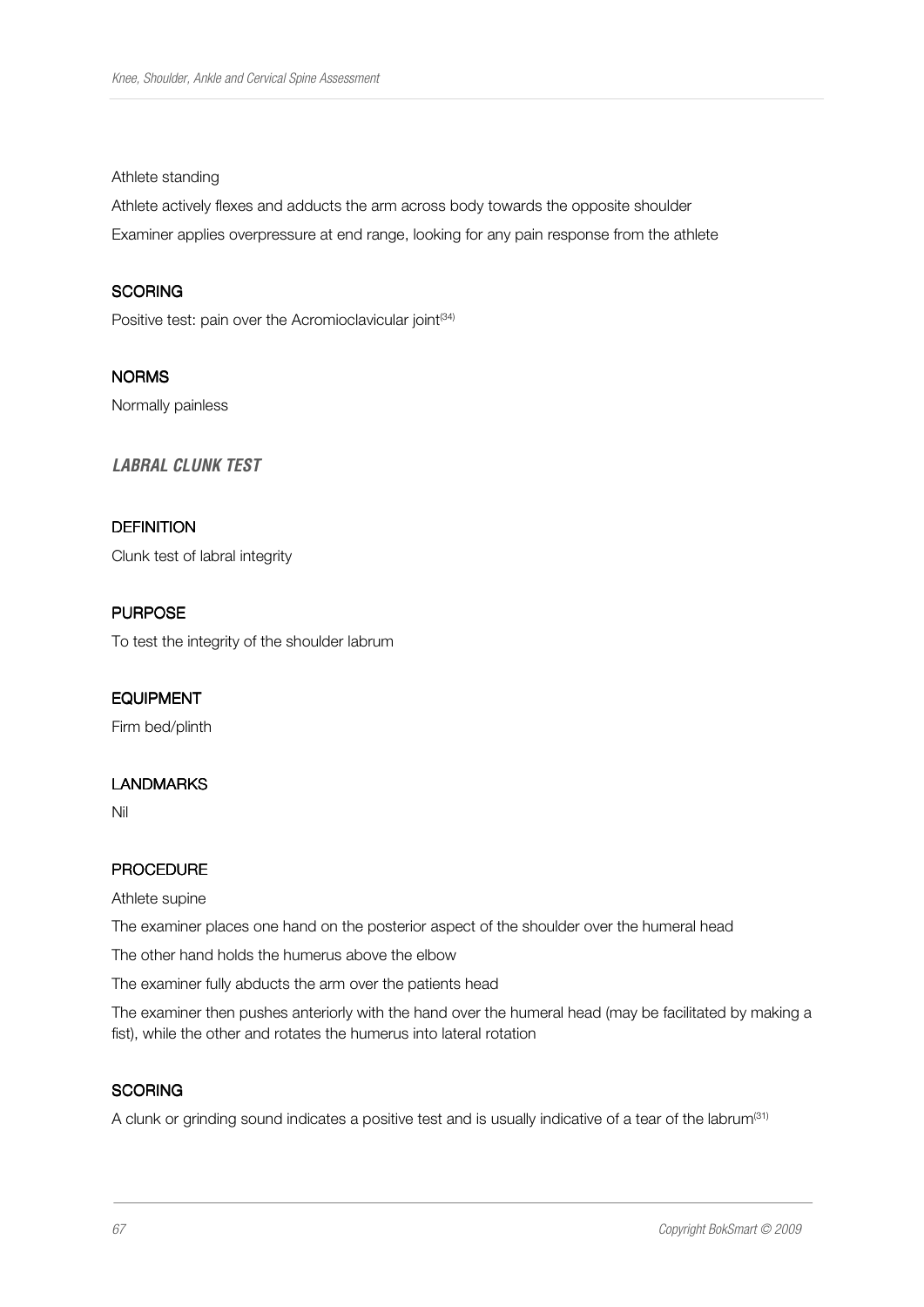## **NORMS**

Painless no clunk or grind

#### COMMENT

This test may also cause apprehension if anterior instability is present<sup>(31)</sup>

## **LABRAL CRANK TEST**

## **DEFINITION**

Crank test of labral integrity<sup>(50)</sup>

#### **PURPOSE**

To test the integrity of the shoulder labrum

## EQUIPMENT

Firm bed/plinth/chair

#### LANDMARKS

Nil

#### PROCEDURE

Player supine lying or sitting

The examiner elevates the arm to 160° in the scapular plane

An axial load is then applied to the humerus with one hand of the examiner while the other hand rotates the humerus medially and laterally

# **SCORING**

A positive test is indicated by pain on rotation, especially lateral rotation with or without a click or reproduction of the patient's symptoms<sup>(50)</sup>

#### NORMS

Painless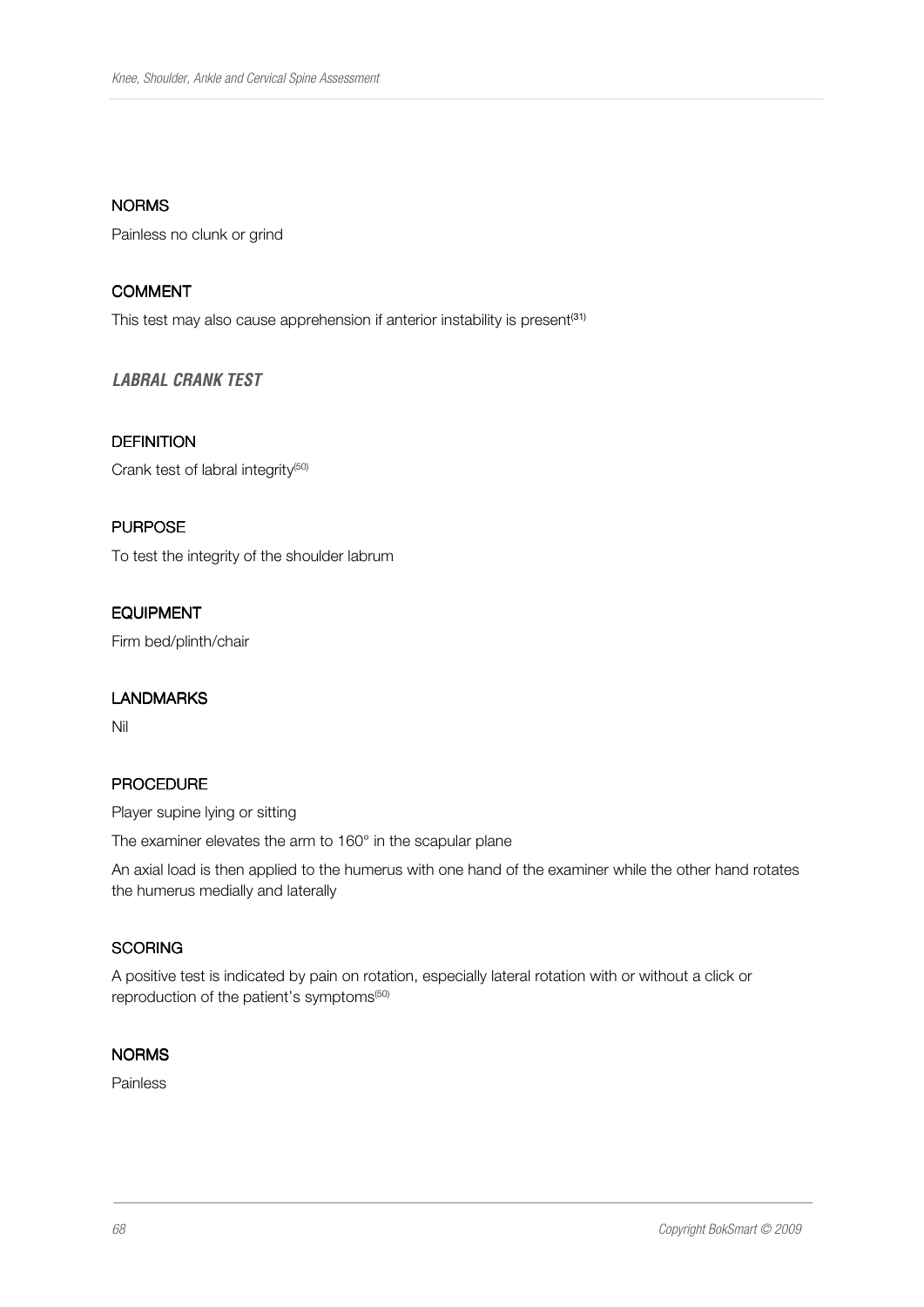# **SPEED'S TEST (BICEPS STRAIGHT ARM TEST)**

#### **DEFINITION**

Biceps straight arm test (Speed's Test)

#### **PURPOSE**

To detect pathology of the long head of biceps tendon and or SLAP lesion

#### EQUIPMENT

Nil

## LANDMARKS

Bicipital groove

## PROCEDURE

Athlete sitting

Elbow fully extended

The examiner resists forward flexion of the shoulder while the patients forearm is first supinated and then pronated (elbow maintained fully extended)

#### **SCORING**

A positive test elicits increased tenderness over the bicipital groove especially with the arm supinated<sup>(31)</sup>

#### NORMS

Painless

#### COMMENT

A positive test may indicate<sup>(31)</sup>: Bicipital tendonosis or paratendonitis SLAP lesion Partial rupture of the long head of biceps tendon especially if associated with weakness

# **SUPRASPINATUS TEST (EMPTY CAN TEST/JOBES TEST)**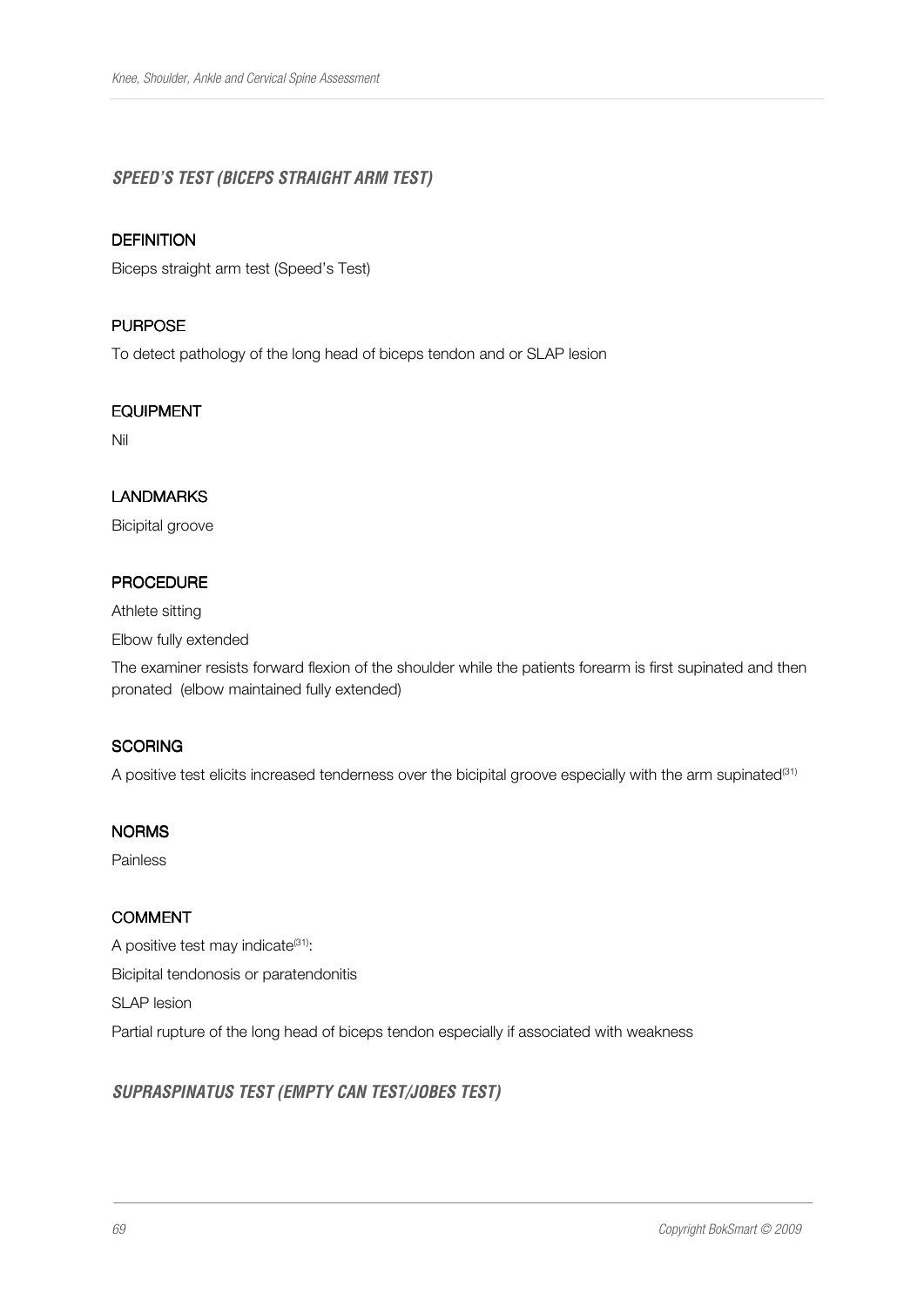#### **DEFINITION**

Supraspinatus empty can test

## **PURPOSE**

To identify pathology of the rotator cuff, in particular the supraspinatus muscle

## EQUIPMENT

Nil

# LANDMARKS

Bicipital groove

# PROCEDURE

#### Player standing

Player moves arm to 90° shoulder abduction and 30° horizontal adduction (scapula plane), while maintaining elbow extension, player internally rotates humerus with thumbs pointing towards the floor; as if "empting two beer cans"

Examiner applies a downward force to the distal forearm while the player maintains the position (isometric hold)

## **SCORING**

Positive test: Pain in the anterior aspect of the glenohumeral joint or weakness on the isometric hold<sup>(34)</sup>

#### NORMS

Painless

# COMMENT

Pain or weakness suggests pathology or impingement of the supraspinatus tendon/rotator cuff and requires more detailed assessment<sup>(34)</sup>

Others have said that testing the arm with the thumbs up (full can) position is best for maximum contraction of supraspinatus<sup>(51)</sup>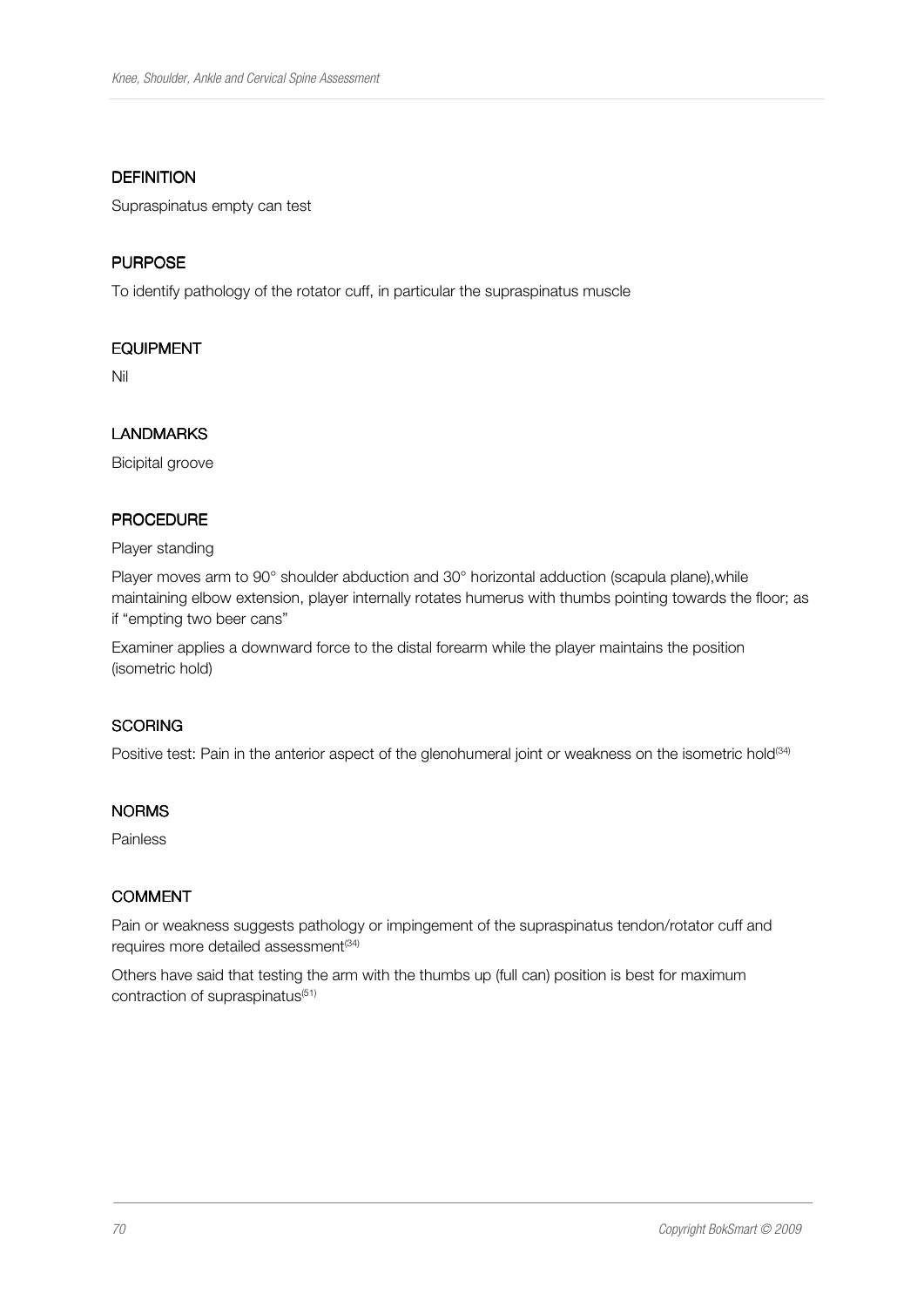# **REFERENCE LIST**

- 1. Tria A.J., Hosea T.M. Ligament and extensor mechanism injuries of the knee: Diagnosis and Treatment. Clinical diagnosis of knee ligament injuries. St Louis: Mosby-Year Book inc; 1991.
- 2. Magee D.J. Principles and Concepts. In: Magee D.J., editor. Orthopaedic Physical Assessment Enhanced Edition. 4th ed. Canada: Elsevier; 2006. p. 1-66.
- 3. Harvey D., Mansfield C., Grant M. Knee and Shank. In: Harvey D., editor. Screening Test Protocols Pre-participation screening of athletes. Canberra: Australian Sports Commission, Australian Institute of Sport; 2000. p. 86-97.
- 4. Magee D.J. Knee. In: Magee D.J., editor. Orthopaedic Physical Assessment Enhanced Edition. 4th ed. Canada: Elsevier; 2006. p. 661-763.
- 5. Jackson D.W. The Anterior Cruciate Ligament: Current and Future Concepts. New York: Raven Press; 1993.
- 6. Kennedey J.C. The Injured Adolescent Knee. Baltimore: Williams & Wilkins; 1979.
- 7. Muller W. The knee; Form, Function and Ligament Reconstruction. New York: Springer-Verlag; 1983.
- 8. McMurray T.P. The semilunar cartilages. British Journal of Surgery 1942;29:407-14.
- 9. Evans P.J., Bell G.D., Frank C. Prospective evaluation of the McMurray test. Am.J.Sports Med 1996;24:83-7.
- 10. Kim S.J., Min B.H., Han D.Y. Paradoxical phenomena of the McMurray test: An arthroscopic examination. American Journal of Sports Med 1996;24:83-7.
- 11. Stratford P, Binkley J. A review of the McMurray test: Definition, interpretation and clinical usefulness. Journal of Orthopaedic ad Sports Physical Therapy 1995;22:116-20.
- 12. Fowler P., Lubliner J. The predictive value of five clinical signs in the evaluation of meniscal pathology. Arthroscopy 1989;5:184-6.
- 13. Strobel M., Stedtfeld H.W. Diagnostic Evaluation of the Knee. Berlin: Springer-Verlag; 1990.
- 14. McConnell J. The management of chondromalacia patellae: A long term solution. Aust.J.Physiotherapy 1986;32:215-23.
- 15. Mader R.A. current methods for the evaluation of ankle ligament injuries. J.Bone Joint Surg.Am 1994;76:1103-11.
- 16. Reid D.C. Sports Injury Assessment and Rehabilitation. New York: Churchill Livingstone; 1992.
- 17. Harvey D., Mansfield C., Grant M. Ankle and Foot. In: Harvey D., editor. Screening Test Protocols Pre-participation screening of athletes. Canberra: Australian Sports Commision, Australian Institute of Sport; 2000. p. 98-108.
- 18. Magee D.J. Lower Leg, Ankle and Foot. In: Magee D.J., editor. Orthopaedic Physical Assessment Enhanced Edition. 4th ed. Canada: Elsevier; 2006. p. 765-845.
- 19. Patla C.E., Abbot J.H. Tibialis posterior myofascial tightness as a source of heel pain: diagnosis and treatment. J.Orthop.Sports Phys.Ther. 2000;30:624-32.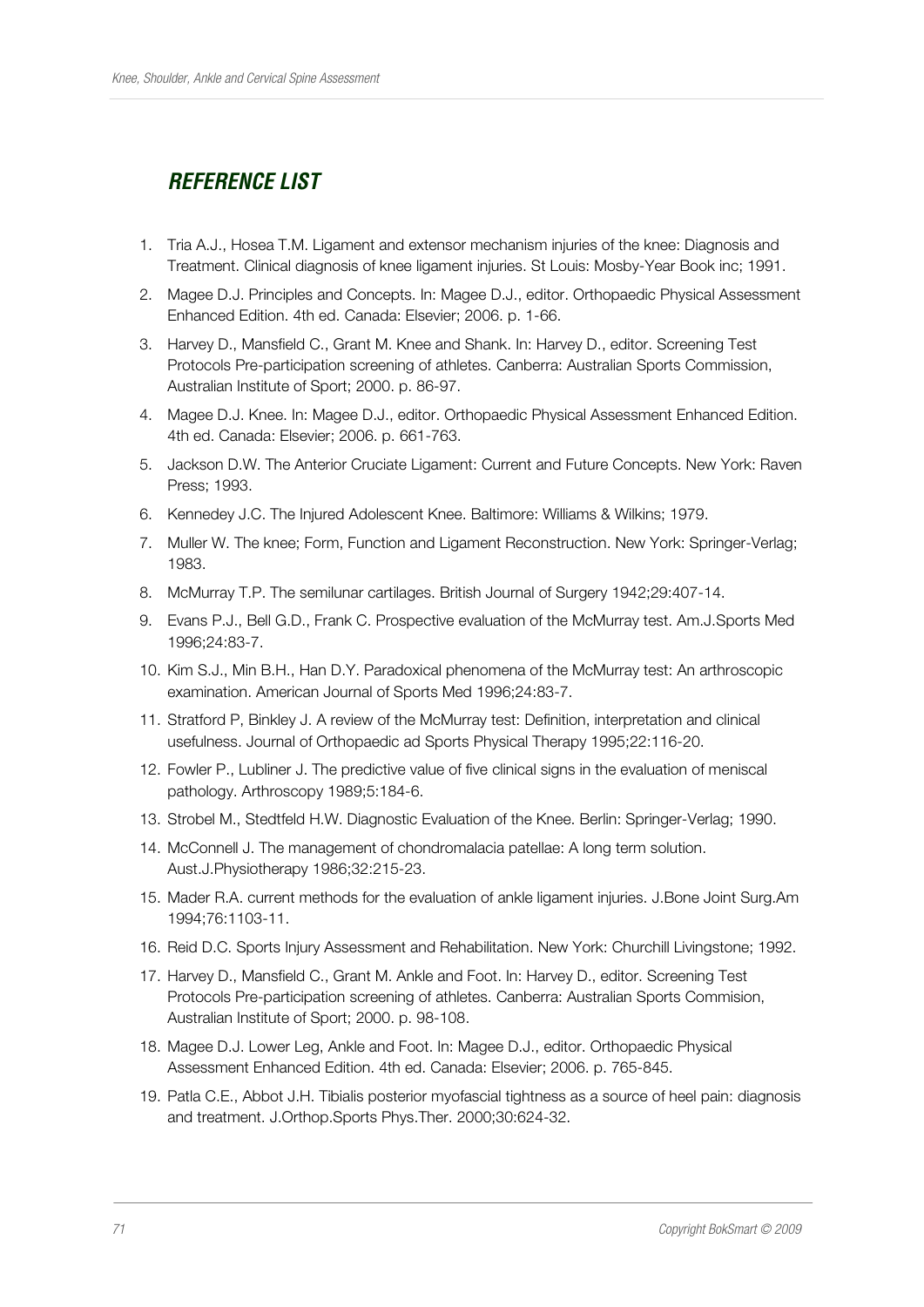- 20. Rasmussen O., Tovberg-Jensen I. Anteriolateral rotational instability in the ankle joint. Acta Orthop.Scand 1981;52:99-102.
- 21. Nussbaum E.D., Hoesa S.D., Siedler S.D. Prospective evaluation of syndesmotic ankle sprains without diastasis. Am.J.Sports Med 2001;29:31-5.
- 22. Leddy J.J., Smolinski R.J., Lawrence J. Prospective evaluation of the Ottawa Ankle Rules in a university sports medicine centre - with a modification to increase specificity for identifying malleolar fractures. Am.J.Sports Med. 1998;26:158-65.
- 23. Stiell I.G., McKnight R.D., Greenberg G.H. A Study to develop clinical decision rules for the use of radiography in acute ankle injuries. Ann Emerg.Med. 1992;21:384-90.
- 24. Malanga G.A. The diagnosis and treatment of cervical radiculopathy. Med.Sci.Sports Exer. 1997;29:236-45.
- 25. Tsairis P., Albert T.J., Smoth M.D. Neurological evaluation of cervical spinal disorders. In: Camins M.B., O'Leary P.F., editors. Disorders of the Cervical Spine. Baltimore: Williams and Wilkins; 1992.
- 26. Harvey D., Mansfield C., Grant M. Trunk and Spine. In: Harvey D., editor. Screening Test Protocols Pre-participation screening of athletes. Canberra: Australian Sports Commision, Australian Institute of Sport; 2000. p. 6-30.
- 27. Magee D.J. Cervical Spine. In: Magee D.J., editor. Orthopaedic Physical Assessment Enhanced Edition. 4th ed. Canada: Elsevier; 2006. p. 121-81.
- 28. Spurling R.G., Scoville W.B. Lateral rupture of the cervical intervertebral disc. Surg.Gynec.Obstet. 1944;78:350-8.
- 29. Bradley J.P., Tibone J.E., Watkins R.G. History, physical examination, and diagnostic tests for neck and upper extremity problems. In: Watkins R.J., editor. The Spine in Sports. St Lois: Mosby-Year Book inc; 1996.
- 30. Kelly J.J. Neurological problems in the athlete's shoulder. In: Pettrone F.A., editor. Athletic Injuries of the Shoulder. New York: McGraw-Hill; 1995.
- 31. Magee D.J. Shoulder. In: Magee D.J., editor. Orthopaedic Physical Assessment Enhanced Edition. 4th ed. Canada: Elsevier; 2006. p. 207-319.
- 32. Hutchingson M.R., Ahuja C.O. Diagnosis and treating clavical injuries. Phys.Sportsmed 1996;24:26-36.
- 33. Kvitne R.S., Jobe F.W. The diagnosis and treatment of anterior instablity in the throwing athlete. Clin.Orthop. 1993;291:107-23.
- 34. Harvey D., Mansfield C., Grant M. Shoulder Girdle. In: Harvey D., editor. Screening Test Protocols Pre-participation screening of athletes. Canberra: Australian Sports Commission, Australian Institute of Sport; 2000. p. 31-49.
- 35. Kessel L., Watson M. The painful arc syndrome. J.Bone Joint Surg.Br. 1977;59:166-72.
- 36. Khan K.M, Cook J.E., Taunton J.E., Bonar F. Overuse tendonosis not tendonitis. Part I: a new paradigm for a difficult clinical problem. Phys.Sportsmed 2000;28:38-48.
- 37. Boody W.C., Freedman L., Waterland J.C. Shoulder movements during abduction in the scapula plane. Arch.Phys.Med.Rehabil. 1970;51:595-604.